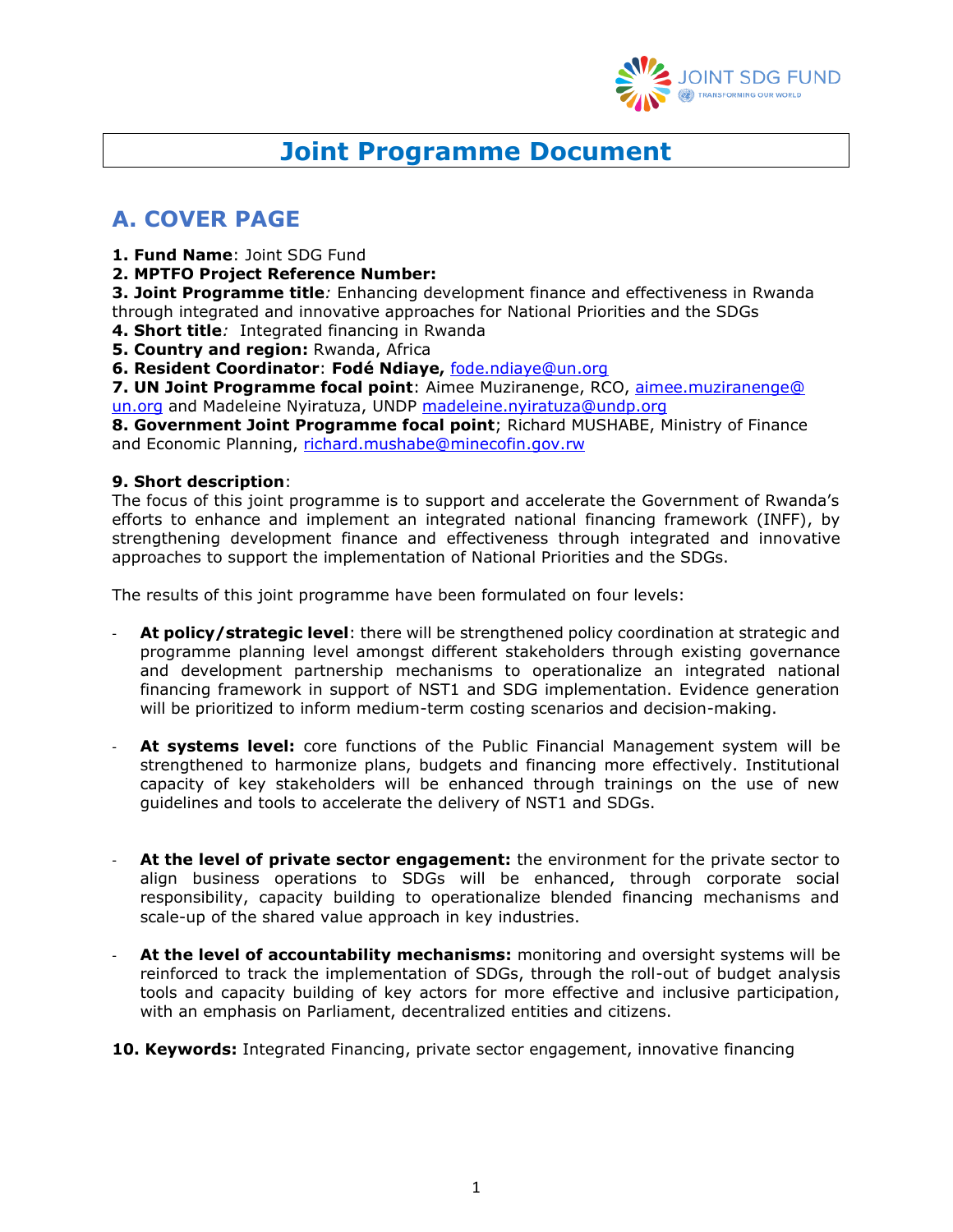

#### **11. Overview of budget**

| Joint SDG Fund contribution | USD 1,000,000        |
|-----------------------------|----------------------|
| Co-funding 1 UNDP           | USD 517,000          |
| Co-funding 2 UNICEF         | USD 350,000          |
| <b>Co-funding Total</b>     | <b>USD 867,000</b>   |
| <b>TOTAL</b>                | <b>USD 1,867,000</b> |

#### **12. Timeframe:**

| Start date | <b>End date</b> | <b>Duration</b> (in months) |
|------------|-----------------|-----------------------------|
| June 2020  | July 2022       | 24 months                   |

#### **13. Gender Marker**: 2

#### **14. Participating UN Organizations (PUNO) and Partners:**

#### *14.1 PUNOs*

#### **Convening agency**: **UNDP**

• **Madeleine Nyiratuza**; Programme Specialist & Head of PEU; E-mail and Skype for Business: madeleine.nyiratuza@undp.org; phone: +250 788 852 401

#### **Other PUNO: UNICEF**

• **Charlotte Taylor,** Chief Social Policy & Research. E-mail and Skype for Business: [chtaylor@unicef.org;](mailto:chtaylor@unicef.org) phone: +250 788 381 606

#### *14.2 Partners*

**National authorities:** Ministry of Finance and Economic Planning (MINECOFIN); Social Cluster Ministries and Agencies including MINEDUC, MINISANTE, MINALOC, MIGEPROF among others; Ministry of Environment (MoE); Rwanda Management Institute (RMI); Ministry of Trade and Industry (MINICOM); Ministry of Infrastructure (MININFRA); Rwanda Development Board (RDB); Parliament and District Councils

**Civil society Organizations:** Collectif des Ligues et Associations de Défense des Droits de l'Homme au Rwanda (CLADHO)

**Private sector:** Private Sector Federation (PSF)

**International Financial Institutions:** World Bank Group, International Monetary Fund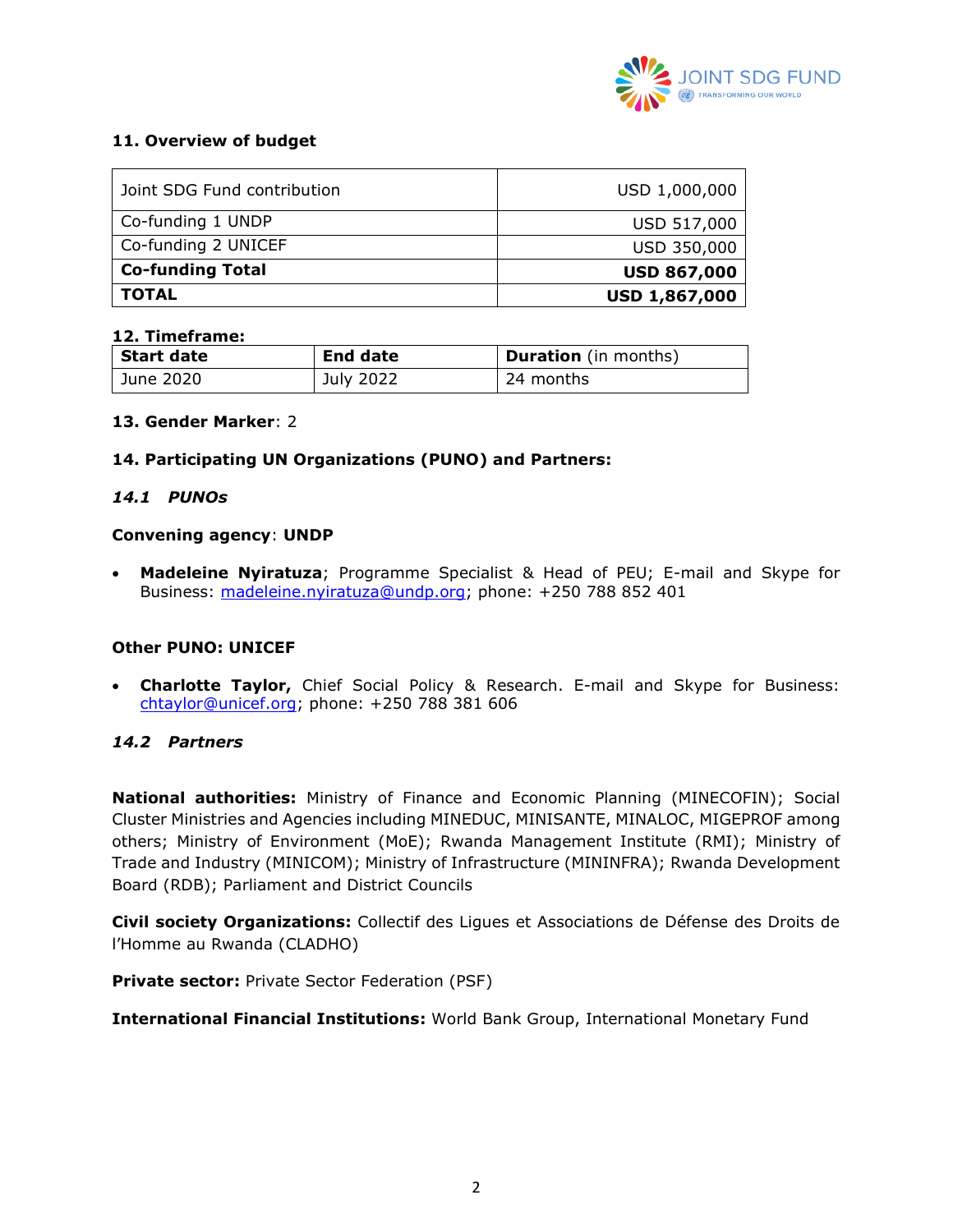

### **SIGNATURE PAGE**

| <b>Resident Coordinator</b>                    | <b>National Coordinating</b>                |
|------------------------------------------------|---------------------------------------------|
| Fode Ndiaye                                    | <b>Authority</b><br>Ministry of Finance and |
| Date                                           | Economic Planning                           |
|                                                |                                             |
|                                                | Hon. Minister Dr. Claudine                  |
| Signature and seal                             | Uwera                                       |
|                                                |                                             |
|                                                |                                             |
| Participating UN Organization (lead/convening) | Date                                        |
|                                                |                                             |
| <b>UNDP Resident Representative</b>            | Signature and seal                          |
| Stephen Rodriques                              |                                             |
|                                                |                                             |
|                                                |                                             |
| Date                                           |                                             |
|                                                |                                             |
|                                                |                                             |
| Signature and seal                             |                                             |
| <b>Participating UN Organization</b>           |                                             |
|                                                |                                             |
| <b>UNICEF Representative</b>                   |                                             |
| Julianna Lindsey                               |                                             |
|                                                |                                             |
| Date                                           |                                             |
|                                                |                                             |
|                                                |                                             |
| Signature and seal                             |                                             |
|                                                |                                             |
|                                                |                                             |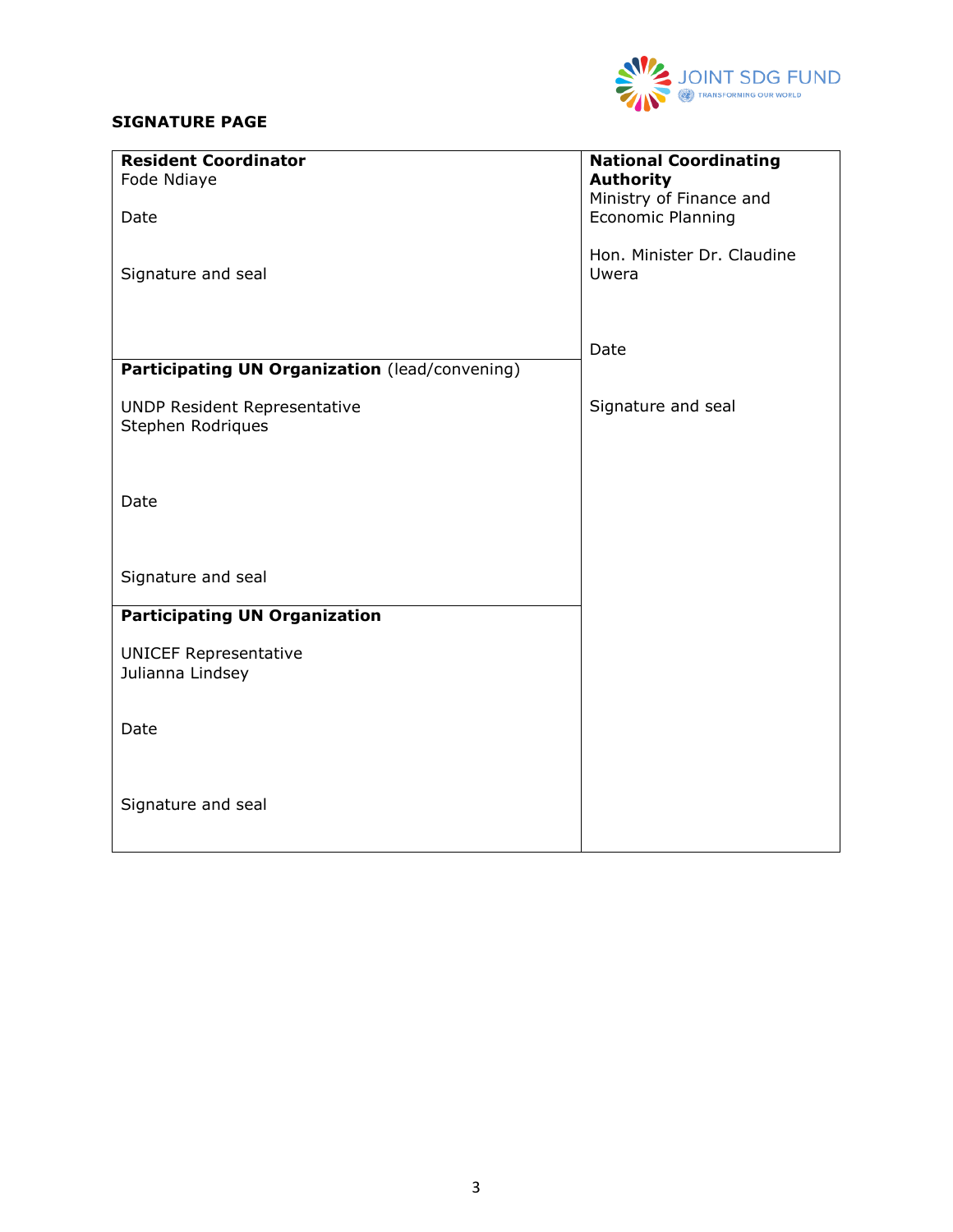

# <span id="page-3-0"></span>Table of contents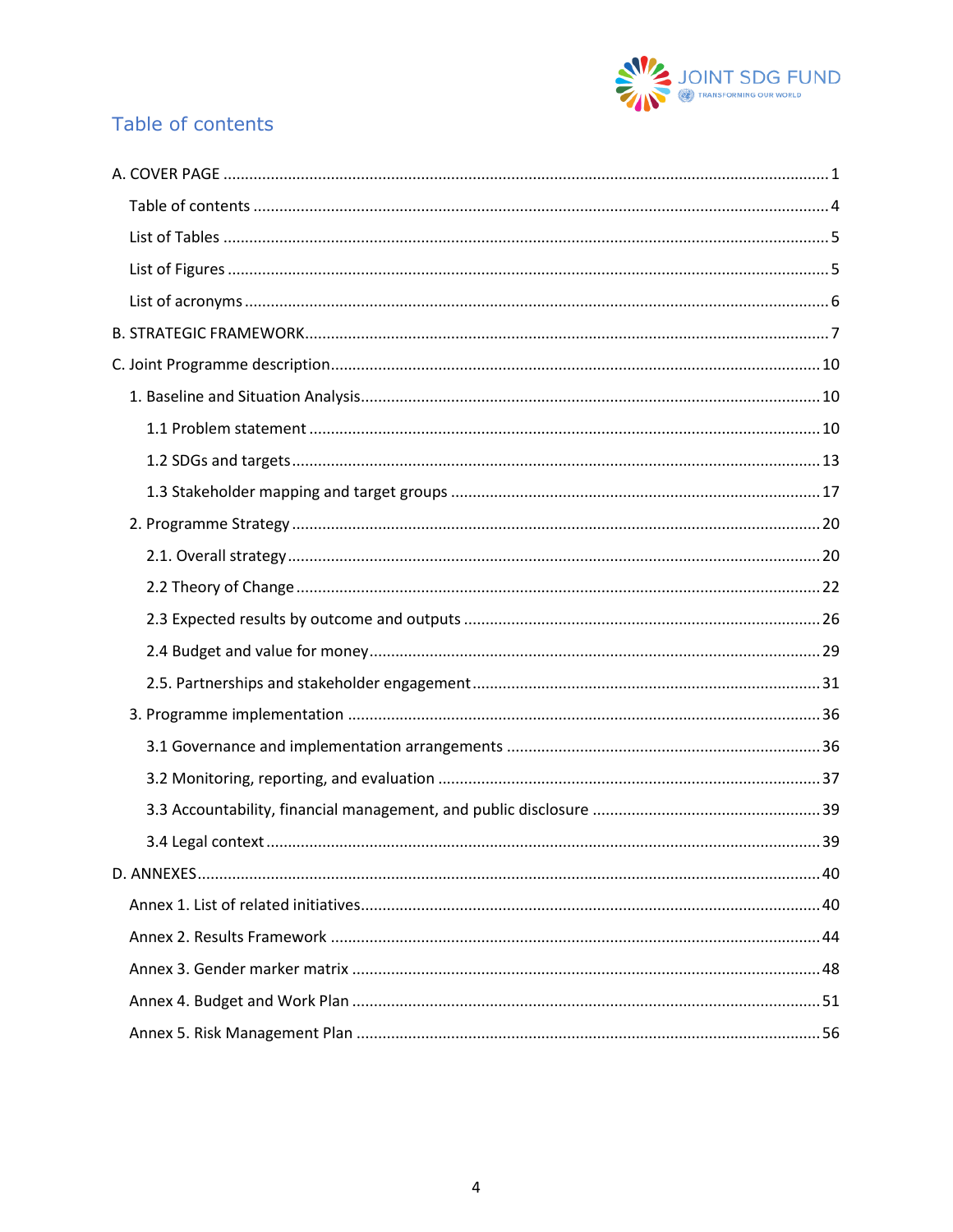

# <span id="page-4-0"></span>**List of Tables**

| Table 2 Overview of MINECOFIN departments connected to SDG Financing 17       |  |
|-------------------------------------------------------------------------------|--|
| Table 3. Members of the Key Policy Dialogue For a related to SDG Financing 32 |  |

# <span id="page-4-1"></span>**List of Figures**

| Figure 6 Graph core circle and secondary circle of JP stakeholders34 |  |
|----------------------------------------------------------------------|--|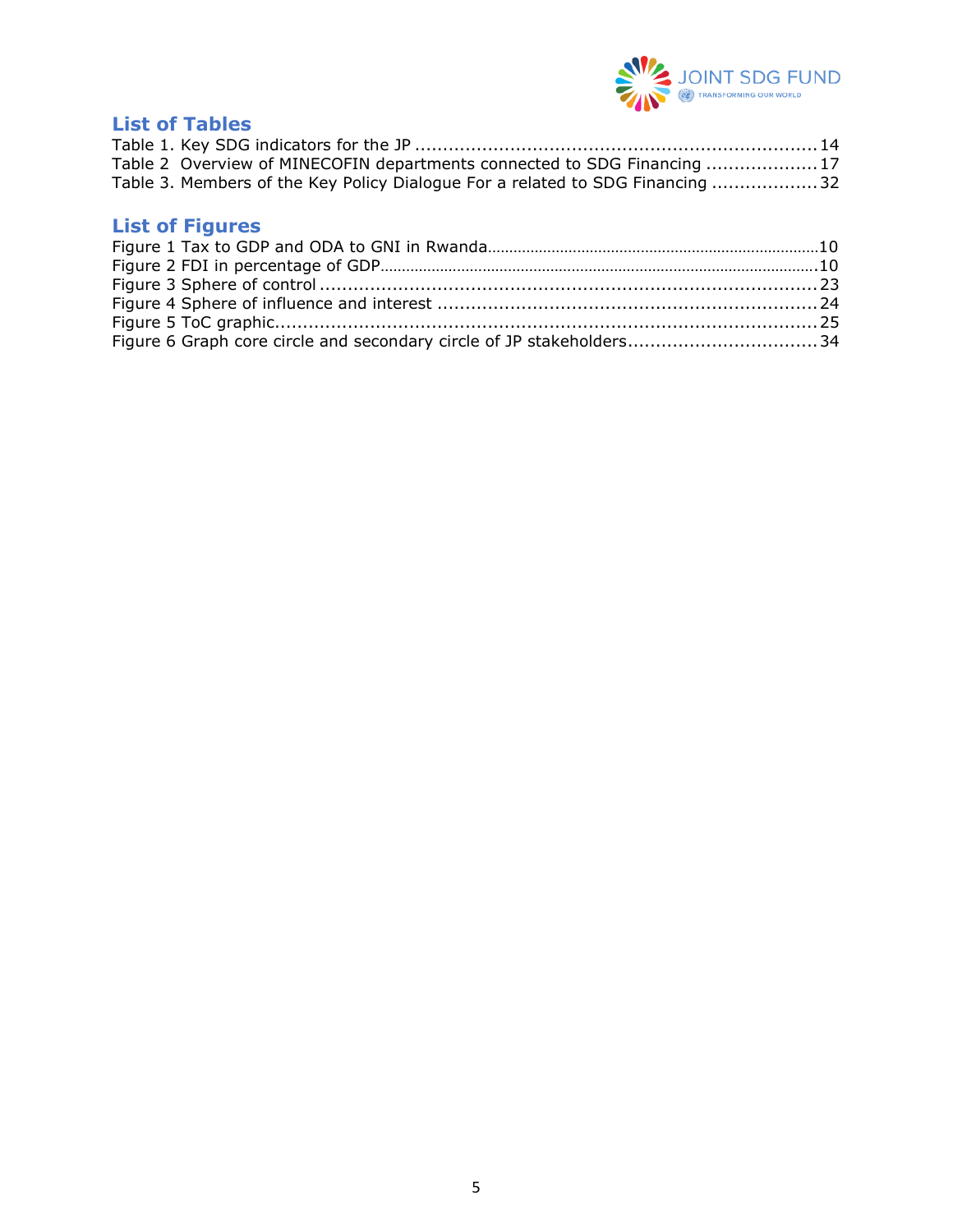

# <span id="page-5-0"></span>**List of acronyms**

| <b>CLADHO</b>                | Collectif des Ligues et Associations de Défense des Droits de l'Homme au<br>Rwanda |
|------------------------------|------------------------------------------------------------------------------------|
| <b>CSOs</b>                  | Civil Society Organizations                                                        |
| DDS.                         | District Development Strategies                                                    |
| DFID                         | UK Department of International Development                                         |
| <b>DPCG</b>                  | Development Partners Coordination Group                                            |
| EAC                          | <b>East African Community</b>                                                      |
| <b>ECD</b>                   | Early Childhood Development                                                        |
| EU                           | European Union                                                                     |
| <b>FONERWA</b>               | Rwanda Green Climate Fund                                                          |
| <b>GDP</b>                   | <b>Gross Domestic Product</b>                                                      |
| <b>GEF</b>                   | <b>Global Environment Facility</b>                                                 |
| GG&D                         | Good Governance & Decentralization Sector Working Group                            |
| GiZ                          | German development bank                                                            |
| IFIs                         | <b>International Financial Institutions</b>                                        |
| IMF                          | <b>International Monetary Fund</b>                                                 |
| <b>INFF</b>                  | <b>Integrated National Financing Framework</b>                                     |
| JP                           | Joint Programme                                                                    |
| <b>MIGEPROF</b>              | Ministry of Gender and Family Promotion                                            |
| <b>MINALOC</b>               | Ministry of Local Government                                                       |
| <b>MINECOFIN</b>             | Ministry of Finance and Economic Planning                                          |
| <b>MINEDUC</b>               | Ministry of Education                                                              |
| MINICOM                      | Ministry of Trade and Industry                                                     |
| MoE                          | Ministry of Environment                                                            |
| MoH                          | Ministry of Health                                                                 |
| <b>NDC</b>                   | Nationally Determined Contributions                                                |
| <b>NECDP</b>                 | National Early Childhood Development Programme                                     |
| <b>NISR</b>                  | National Institute of Statistics of Rwanda                                         |
| NGO                          | Non-Governmental Organization                                                      |
| NST1                         | National Strategy for Transformation 1 <sup>st</sup> phase                         |
| OAG                          | Office of the Auditor General                                                      |
| <b>PFM</b>                   | <b>Public Financial Management</b>                                                 |
| <b>PEA</b>                   | Poverty Environment Action for SDGs                                                |
| <b>PSDYE</b>                 | Private sector development and youth employment Sector Working Group               |
| <b>PSF</b>                   | <b>Private Sector Federation</b>                                                   |
| <b>PUNO</b>                  | Participating UN Organization                                                      |
| <b>RCI</b>                   | Rwanda Cooperation Initiative                                                      |
| <b>RCO</b>                   | <b>UN Resident Coordinator Office</b>                                              |
| <b>RDB</b>                   | Rwanda Development Board                                                           |
| RMI                          | Rwanda Management Institute                                                        |
| SC                           | <b>Steering Committee</b>                                                          |
| <b>SDGs</b>                  | Sustainable Development Goals                                                      |
| <b>SSP</b>                   | Sector Strategic Plan                                                              |
| SWG                          | Sector Working Group                                                               |
| ToC                          | Theory of Change                                                                   |
| <b>UNDP</b><br><b>UNICEF</b> | United Nations Development Programme<br>United Nations Children's Fund             |
| <b>VNR</b>                   | <b>SDG Voluntary National Review</b>                                               |
| WASH                         | Water Sanitation and Hygiene                                                       |
|                              |                                                                                    |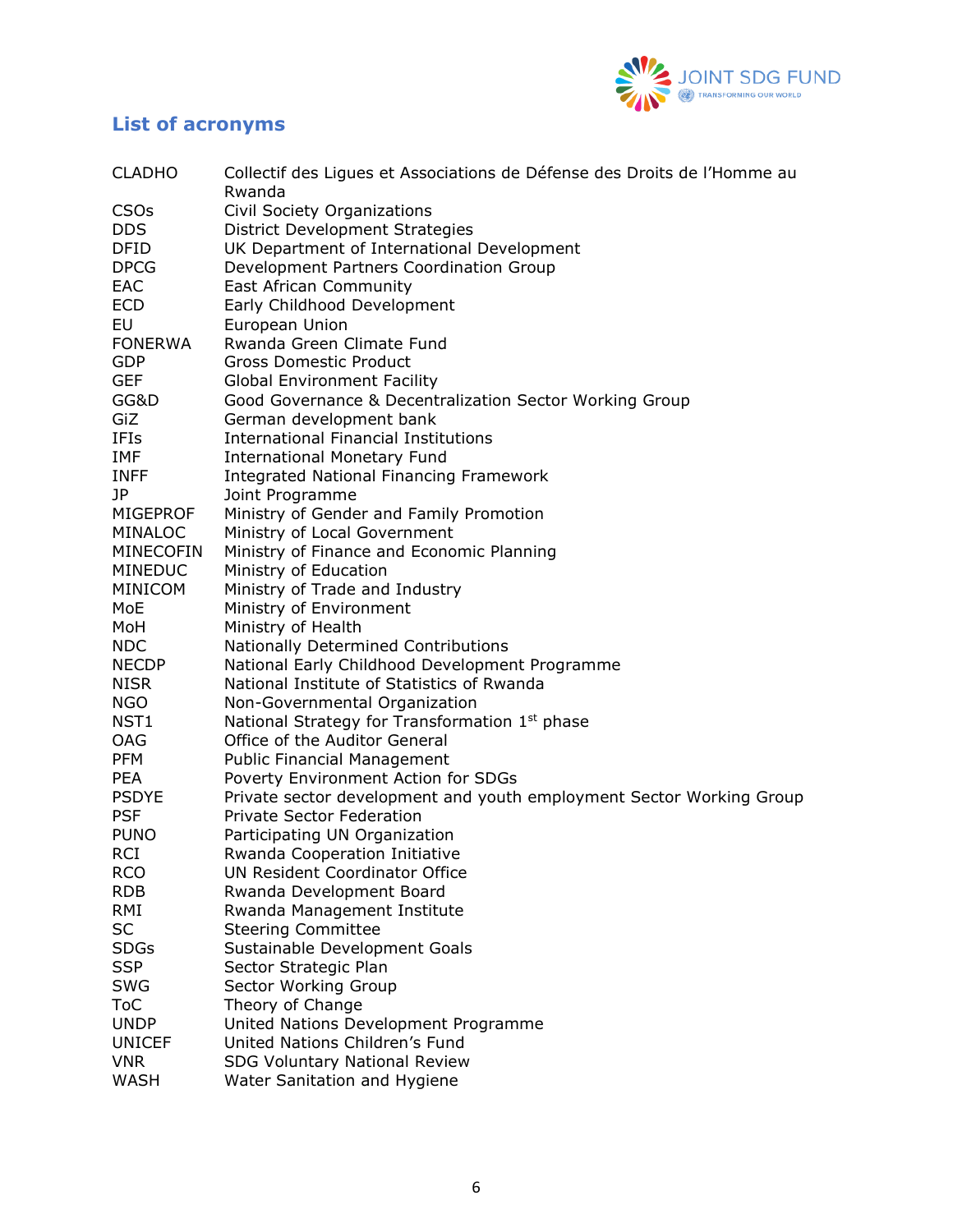

# <span id="page-6-0"></span>**B. STRATEGIC FRAMEWORK**

**1. Call for Concept Notes**: SDG Financing (2/2019) – Component 1

#### **2. Programme Outcome**

- Additional financing leveraged to accelerate SDG achievement (Joint SDG Fund Outcome 2)

#### **3. UNDAF Outcomes and Outputs**

#### **3.1 Outcomes**

- **UNDAP Outcome 1**: By 2023 people in Rwanda benefit from more inclusive competitive and sustainable economic growth that generates decent work and promotes quality livelihoods for all.
- **UNDAP outcome 3**: By 2023 people in Rwanda particularly the most vulnerable enjoy increased and equitable access to quality education, health, nutrition and WASH services.
- **UNDAP outcome 5:** By 2023, people in Rwanda benefit from enhanced gender equality, justice, human rights, peace and security.
- **UNDAP outcome 6**: By 2023 people in Rwanda participate more actively in democratic and development processes and benefit from transparent and accountable public and private sector institutions that develop evidence-based policies and deliver quality services.

#### **3.2 Outputs**

- **UNDAP Output 1.4:** Private and public institutions have the requisite technical and financial capacity to create decent employment, foster skills development, empower and promote entrepreneurship and financial inclusion for all, especially women and youth;
- **UNDAP Output 1.5:** National institutions have acquired increased technical capacity to identify, access and use different partnership modalities and sources of finance to achieve national development objectives;
- **UNDAP Output 3.4:** Service providers and communities have the required financial and technical capacity to increase coverage and uptake of nutrition interventions and improve food security, with specific emphasis on the poorest households, children U5, women and refugees;
- **UNDAP Output 5.7:** Number of state institutions (disaggregated by ministries and districts) whose budget planning process and implementation meet gender responsive planning and budgeting principles.
- **UNDAP Output 6.1:** Government institutions and civil society organizations at the national and subnational level have increased technical and financial capacity to generate, disseminate and use quality disaggregated data aligned to the SDGs to inform policies and programmes in development and humanitarian settings.

### **4. SDG Targets directly addressed by the Joint Programme**

#### **4.1 List of targets**

**SDG target 1.b.** Create sound policy frameworks at the national, regional and international levels, based on pro-poor and gender-sensitive development strategies, to support accelerated investment in poverty eradication actions;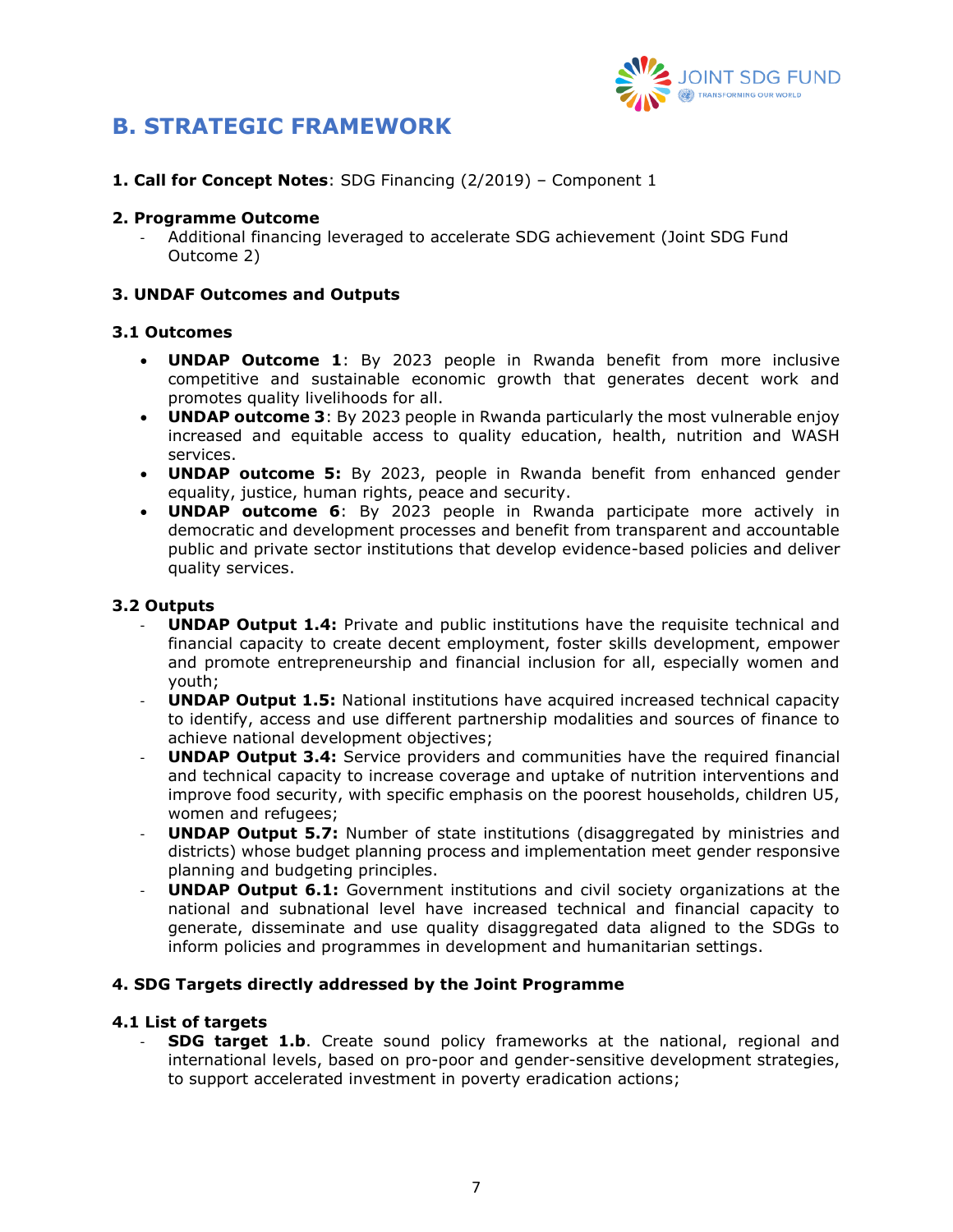

- **SDG target 5.c.** Adopt and strengthen sound policies and enforceable legislation for the promotion of gender equality and the empowerment of all women and girls at all levels;
- **SDG target 8.1**. Sustain per capita economic growth in accordance with national circumstances and, in particular, at least 7 per cent gross domestic product growth per annum in the least developed countries;
- **SDG target 13.2.** Integrate climate change measures into national policies, strategies and planning;
- **SDG target 16.6**. Develop effective, accountable and transparent institutions at all levels;
- **SDG target 16.7**. Ensure responsive, inclusive, participatory and representative decision-making at all levels;
- **SDG target 17.1**. Strengthen domestic resource mobilization, including through international support to developing countries, to improve domestic capacity for tax and other revenue collection;
- **SDG 17.14.** Enhance policy coherence for sustainable development; and
- **SDG 17.17**. Encourage and promote effective public, public-private and civil society partnerships, building on the experience and resourcing strategies of partnerships.

### **5. Relevant objective(s) from the national SDG framework**

The Government of Rwanda has domesticated the SDGs into its medium-term development strategy, the National Strategy for Transformation (NST1) (2017-2024). The Joint Programme objectives have been articulated to align with seven strategic interventions cutting across all three pillars of the NST1, namely Economic Transformation, Social Transformation and Transformational Governance:

- Create decent and productive jobs for economic development and poverty reduction;
- Develop and enhance strategic partnerships with private sector companies;
- Strengthening multi-sectoral coordination with an emphasis on social cluster sectors
- Identify innovative sources of financing for priority sectors
- Strengthen and promote gender equality and ensure equal opportunities for all Rwandans
- Strengthen the functioning of clusters, sector working groups and joint development action forums to enhance coordination in planning and implementation
- Reinforce mechanisms at decentralized levels for citizens, particularly women and youth, to effectively contribute to district planning and prioritization

### **6. Brief overview of the Theory of Change for the Joint Programme**

The Theory of Change (ToC) of the Joint Programme is summarized as follows:

- **If** the Government's SDG financing framework and associated policies are refined to accelerate progress towards the NST1 and SDG implementation (**output 1**); and
- **If** institutional capacities (human, systems and tools) are strengthened to accelerate NST1/SDGs delivery (**output 2**); and
- **If** an enabling environment to promote innovative financing mechanisms and SDGaligned private sector investment and operations is enhanced (**output 3**); and
- **If** the capacity of legislative organs and citizens to monitor SDG implementation is strengthened (**output 4**);
- **Then,** Rwanda will have created a comprehensive financing architecture to accelerate progress toward SDG implementation and the national development agenda (**intermediate outcome 1**) and
- **Then** more resources for the achievement of the national development and SDG agenda are mobilized and managed effectively (**intermediate outcome 2**),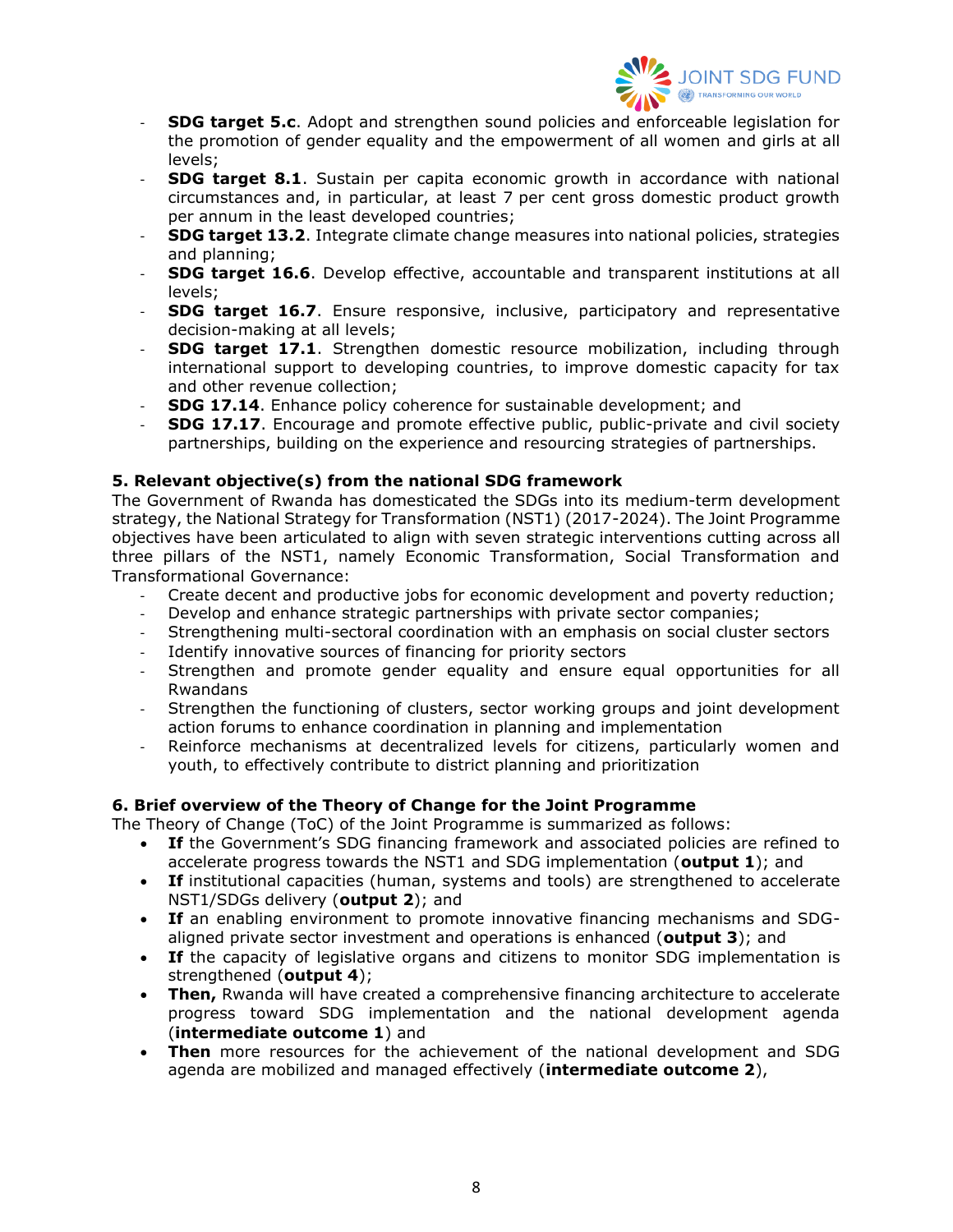

**leading to** sustainable economic and social transformation (**long-term outcome**); and **leading to** high living standards of the population ensuring that no-one is left behind (**impact**).

### **7. Trans-boundary and/or regional issues**

It was found that there are no current trans-boundary and/or regional issues relevant to the programme.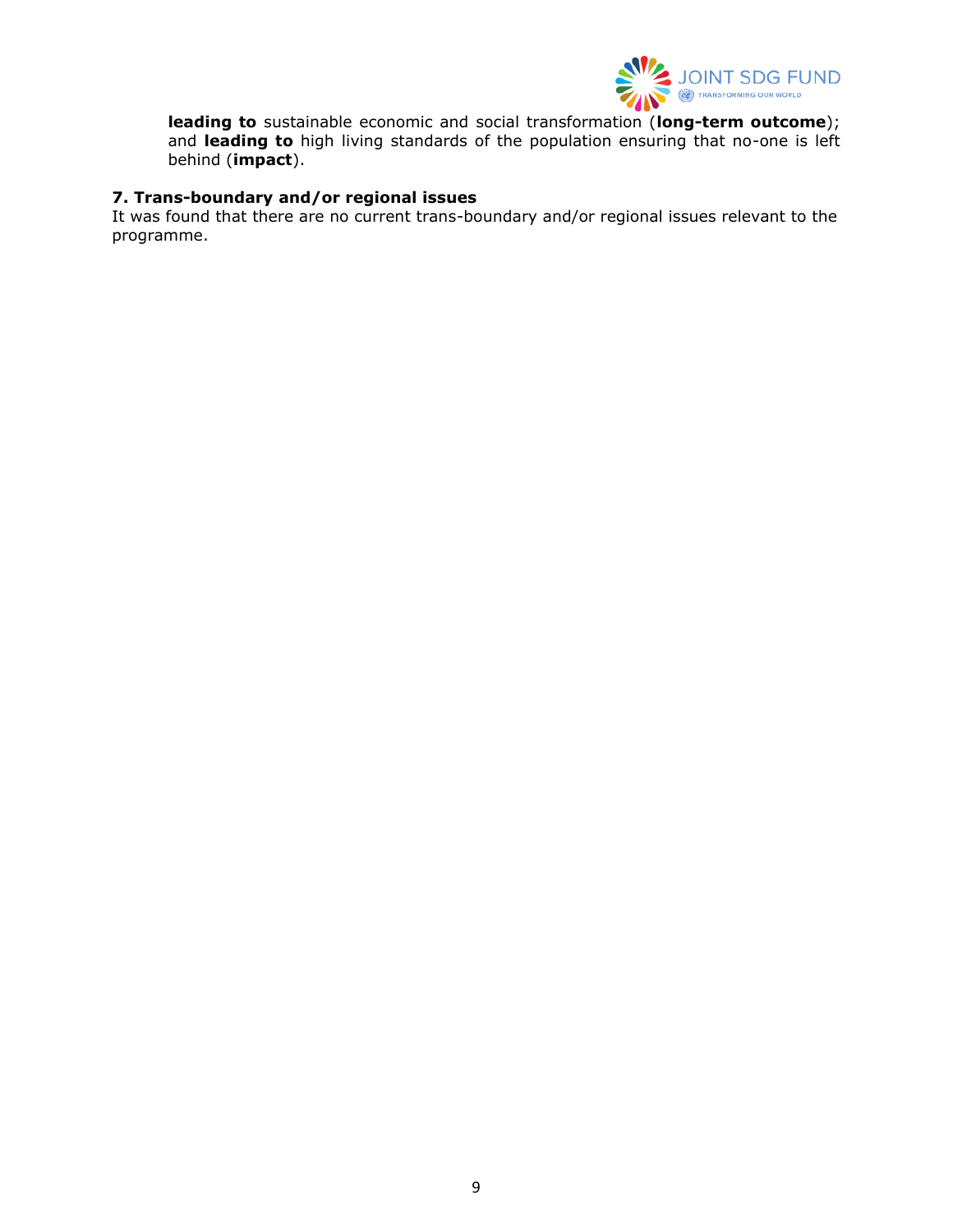

# <span id="page-9-0"></span>**C. Joint Programme description**

# <span id="page-9-1"></span>**1. Baseline and Situation Analysis**

## <span id="page-9-2"></span>**1.1 Problem statement**

Following the devastating Genocide against Tutsi in 1994, Rwanda has since made significant progress in socio-economic recovery and recorded high levels of sustained economic growth (averaging 7.5% per annum). GDP per capita tripled from about USD 225 in 2000 to USD 787 in 2018. Overall, growth was also pro-poor with the poverty headcount dropping from 60.4% in 2000 to 38.2% in 2016, while inequality declined with Gini coefficient falling from 0.513 in 2005 to 0.437 in 2016.<sup>1</sup>. Rwanda's Human Development Index also increased from 0.337 in 2000 to 0.536 in 2018. 2

Building on these gains, with the goal to ensure that Rwanda achieves upper middle-income status by 2035, and high-income status by 2050, with a good quality of life and decent jobs for all Rwandans, the Government of Rwanda prepared a new long-term plan—Vision 2050. It succeeds the ending Vision 2020. Toward the implementation of Vision 2050, a 7-year medium-term National Strategy for Transformation (NST1) covering 2017-2024 is under implementation, which integrates and mainstreams the UN Sustainable Development Goals (SDGs), the African Union Agenda 2063 and its First 10-Year Implementation Plan, and the East African Community (EAC) Vision 2050. NST1 is supplemented by Sector Strategic Plans (SSPs) and District Development Strategies (DDSs).

Achieving the visionary agenda under Vision 2050 and the targets set under NST1 largely depends on how well Rwanda mobilizes adequate financing, effectively uses its own domestic resources, and harnesses the power of innovative policy options to continue to narrow gaps in service delivery and social inequalities. As reported in 2019 Voluntary National Review (VNR, 2019), and as with many other countries across Africa, while great progress has been made across all SDG areas, gaps toward reaching some targets remain. For example, while health and educational service delivery has increased, 38 percent of children remain stunted<sup>3</sup>. And while education enrollment is nearly universal at the primary level, enrollment and retention rates at secondary level have lagged<sup>4</sup>. Furthermore, Rwanda is increasingly facing challenges related to climate change shocks, and the significant dependence on natural resources for lower-income residents is compounding efforts to reduce socioeconomic equality and advance green growth.

While the government has costed the NST1<sup>5</sup>, due to policy and capacity gaps, the level of resources mobilized are far short of those required<sup>6</sup> (see figures below). According to the IMF report on Costing of the SDGs (2019), Rwanda needs an additional 18.7 percentage points of GDP in spending to close development gaps in just four selected sectors, namely, education,

<sup>&</sup>lt;sup>1</sup> Rwanda National Institute for Statistics, NISR, 2016.

<sup>&</sup>lt;sup>2</sup> [http://hdr.undp.org/sites/all/themes/hdr\\_theme/country-notes/RWA.pdf](http://hdr.undp.org/sites/all/themes/hdr_theme/country-notes/RWA.pdf)

<sup>&</sup>lt;sup>3</sup> Rwanda National Institute for Statistics (NISR), Rwanda Demographic Health Survey 2014/15.

<sup>4</sup> Rwanda Education Statistical Year Book, 2018 (MINEDUC).

<sup>5</sup> Total NST Financing is around USD 40 billion for 2017-2024.

<sup>6</sup> Tax revenues to GDP reached a peak 16.7 percent in 2015-16. Source, World Development Indicators Database.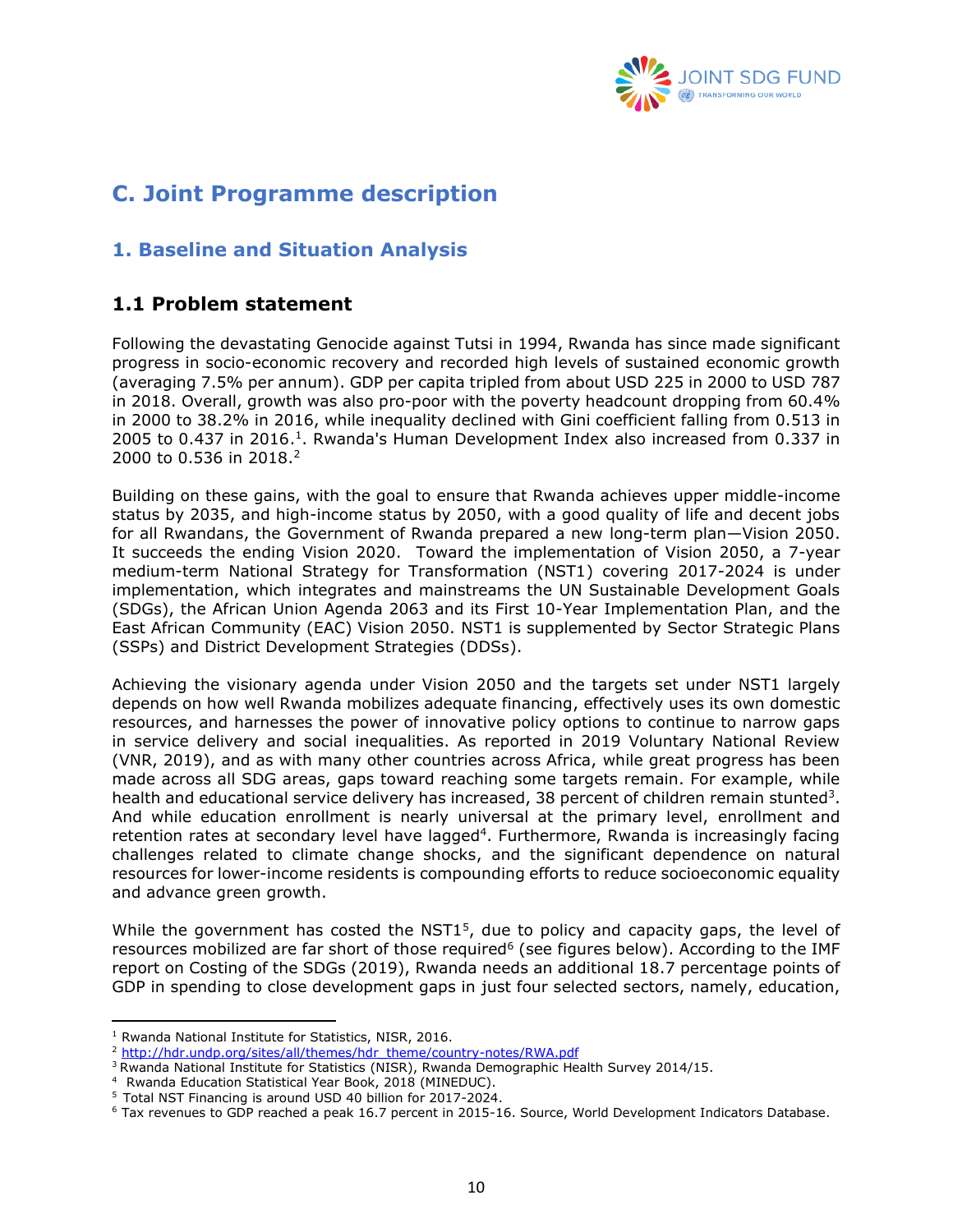

infrastructure, health, and water and sanitation. A significant share is expected to come from the public sector (59%), with the remaining share mobilized from private sources.



*Source: World Bank Development Indicators Database.*

Rwanda has embedded self-reliance as a policy to mobilize its own resources for achieving the SDGs, especially through reforms to foster sustainable and inclusive growth that will in turn generate the tax revenue needed. In addition to mobilizing more domestic finances, the Government of Rwanda has been building up a strong public finance management system to efficiently and effectively use resources. The government intends to boost tax revenue by implementing a domestic resource mobilization strategic plan (2019-2024). It has also put in place prudent macroeconomic management, systems for combating corruption and improving governance, strengthening transparency and accountability.

Public debt is considered sustainable and at a low risk of distress. The latest Debt Sustainability Analysis reported in the Annual Economic Report of Rwanda recorded a Debt to GDP ratio of 29% in present value at the end 2018 (as compared to a recommended threshold for EAC Countries of 50%). Rwanda successfully accessed international capital markets in 2013 with a EUR 400 million Eurobond, oversubscribed 8.5 times, and recently also launched a sovereign bond on the London Stock Exchange denominated in local currency. Grants as a share of traditional ODA are also on a declining trend, and more development cooperation is increasingly being delivered through concessional loans and new financing modalities such as performance-based development policy lending (Figure 1). Given these trends, Rwanda recognizes that it is important that policies and systems for debt management allow for expanding investment in national priorities and the SDGs without creating adverse conditions that narrow the fiscal space.

Although Rwanda has made great efforts to create a favorable enabling environment for business and investment and is ranked second in Africa in the World Bank's Doing Business report, the gap in private investment to reach the NST1 targets remains large. While some encouraging trends have been recorded and the share of private investment in GDP is rising, levels of Foreign Direct Investment have yet to reach the desired level of 10% (see right graph above). Among other factors, the relatively high cost of capital, high energy costs, the country's small local market size, and external regional security concerns contribute to constraining more rapid private sector growth.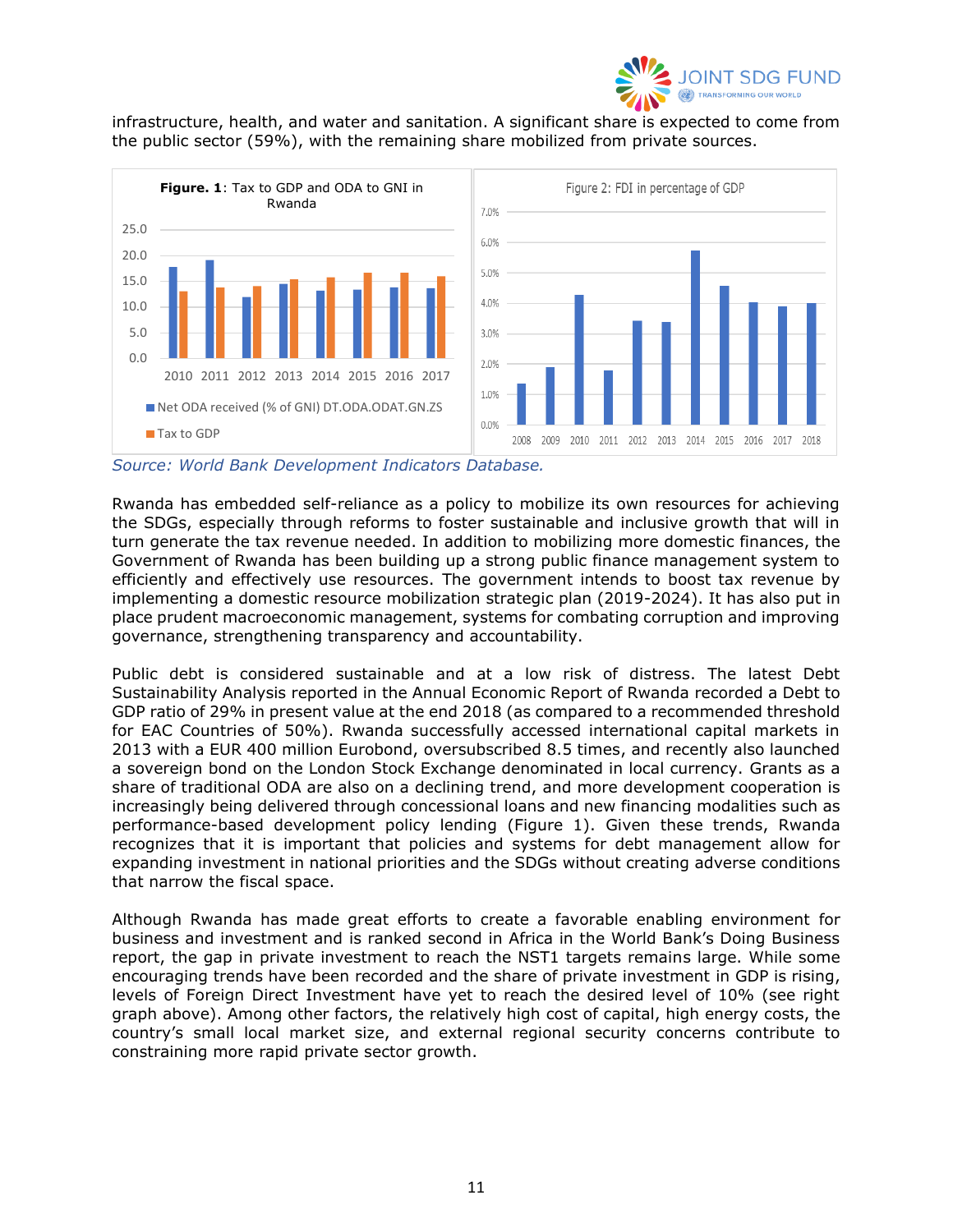

To leverage private sector financing for national development, development partners, development finance institutions (DFIs) and philanthropists are increasingly considering risksharing models and de-risking instruments as part of a financing mix for critical investments in achieving high impact results across the SDGs. Rwanda has started to roll out some innovative instruments to use some aspects of blending that allowed to raise close to USD 6 billion to date<sup>7</sup>; while it is assessing other instruments such as a green bank as well as social impact bond opportunities. Yet, these efforts are not fully coordinated and guided by policy and legal frameworks. At the same time, since the domestic private sector is dominated by Micro, Small and Medium Enterprises, existing capacities tend to be lower to access more innovative financing mechanisms and impact investors. Moreover, blended finance approaches remain largely untested in Rwanda, particularly in social sectors. UNDP and the Ministry of Finance and Economic Planning (MINECOFIN) commissioned a feasibility study for the setup of a dedicated Blended Finance Facility (BFF) which validated a need for a centralized mechanism to coordinate the preparation and brokering of projects with potential to be financed using blended finance structures in order to design new financing products and catalyze greater resources toward NST1 implementation.

The Government of Rwanda has been implementing programme-based budgeting for the past few years and has a rigorous planning and budgeting system at central and decentralized levels. In FY 2019/20, performance-based budgeting was piloted in four large spending sectors at central level and is now being expanded to pilot districts. Given the only very recent introduction of this innovative approach, it can be expected that the capacity of users at central and especially at decentralized levels will be limited, as well as that of oversight institutions to apply more result-oriented planning and budgeting guidelines. The government also recognizes the need to reinforce more thematic and sector-clustered planning and budgeting approaches in use to meet the SDGs in an integrated and efficient way.

Finally, since the implementation and monitoring of an integrated national financing framework for the SDGs in holistic manner is a new concept, continuous learning and reviewing of current institutional practices is required to ensure that they are properly aligned to country needs, targets, and requirements. While the Government of Rwanda is recognized for its high drive for results through homegrown initiatives such as performance contracts - (*Imihigo*), institutional and human capacities can always be strengthened to improve performance. Over the years Rwanda has built an innovative planning and government performance system that respond to the needs of the people and ensures alignment to their priorities at national, sectoral and local levels. Yet, capacity limitations at local level to formulate and monitor results coupled with low levels of autonomously generated revenue constrains more effective implementation of priority development interventions<sup>8</sup> able to realize transformative results toward SDG targets.

The programme interventions will address policy and institutional gaps in the financing architecture that inhibit Rwanda's ability to mobilize and manage the resources needed to reach its NST1 and SDG targets. These include:

• Currently there is no comprehensive, integrated financing strategy to effectively reach the national plan that covers all financial flows, and both public and private resources, in a holistic way. This would be a key element for reducing existing financing gaps to

 $7$  Technical assistance to advise Rwanda's approach for mobilizing new sources of development finance, UK AID 2019.

<sup>8</sup> According to the Rwanda Governance Score card (RGS) 2019, Local Government Budget as percentage of the national budget stands at 15.2% which puts the RGS scores at 50.7%, one of the lowest scores.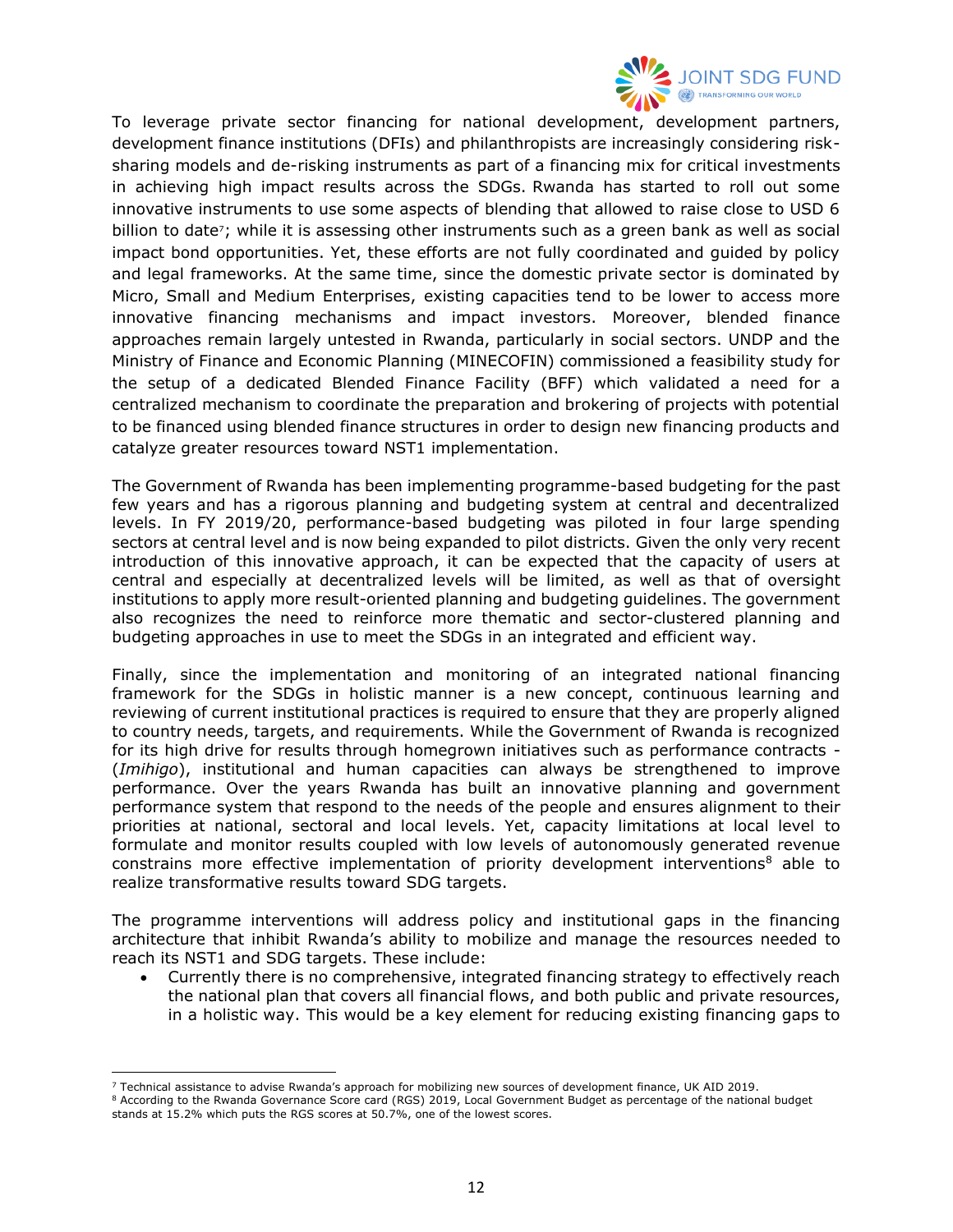

allow for expanded service delivery, particularly in infrastructure development and social services, that can be devised in a gender and climate-sensitive manner.

- Institutional capacity to align plans and budgets, particularly through new approaches such as performance-based budgeting, and to ensure full budget execution against targets requires strengthening. The proposed interventions will contribute to further development and updating of these tools and building requisite institutional capacity to better apply.
- While Rwanda has done well in identifying new and innovative financing options and instruments to diversify its resource mix, it has not fully operationalized these, and the contextual analysis revealed a need for clearer regulations and procedures to ensure for their consistent implementation aligned to existing policies;
- Although significant progress has been made in enhancing coordination among government entities, to accelerate progress on SDGs, enhanced intersectoral coordination and a holistic approach toward sustainable development is needed at local level bring together public and private actors and at central level there is a need for more coordinated mechanism to catalyze and align private sector flows to national priorities and the SDGs.
- Government's own efforts have led to solid results in accountability/transparency driving improvement in governance leading to socio-economic progress. But, alignment of these systems to SDGs through evidence-based guidelines will bring even further transformation.
- Notwithstanding the fact that the Government of Rwanda in partnership with other stakeholders have achieved outstanding progress with regard to financing for gender equality (for e.g. through institutionalized Gender Responsive Budgeting), there is a need to strengthen these systems and tools, build institutional capacity and reinforce accountability to sustainably enabled public institutions to use public resources in a manner that benefits both men and women and boys and girls.

This Joint Programme (JP), therefore, will support the Government of Rwanda to develop and implement an Integrated National Financing Framework (INFF) strengthening a complementary, interdependent, and mutually reinforcing relationship between planning, budgeting, financing processes and accountability systems by addressing the abovementioned challenges.

## <span id="page-12-0"></span>**1.2 SDGs and targets**

Specifically, the JP aims to contribute to SDGs 1, 5, 8, 13, 16 and 17 with relevant selected SDG targets in the focus of this JP being:

- 1. SDG target 1.b. Create sound policy frameworks at the national, regional and international levels, based on pro-poor and gender-sensitive development strategies, to support accelerated investment in poverty eradication actions
- 2. SDG target 5.c. Adopt and strengthen sound policies and enforceable legislation for the promotion of gender equality and the empowerment of all women and girls at all levels
- 3. SDG target 8.1. Sustain per capita economic growth in accordance with national circumstances and, in particular, at least 7 per cent gross domestic product growth per annum in the least developed countries.
- 4. SDG target 13.2. Integrate climate change measures into national policies, strategies and planning;
- 5. SDG target 16.6. Develop effective, accountable and transparent institutions at all levels;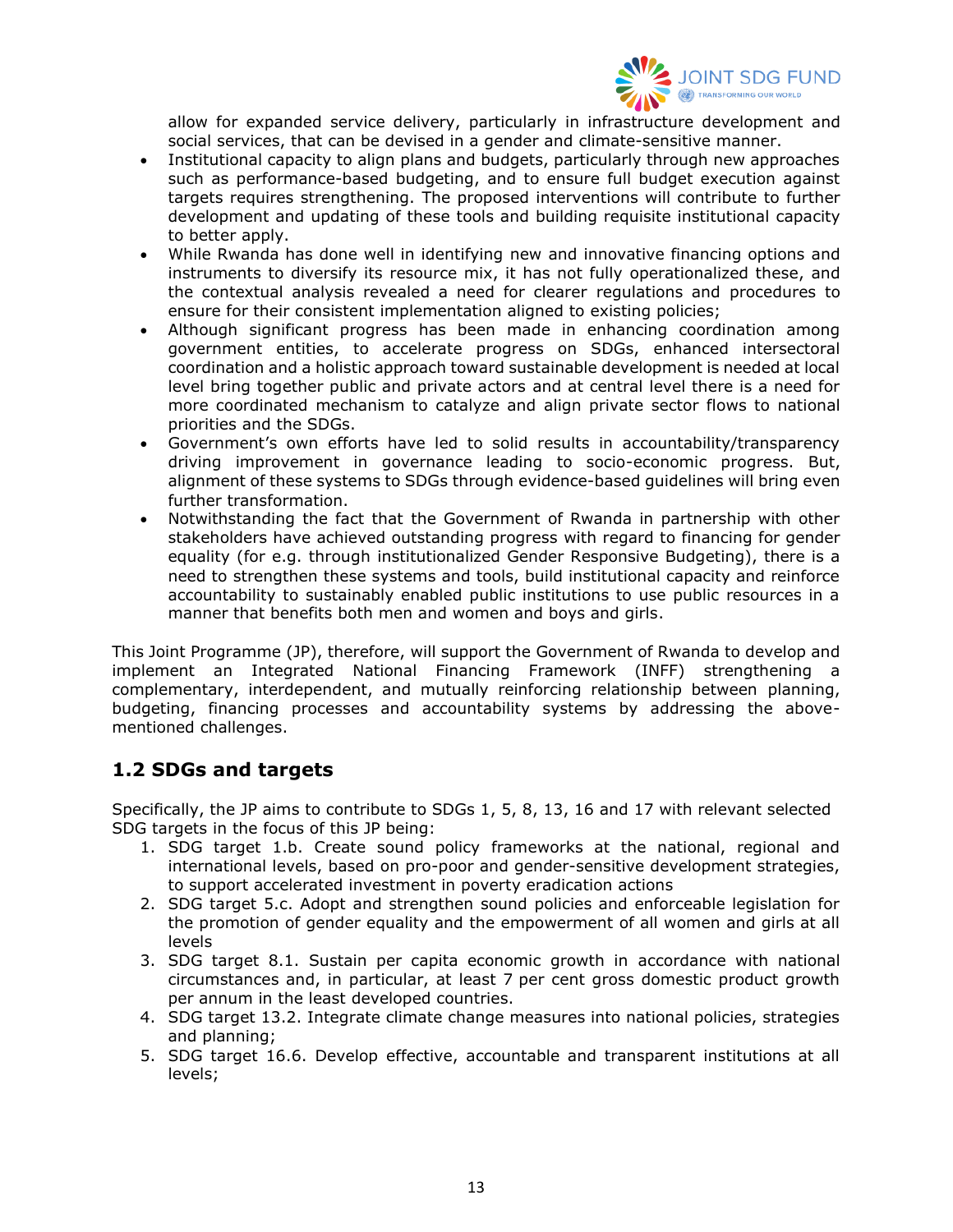

- 6. SDG target 16.7. Ensure responsive, inclusive, participatory and representative decision-making at all levels;
- 7. SDG target 17.1. Strengthen domestic resource mobilization, including through international support to developing countries, to improve domestic capacity for tax and other revenue collection;
- 8. SDG target 17.14. Enhance policy coherence for sustainable development; and
- 9. SDG target 17.17. Encourage and promote effective public, public-private and civil society partnerships, building on the experience and resourcing strategies of partnerships.

In the following table, a summary of the status of SDG targets by relevant indicators is presented using the latest available data. The table also indicates the source of information. To measure the progress, different sources of information will play a role, most importantly national survey data that contains public/national official statistics, IMF country review reports and its database, World Development indicators of the World Bank, among others. In addition to those data sources specifically mentioned, any subsequent VNR Reports issued in the project period may also be used to track progress against the targets.

| <b>SDG target</b>                                                                                                                                                                                                                                   | <b>Most relevant</b><br><b>SDG indicator</b>                                                                                                                             | <b>Baseline at</b><br>national level                                                                                                                                                                               | <b>Source</b>                                            | <b>Method to</b><br>be used to<br>measure<br>progress    |
|-----------------------------------------------------------------------------------------------------------------------------------------------------------------------------------------------------------------------------------------------------|--------------------------------------------------------------------------------------------------------------------------------------------------------------------------|--------------------------------------------------------------------------------------------------------------------------------------------------------------------------------------------------------------------|----------------------------------------------------------|----------------------------------------------------------|
| 1.b. Create sound policy<br>frameworks at the<br>national, regional and<br>international levels,<br>based on pro-poor and<br>gender-sensitive<br>development strategies,<br>to support accelerated<br>investment in poverty<br>eradication actions. | 1.b.1. Proportion of<br>government<br>recurrent and<br>capital spending to<br>sectors that<br>disproportionately<br>benefit women, the<br>poor and vulnerable<br>groups. | In Fiscal Year<br>2019/2020, the<br>Government<br>allocated FRW<br>91,075,669,292<br>in the national<br>budget to<br>priority sectors<br>for women, poor<br>people and<br>other vulnerable<br>people. <sup>9</sup> | Rwanda<br><b>2019 VNR</b><br>Report                      | <b>State</b><br>Finance<br>Law                           |
| 5.c Adopt and<br>strengthen sound<br>policies and enforceable<br>legislation for the<br>promotion of gender<br>equality and the<br>empowerment of all<br>women and girls at all<br>levels                                                           | 5.c.1 Proportion of<br>countries with<br>systems to track<br>and make public<br>allocations for<br>gender equality and<br>women's<br>empowerment                         | Annually,<br><b>MINECOFIN</b><br>produces a<br>Gender Budget<br>Statement,<br>capturing the<br>budget<br>allocations to<br>gender equality<br>and women's<br>empowerment.                                          | <b>MINECOFIN</b><br>Gender<br><b>Budget</b><br>Statement | <b>MINECOFIN</b><br>Gender<br><b>Budget</b><br>Statement |
| 8.1. Sustain per capita<br>economic growth in<br>accordance with                                                                                                                                                                                    | 8.1.1 Annual<br>growth rate of real<br>GDP per capita.                                                                                                                   | In 2018, the per<br>capita annual                                                                                                                                                                                  | World Bank<br>data 2020                                  | World Bank<br>data                                       |

#### <span id="page-13-0"></span>*Table 1. Key SDG indicators for the JP*

<sup>9</sup> For graphics on current data and trends on tier I and partly tier II indicators, the National Institute of Statistics of Rwanda (NISR) has launched an online SDGs portal containing latest data available on Rwanda SDG indicators: <https://sustainabledevelopment-rwanda.github.io/sdg-indicators/>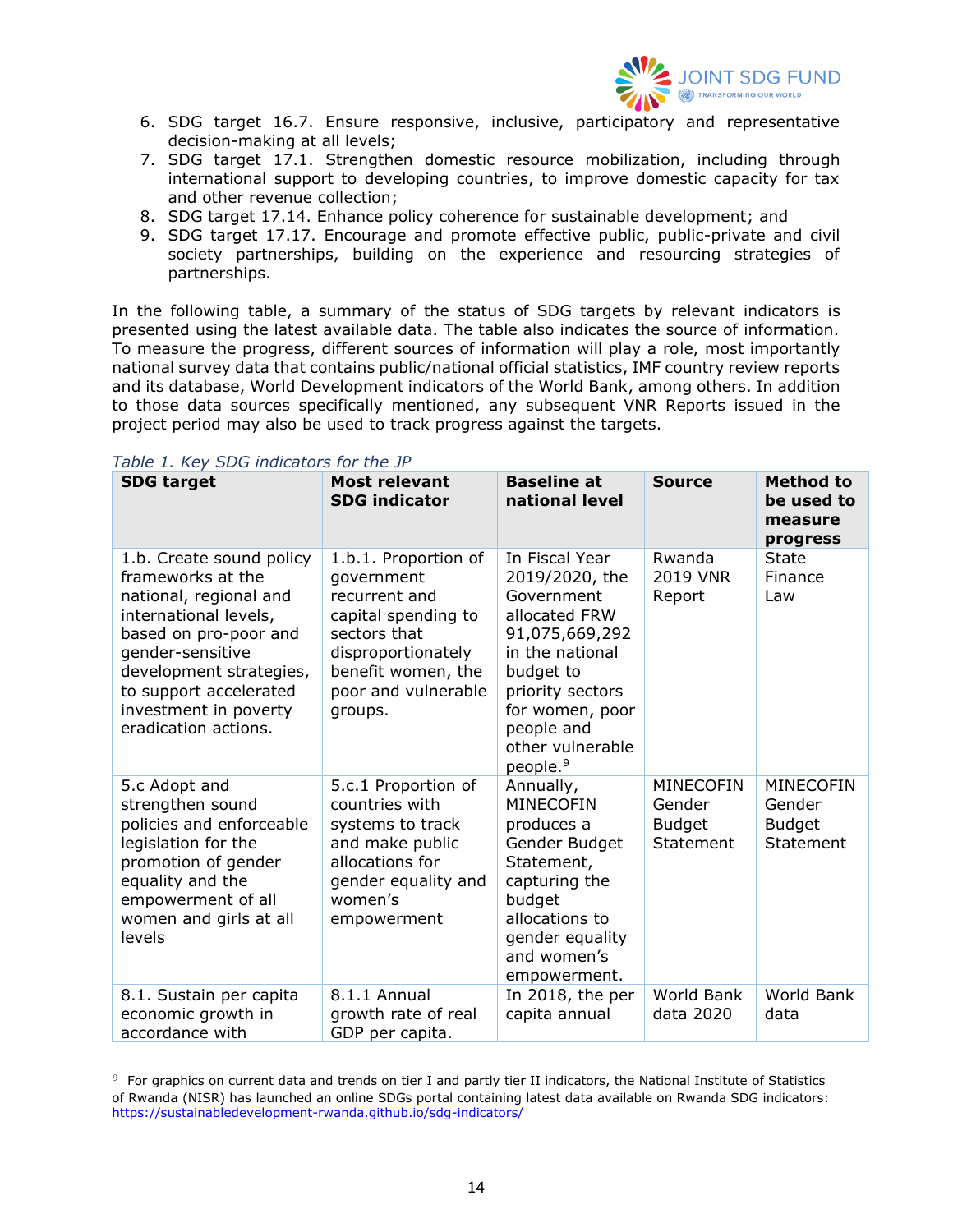

| <b>SDG target</b>                                                                                                                                          | <b>Most relevant</b><br><b>SDG indicator</b>                                                                                                                                                                                                                                                                                                                                                              | ----<br><b>Baseline at</b><br>national level                                                                                                                                                                                                                                                                                                                       | <b>Source</b>                                       | <b>Method to</b><br>be used to<br>measure<br>progress |
|------------------------------------------------------------------------------------------------------------------------------------------------------------|-----------------------------------------------------------------------------------------------------------------------------------------------------------------------------------------------------------------------------------------------------------------------------------------------------------------------------------------------------------------------------------------------------------|--------------------------------------------------------------------------------------------------------------------------------------------------------------------------------------------------------------------------------------------------------------------------------------------------------------------------------------------------------------------|-----------------------------------------------------|-------------------------------------------------------|
| national circumstances<br>and, in particular, at<br>least 7 per cent gross<br>domestic product<br>growth per annum in<br>the least developed<br>countries. |                                                                                                                                                                                                                                                                                                                                                                                                           | growth rate was<br>5.7<br>In 2018, the<br>recorded annual<br>growth rate was<br>8.6%                                                                                                                                                                                                                                                                               | $10th$ IMF<br>Country<br>reviews                    | <b>IMF</b><br>Country<br>reviews                      |
| 13.2. Integrate climate<br>change measures into<br>national policies,<br>strategies and planning                                                           | 13.2.1. Number of<br>countries that have<br>communicated the<br>establishment or<br>operationalization<br>of an integrated<br>policy/strategy/plan<br>which increases<br>their ability to<br>adapt to the<br>adverse impacts of<br>climate change, and<br>foster climate<br>resilience and low<br>greenhouse gas<br>emissions<br>development in a<br>manner that does<br>not threaten food<br>production. | Green Growth<br>and Climate<br>Resilience<br>Strategy (2011)<br>- under<br>revision;<br>Rwanda NDC<br>implementation<br>Plan adopted in<br>2015 and being<br>updated;<br>Periodic Climate<br>Change and<br>Environment<br>Public<br>Expenditure<br><b>Reviews</b><br>Environmental<br>Impact<br>Assessments<br>conducted for<br>project<br>feasibility<br>studies. | Ministry of<br>Environmen<br>t and REMA<br>reports. | Ministry of<br>Environmen<br>t and REMA<br>reports    |
| 16.6. Develop effective,<br>accountable and<br>transparent institutions<br>at all levels                                                                   | 16.6.1 Primary<br>government<br>expenditures as a<br>proportion of<br>original approved<br>budget, by sector<br>(or by budget codes<br>or similar)                                                                                                                                                                                                                                                        | 27.6% of GDP<br>(2018)                                                                                                                                                                                                                                                                                                                                             | <b>IMF</b><br>Country<br>review<br>(2019)           | <b>IMF</b> country<br>review<br>(2021)                |
|                                                                                                                                                            | 16.6.2 Proportion of<br>population satisfied<br>with their last<br>experience of public<br>services.                                                                                                                                                                                                                                                                                                      | 70.4%                                                                                                                                                                                                                                                                                                                                                              | <b>RGB Citizen</b><br>report card<br>(2019)         | <b>RGB Citizen</b><br>report card<br>(2021)           |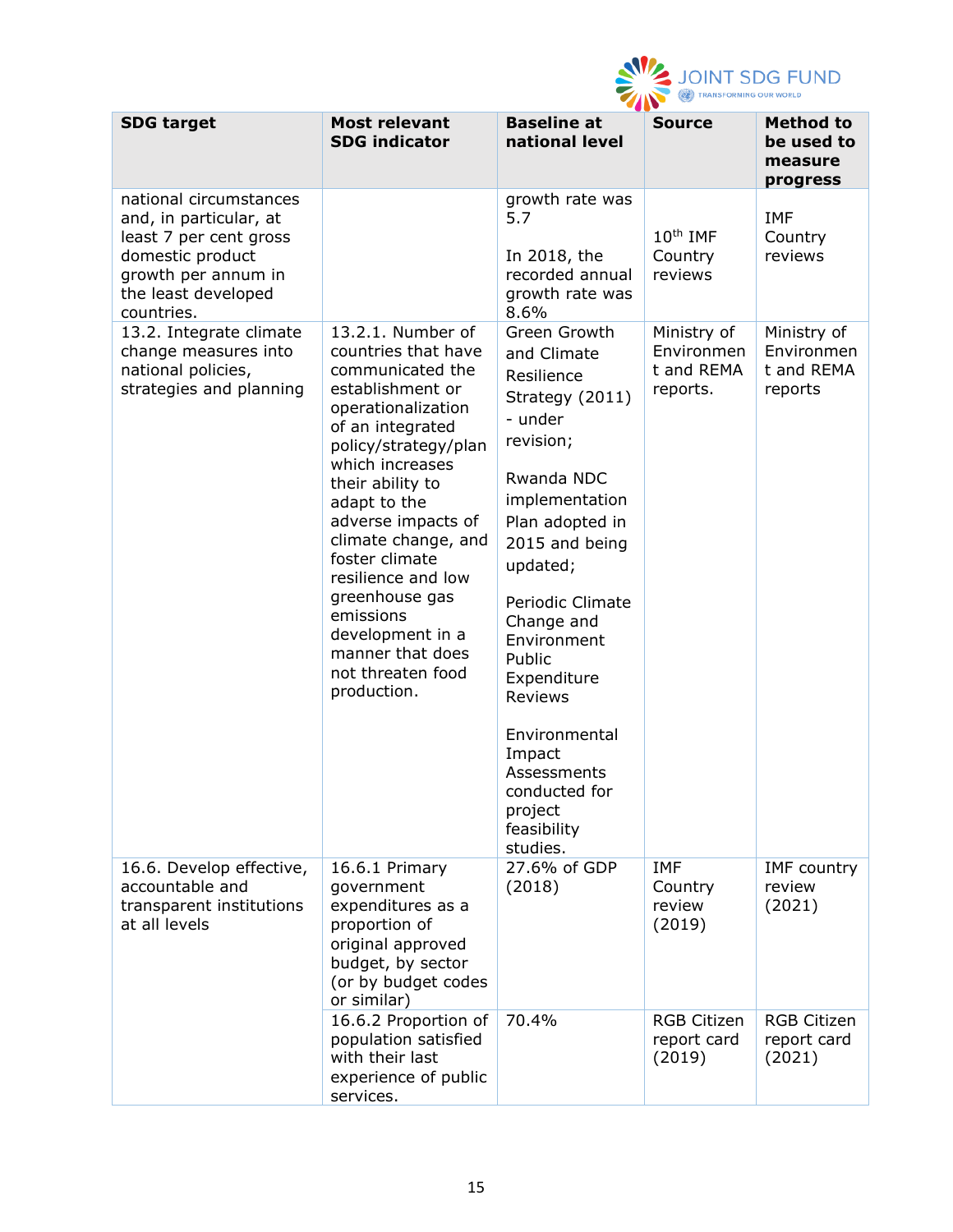

|                                                                                                                                                                                        |                                                                                                                                                              | -410                                                                                                                                                                                                               |                                                                                                            |                                                                                               |
|----------------------------------------------------------------------------------------------------------------------------------------------------------------------------------------|--------------------------------------------------------------------------------------------------------------------------------------------------------------|--------------------------------------------------------------------------------------------------------------------------------------------------------------------------------------------------------------------|------------------------------------------------------------------------------------------------------------|-----------------------------------------------------------------------------------------------|
| <b>SDG target</b>                                                                                                                                                                      | <b>Most relevant</b><br><b>SDG indicator</b>                                                                                                                 | <b>Baseline at</b><br>national level                                                                                                                                                                               | <b>Source</b>                                                                                              | <b>Method to</b><br>be used to<br>measure<br>progress                                         |
| 16.7. Ensure<br>responsive, inclusive,<br>participatory and<br>representative decision-<br>making at all levels                                                                        | 16.7.2 Proportion of<br>population who<br>believe decision-<br>making is inclusive<br>and responsive, by<br>sex, age, disability<br>and population<br>group. | 73.1%                                                                                                                                                                                                              | <b>RGB Citizen</b><br>report card<br>(2019)                                                                | <b>RGB Citizen</b><br>report card<br>(2021)                                                   |
| 17.1. Strengthen<br>domestic resource<br>mobilization, including<br>through international<br>support to developing<br>countries, to improve<br>domestic capacity for                   | 17.1.1 Total<br>government<br>revenue as a<br>proportion of GDP,<br>by source.                                                                               | $24.1\%$<br>of which 16.3%<br>tax revenue and<br>4.9% grants<br>and deficit<br>financing<br>$-5.5%$                                                                                                                | <b>IMF</b><br>Country<br>reviews<br>(2019)                                                                 | <b>IMF</b><br>Country<br>reviews<br>(2021)                                                    |
| tax and other revenue<br>collection                                                                                                                                                    | 17.1.2 Proportion of<br>domestic budget<br>funded by domestic<br>taxes.                                                                                      | 16.2 % of GDP<br>(2018)<br>Or<br>53% total<br>national budget                                                                                                                                                      | <b>IMF</b><br>Country<br>reviews<br>(2019)<br>and<br><b>MINECOFIN</b><br>state<br>finance law<br>2018/2019 | <b>IMF</b><br>Country<br>reviews<br>(2021)<br>and<br><b>MINECOFIN</b><br>state<br>finance law |
| 17.14. Enhance policy<br>coherence for<br>sustainable<br>development                                                                                                                   | 17.14.1 Number of<br>countries with<br>mechanisms in<br>place to enhance<br>policy coherence of<br>sustainable<br>development                                | <b>Annual Review</b><br>mechanism to<br>assess progress<br>against target,<br>which include to<br>some extent<br>policy<br>coherence.                                                                              | Rwanda<br>reported as<br>one of the<br>countries<br>with<br>coherent<br>mechanism.                         | Africa SDG<br>report.                                                                         |
| 17.17 Encourage and<br>promote effective<br>public, public-private<br>and civil society<br>partnerships, building<br>on the experience and<br>resourcing strategies of<br>partnerships | 17.17.1 Amount of<br><b>United States</b><br>dollars committed<br>to (a) public-private<br>partnerships and<br>(b) civil society<br>partnerships             | In 2017, private<br>Partnership<br>investments<br>amounted to<br>US\$ 844 million.<br>In 2019,<br>Rwanda<br>Governance<br>Board<br>committed<br>US\$ 736,911 to<br>strengthen<br>CSO-<br>Government<br>Partnership | National<br>Bank of<br>Rwanda<br>and the<br>World Bank<br>Developme<br>nt<br>Indicators<br>database        | External<br>developmen<br>t finance<br>report,<br><b>MINECOFIN</b>                            |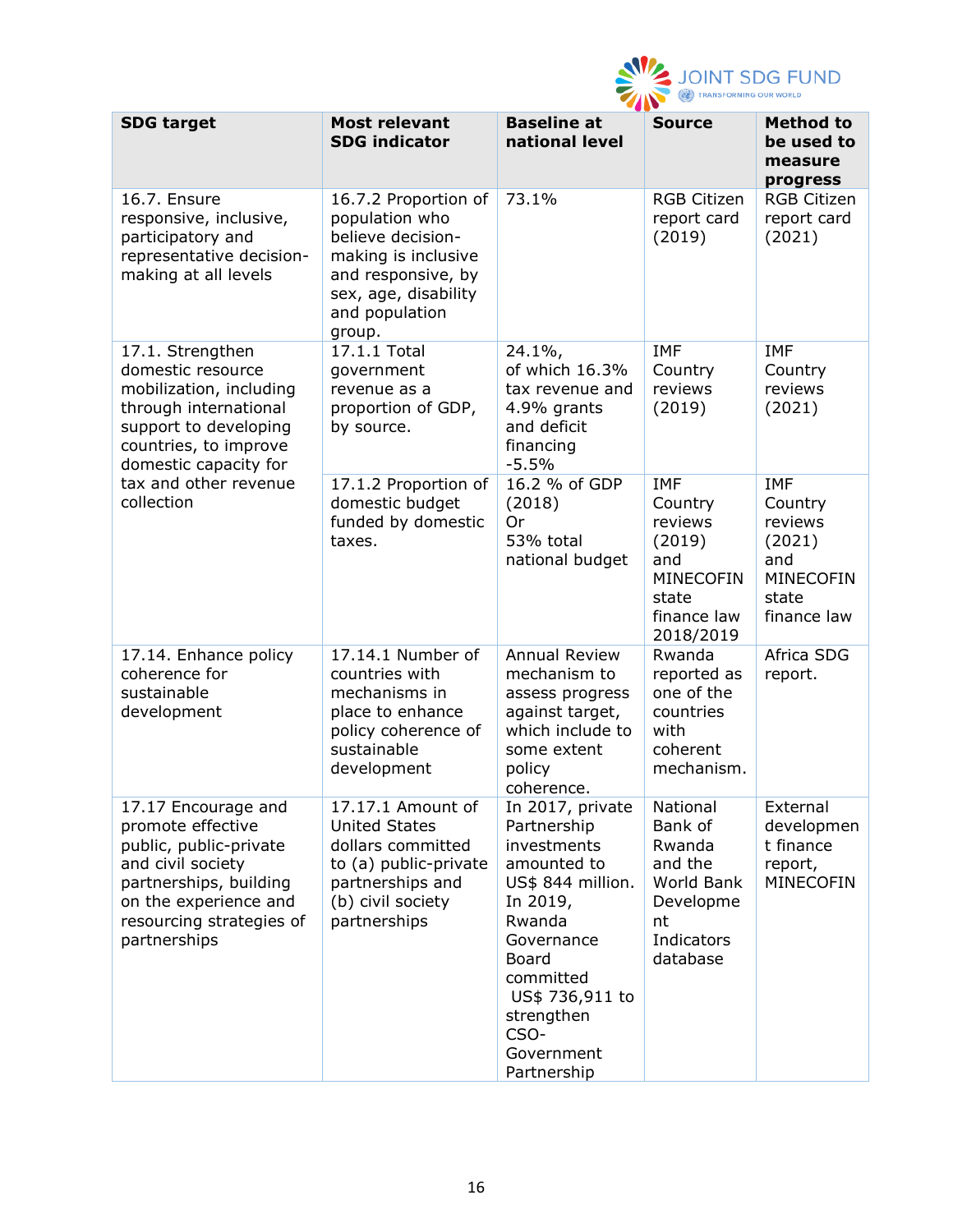

As shown above, the JP will contribute to the realization of 6 SDGs of which 9 targets and 11 related indicators. As elaborated in Section 1.1, the current challenges around the SDG financing framework are multifaceted and observed at different levels. The above SDG targets are strategically selected as the SDG framework for this JP. The following highlighted interlinkages between the selected SDG targets present the backdrop of the Theory of Change (see Section 2.2) through which the JP is envisaging to achieve systematic change.

The JP will support the Government of Rwanda to ensure fiscal sustainability, promote stronger policy coherence for sustainable development, and support the elaboration and implementation of an INFF as a tool to reach national priorities and the SDGs (SDG's 17.1; 17.14). New and inclusive partnerships, particularly around financing, for catalyzing transformational development in Rwanda will also be advanced through all outputs (SDG 17.17). Approaches to mainstream gender- (SDG 5.c), climate-sensitive (SDG 13.2) and propoor (SDG 1.b) planning, budgeting, and innovative financing strategies will also be strengthened through the JP. Finally, the activities will promote citizens engagement and participation in decision-making processes, especially in decentralized planning and budgeting processes (SDG 16.7), and improved transparency (SDG 16.6).

This described relationship and interlinkages depict the multidimensional and intra-sectoral structure of the proposed SDGs to which the JP contributes. It is this interconnection between the SDG's that will in the medium and long term ensure sustainable and inclusive economic growth (SDG 8.1) and contribute to improved public service delivery in a gender-sensitive and pro-poor manner.

# <span id="page-16-0"></span>**1.3 Stakeholder mapping and target groups**

Under the overall aim to accelerate its development agenda, the Government of Rwanda places a strong emphasis on working with multiple stakeholders at all levels. These include, the United Nations, multi-lateral and bi-lateral development partners, International Financial Institutions (IFIs), Civil Society Organizations (CSOs), academia and the private sector actors.

### **Key Government stakeholders**

MINECOFIN is the primary entry point in government for implementing the SDG Financing JP. It is well positioned given its leading role in the design and coordination of Rwanda's longterm vision for development. The Ministry coordinates core functions in the government financing structure namely on forecasting planning and budgeting and resource mobilization. Specifically, the proposed JP interventions will be implemented through various departments of the Ministry as illustrated in the table below.

| <b>MINECOFIN</b><br>departments                                   | Key functions and responsibilities                                                                                                                                                                                                                                                                                                                                                                                                                                                                                  |
|-------------------------------------------------------------------|---------------------------------------------------------------------------------------------------------------------------------------------------------------------------------------------------------------------------------------------------------------------------------------------------------------------------------------------------------------------------------------------------------------------------------------------------------------------------------------------------------------------|
| National<br>Development<br>Planning and<br>Research<br>department | Is responsible for developing the planning guidelines and ensuring<br>that sectoral and Ministries, Departments and Agencies' plans and<br>investments/pipeline projects are aligned to the delivery of the<br>National Agenda and also adequately integrates Global, Continental<br>and Regional commitments made by Rwanda such as the SDGs, AU<br>agenda 2063 and the EAC Vision 2050. The department further<br>ensures that the monitoring and coordination mechanism of NST1 is<br>fully aligned to the SDGs. |

<span id="page-16-1"></span>*Table 2 Overview of MINECOFIN departments connected to SDG Financing*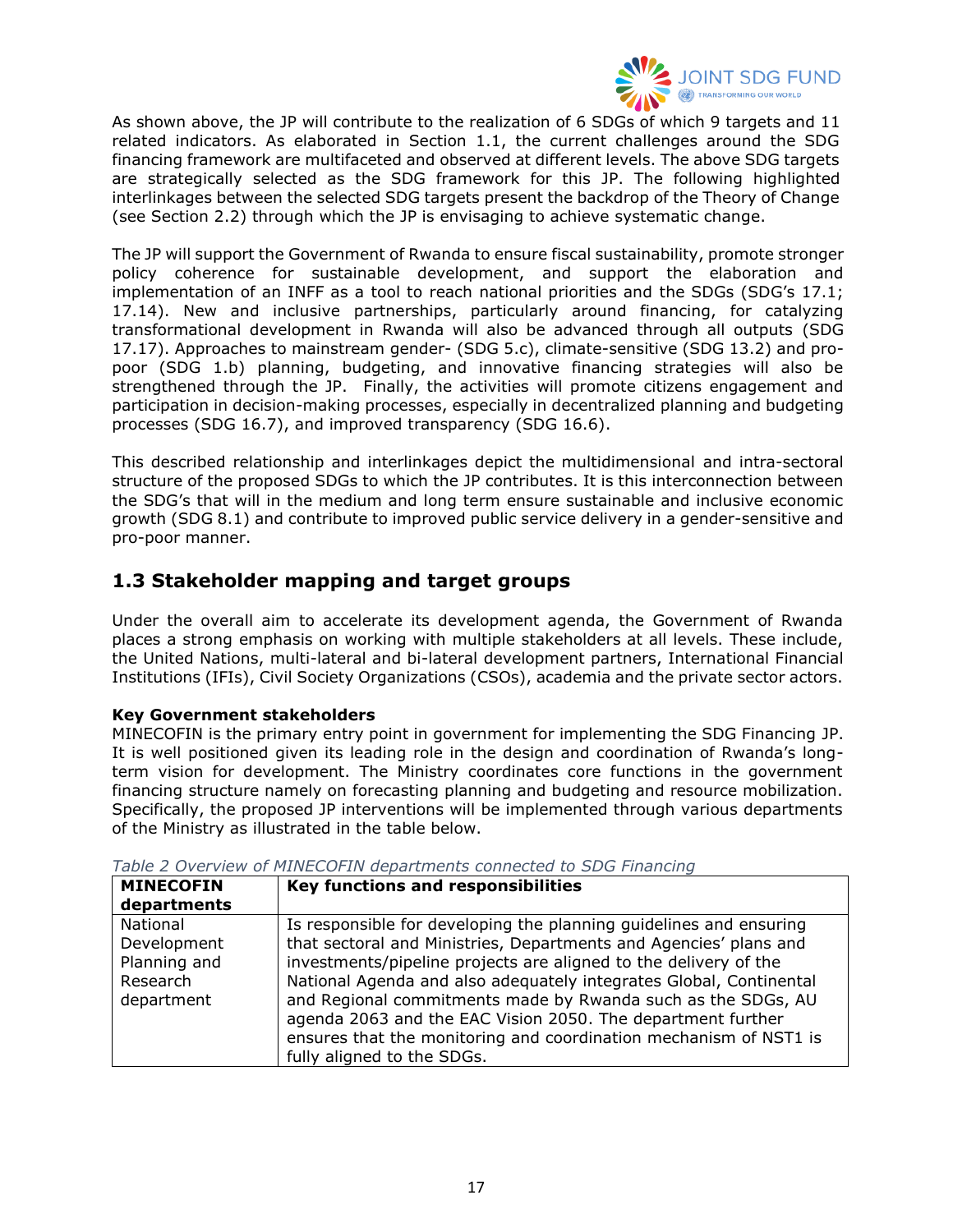

| National Budget<br>department          | Ensures that the national budget is effectively and efficiently allocated<br>to the interventions aligned with national priorities. It also ensures<br>that citizens play a role in national decision-making through<br>participatory planning and budgeting (in collaboration with National<br>Development Planning Department) and produces budgeting<br>guidelines for both central and local government entities. |
|----------------------------------------|-----------------------------------------------------------------------------------------------------------------------------------------------------------------------------------------------------------------------------------------------------------------------------------------------------------------------------------------------------------------------------------------------------------------------|
| Office of the Chief<br>Economist       | Ensures that adequate resources are available to finance the national<br>budget and that fiscal risk and deficits are well managed through<br>effective resource mobilization and debt management.                                                                                                                                                                                                                    |
| Office of the<br>Accountant<br>General | Supports government institutions to account for government spending<br>and ensures that financial risks are minimized. The department<br>produces and disseminates internal guidelines across the government<br>for public finance accounting, recording and reporting to maximize<br>efficiency from public resources.                                                                                               |

Fostering shared ownership among central government ministries and affiliated agencies is a key pillar for the delivery of the NST1 and SDG agenda. Each stakeholder's role within the scope of SDG Financing JP is outlined below:

- Sector Ministries and affiliated agencies are responsible for developing multi-year strategic plans and costing them. Respective planning departments of ministries are responsible for budget monitoring and can undertake analytical works such as costeffective analysis, affordability studies and investment cases as necessary. In the context of this programme selected ministries $10$  and agencies will be engaged.
- MINICOM is responsible for creating a business environment conducive to growth and for job creation with a focus on Small and Medium Enterprises and facilitating exportoriented industries.
- RDB coordinates and implements different investment related policies including innovating financing mechanisms through foreign investor attraction and plays a key role of government negotiator in different project involving the government.

#### **Domestic accountability stakeholders**

The Office of the Auditor General (OAG) conducts annual financial and compliance audits on government spending and reports to Parliament in May of every year. The OAG is also scaling up its capacity to engage in more value for money and IT audits. Parliament approves the annual national budget proposal, turning it into a law on state finances, and oversees government spending. There are several standing committees in Parliament involved in the Public Financial Management (PFM) cycle<sup>11</sup>. At District level, District Councils approve and oversee the implementation District budgets and plans.

#### **UN stakeholders**

In addition to the government ministries and affiliated bodies mentioned above, UN agencies under the One UN umbrella collaborate with the government both at the central and decentralized levels, to design and execute programmes supporting Rwanda's development goals. Through embedded advisors, training, and technical assistance, UNDP is supporting MINECOFIN to enhance its capacity for evidence-based planning, monitoring and performance management. This includes technical assistance to its External Finance Division to update its policies, strategies, and tools to enhance development coordination and effectiveness. In

<sup>10</sup>The most relevant line ministries will be the Ministry of Health (MoH), Ministry of Education (MINEDUC), Ministry of Gender and Family Promotion (MIGEPROF) and National Early Childhood Development Programme (NECDP), the Ministry of Infrastructure (MININFRA) and the Ministry of Environment (MoE) as well as FONERWA.

<sup>&</sup>lt;sup>11</sup> The most prominent ones being the Parliamentary Committee on Budget and the Public Accounts Committee.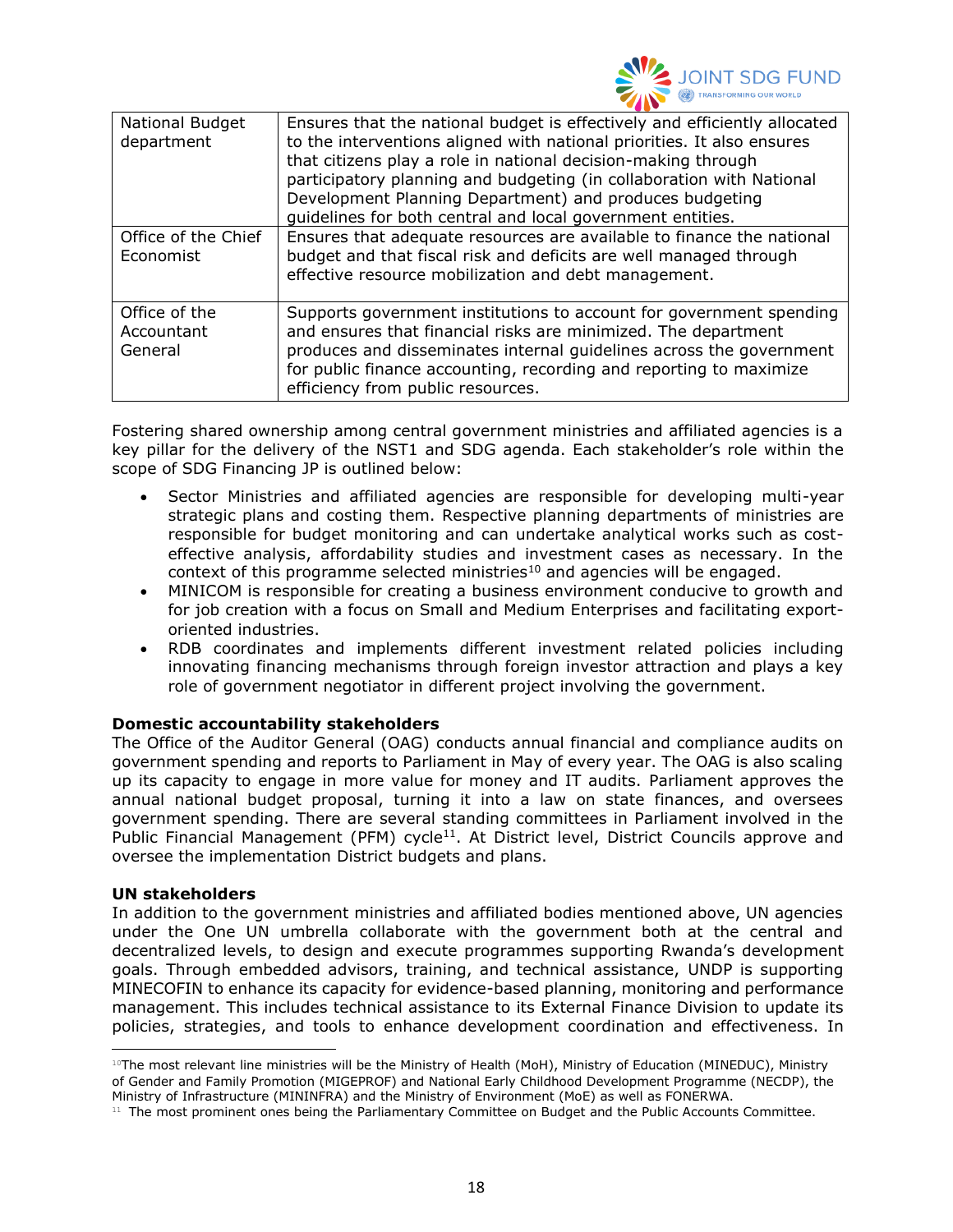

addition, UNDP been working with key stakeholders to pilot two innovative finance mechanisms, namely a blended finance facility and a dedicated green financing facility based on the global green bank model. It is also supporting the Tax Inspectors Without Borders programme. Finally, UNDP has been working directly with private companies to promote the shared value approach<sup>12</sup>, particularly on gender and disability inclusion, and leads implementation of the "gender seal" programme.

UNICEF has supported the government in the Open Budget Survey initiative to increase Rwanda's ranking in fiscal transparency and public accountability. UNICEF also collaborates with MINECOFIN to strengthen citizen (including youth) participation in planning and budgeting to ensure that government plans and budget allocations reflect community aspirations. UNICEF-Rwanda has a Private Sector Engagement Strategy in place and has initiated partnerships with key industries (tea, rice) to leverage contributions for SDGs through a shared value approach. Other UN agencies in Rwanda are also key stakeholders with a strong interest in SDG financing, information on their ongoing initiatives can be found in Annex 1.

#### **Multi-lateral and bilateral development partners**

Several development partners were identified and consulted in the course of designing this programme. These partners are actively supporting development financing in Rwanda either through the UN agencies or their own programmes. The key partners whom we will collaborate closely with are: (i) The International Monetary Fund, on financing of the NST as well as on domestic revenue mobilization; (ii) The European Union (EU), the German development bank (KfW) and Belgian development agency (Enabel) all support the PFM Basket Fund, which is a flexible financing mechanism that is fully aligned to the priorities of the PFM Sector Strategic Plan 2018 – 2024 that is key for INFF; (iii) GiZ is actively supporting the fiscal decentralization space and policies related to macroeconomic and investments that this JP could collaborate with through research and networking; (iv) the UK Department of International Development (DFID) is supporting PFM capacity building at local government level and a deeper and more inclusive financial sector by strengthening the capacity and systems development of financial service providers that serve the poor and (v) the World Bank supports MINECOFIN with a PFM programme, which includes the roll-out of performance-based budgeting. The JP will leverage and work with the above listed partners as well as others for enhanced impact.

#### **Civil Society Organizations and Non-Governmental Organizations**

CSOs and International and National NGOs also play an important role in Rwanda's development agenda, including in service delivery, sensitization and participation in policy and programme development as well as participation in policy formulation evaluation processes. A number of NGOs and CSOs implement activities on citizen engagement and advocacy, these include the *Collectif des Ligues et Associations de Défense des Droits de l'Homme au Rwanda*  (CLADHO), Save the Children, Transparency International-Rwanda and the Rwanda Environment NGO forum and NGOs focusing on gender such as RWAMREC and Rwanda Women's Network.

#### **Private Sector**

The importance of the private sector is emphasized in the NST and the new Rwanda development cooperation policy (2019), as a key contributor to the economy, to employment and to resource mobilization efforts through tax. Additionally, the private sector can offer a range of services and innovations in different areas including financial services. The Private sector Foundation (PSF) is the umbrella organization of the private sector partnering with UNDP to catalyze additional investments through innovative approaches.

 $12$ The shared value approach focuses on opportunities for competitive advantages from building a social value proposition into corporate strategy.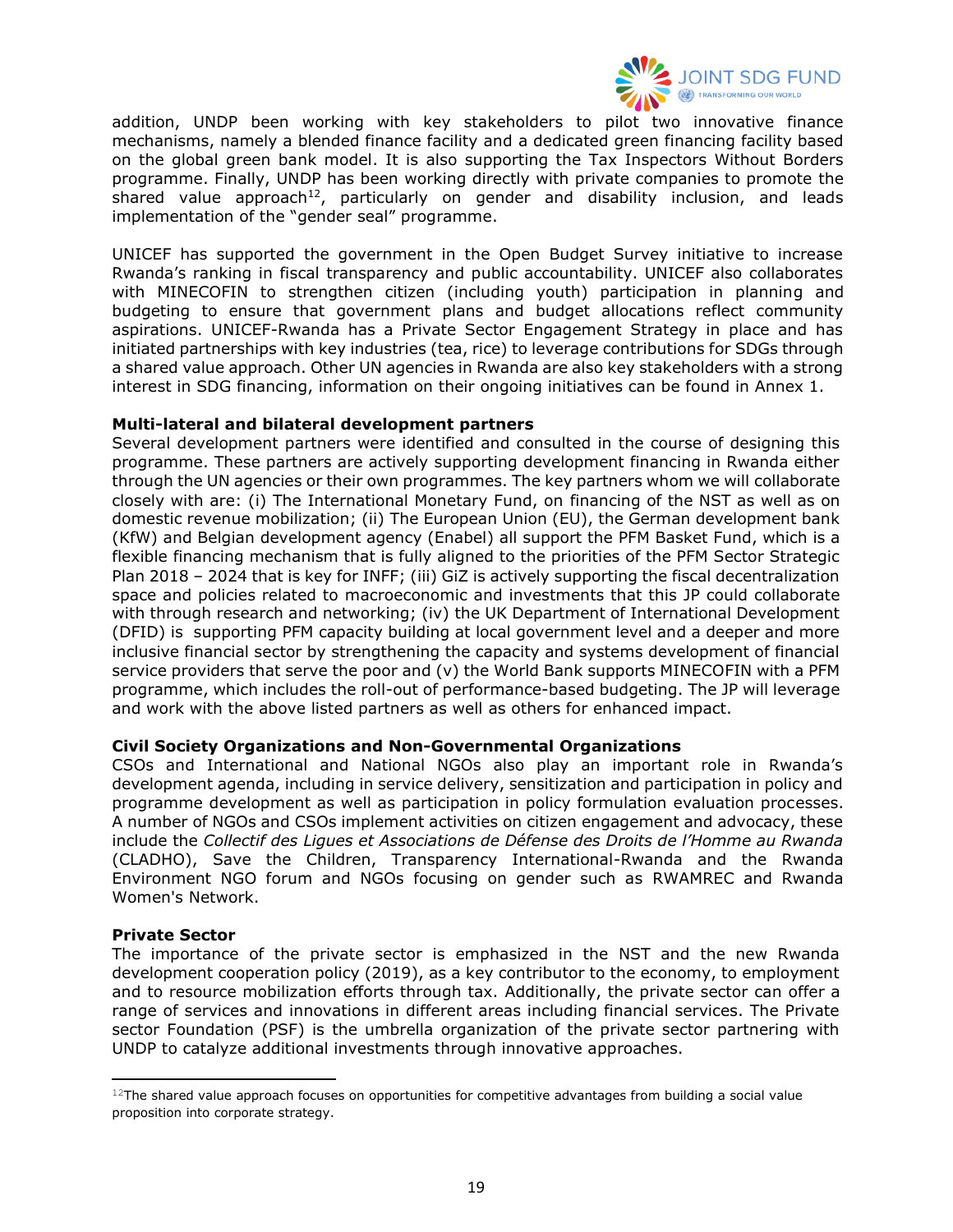

#### **Universities, Academia and Analysis and Research Institutions:**

The UN has standing collaboration with universities. Academia is key in advancing knowledge and evidence generation on SDG financing, innovative approaches for service delivery and addressing climate change. Policy analysis and research institutes such as IPAR-Rwanda<sup>13</sup> is the leading independent, not-for-profit research and policy analysis Think Tank in Rwanda. In full alignment with the project objectives, the JP will collaborate with these institutions as appropriate.

#### **Target groups**

The JP intends to enhance capacities of various stakeholders (Ministries, Parliament, District governments, District councils, Private sector and citizens including youth) both at central and decentralized government level through different modalities. The JP will work with all these target groups to build their capacity to perform diagnostic works, strengthen policy formulation, consolidate systems, roll out tools and enhance accountability processes.

### <span id="page-19-0"></span>**2. Programme Strategy**

## <span id="page-19-1"></span>**2.1. Overall strategy**

The JP on "*Unlocking development finance and enhancing development effectiveness in Rwanda through an integrated financing approach*" will deliver transformative results to accelerate progress in the realization of the National Strategy for Transformation (NST 1) and SDGs by ensuring systemic change in the way plan, budget, finance, monitoring and accountability functions are executed.

#### **Transformational strategy**

Rwanda has already made remarkable progress in achieving development outcomes and very good progress in aligning plans to budget allocations. Building on its success, Rwanda articulated NST1 and Vision 2050, with an ambitious agenda to achieve concurrent economic, social, and environmental goals through transformational governance that requires innovative polices, financing and delivery mechanism.

The overall strategy builds upon a recognition that further improvement can be made in efficient alignment between plans, budget and finance as well as more effective implementation at local government level and monitoring of results through stronger institutional capacities and systems in these areas. In addition, while Government has integrated SDGs in the long- and medium-term plans, the level of their integration in local Government plans and annual performance contracts, or Imihigo (performance management system) can be enhanced. This JP will support SDG proofing of policies, guidelines, systems, processes and strengthening of institutions to enhance SDG implementation.

Finally, the JP's transformational strategy is a major departure from current practice because it elevates discussions, governance and partnerships beyond the usual emphasis on resource mobilization to also address the efficient use of resources in full alignment with national development priorities and the SDGs. In addition, it focuses on all financial flows, as well as the effective engagement of the private sector toward reaching the SDGs. In addition, the enhanced transparency and accountability that will follow the implementation of the INFF will

<sup>&</sup>lt;sup>13</sup> It became fully functional in 2008 with the support of the African Capacity Building Foundation and International Development Research Centre.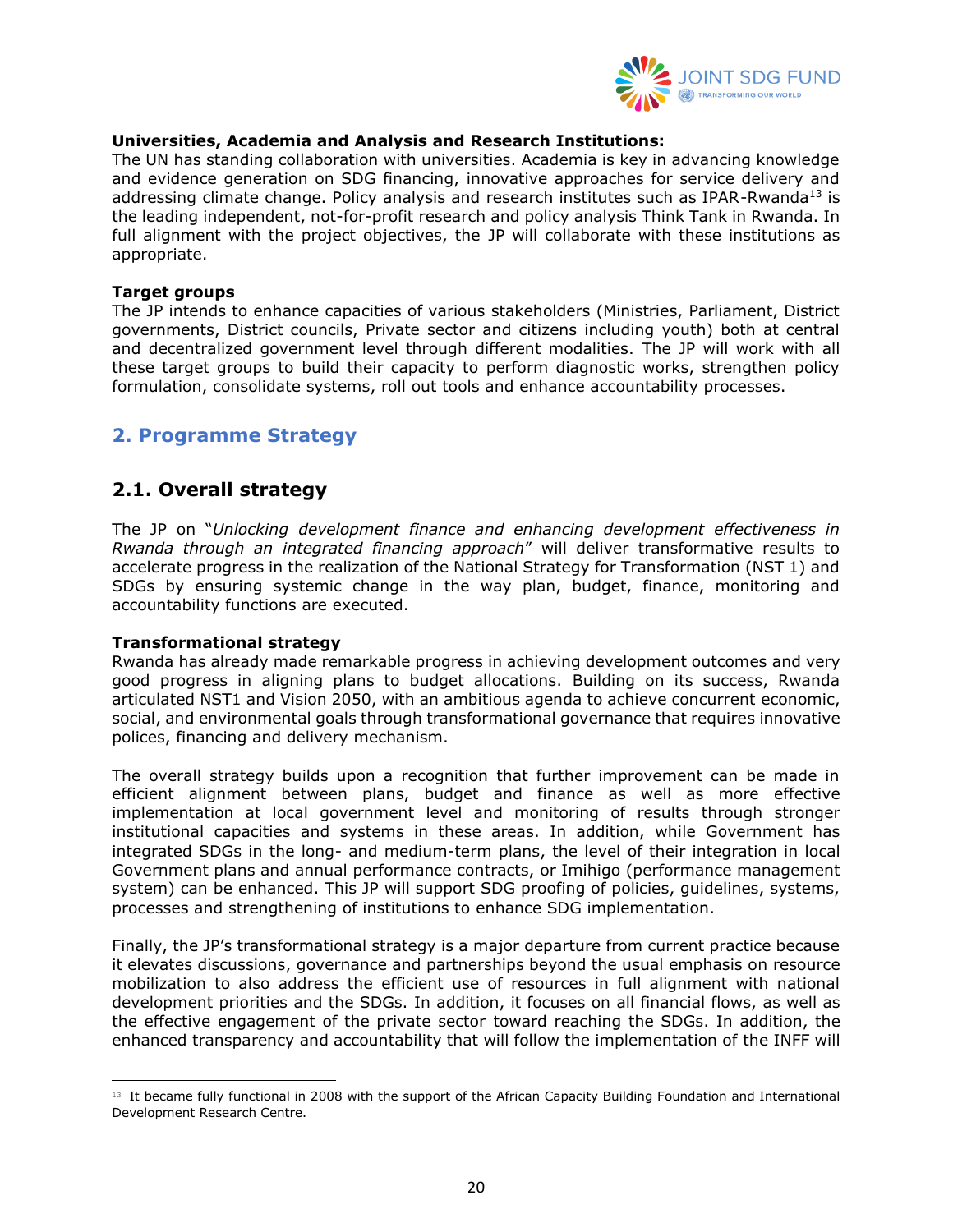

bring extra momentum for key reforms and their achievement. By developing and implementing an integrated financing framework, the JP help to put development results and SDGs front and center of policy and decision-making process.

Another important aspect of the transformational strategy of the programme is its focus to expand the partnerships and collaborations on development financing beyond the mandated ministry i.e., MINECOFIN, making a leap towards development financing becoming the business of the whole of the government and society. Building upon the existing wellfunctioning systems at all levels, the JP will support Rwanda to upgrade its systems, strengthen its institutions, expand and broaden constituencies for reform on development financing. The JP will help to realize the much-needed engagement of the private sector to drive economic development in Rwanda as per the aspiration of the country and SDGs. It supports the development of tools and guidelines to align private sector investments to national priorities and SDGs including by adapting and scaling up comprehensive shared value approaches for SDG delivery. In addition, the JP aims at supporting Rwanda to mobilize significant amount of resources by piloting selected innovative financing instruments such as blended finance facility, social bonds and green bank. Upon which a comprehensive policy framework for innovative finance and private sector engagement will be developed.

#### **Government's lead**

The JP is developed under the guidance of the Resident Coordinator with support from RCO by UNDP and UNICEF in close collaboration with the MINECOFIN. MINECOFIN provided high level leadership in the development of the JP, ensuring the programme is aligned and contributes to the government's current needs and Vision 2050 as well as NST1. The Government will continue providing strategic guidance and oversight during the implementation phase through existing high-level structures such as the National Steering Committee for Vision 2050 and NST1 chaired by the MINECOFIN and Cabinet. More information on governance arrangements are provided in Section 3.1 of this document.

#### **UN added value**

The implementation of the JP will harness the convening power of the Resident Coordinator's office of the UN and the UN family. The RCO will oversee the coordination during the implementation of the programme under the UN support. Through this programme, UNDP and UNICEF will broaden the dialogue on financing reforms through the engagement of a wide range of constituencies including the much-needed private sector in the implementation of SDGs. The support from the UN will further catalyze transparency, accountability and participation of all actors including enhancing the effective functioning of the Parliament and citizens group throughout the plan, budget, financing and monitoring and accountability chain. In addition, various UN agencies will avail their respective technical expertise and tools to support a comprehensive approach to INFF related reforms with the government. The participating UN agencies have the mandate and current partnerships in place to deliver the JP. This innovative governance structure of the JP will also enable complementarities with key partners, such as IFIs and the EU. The UN further brings to bear its comparative advantage of building capacity for SDGs along the full value chain of planning and financing.

#### **Expected situation**

The JP aims to achieve transformational results by accelerating progress in the implementation of national priorities and SDGs. Multiple benefits are going to be realized:

(i) through the implementation of innovative solutions that will address identified gaps at the strategic/policy, system, coordination and community levels to accelerating the delivery of results in NST 1;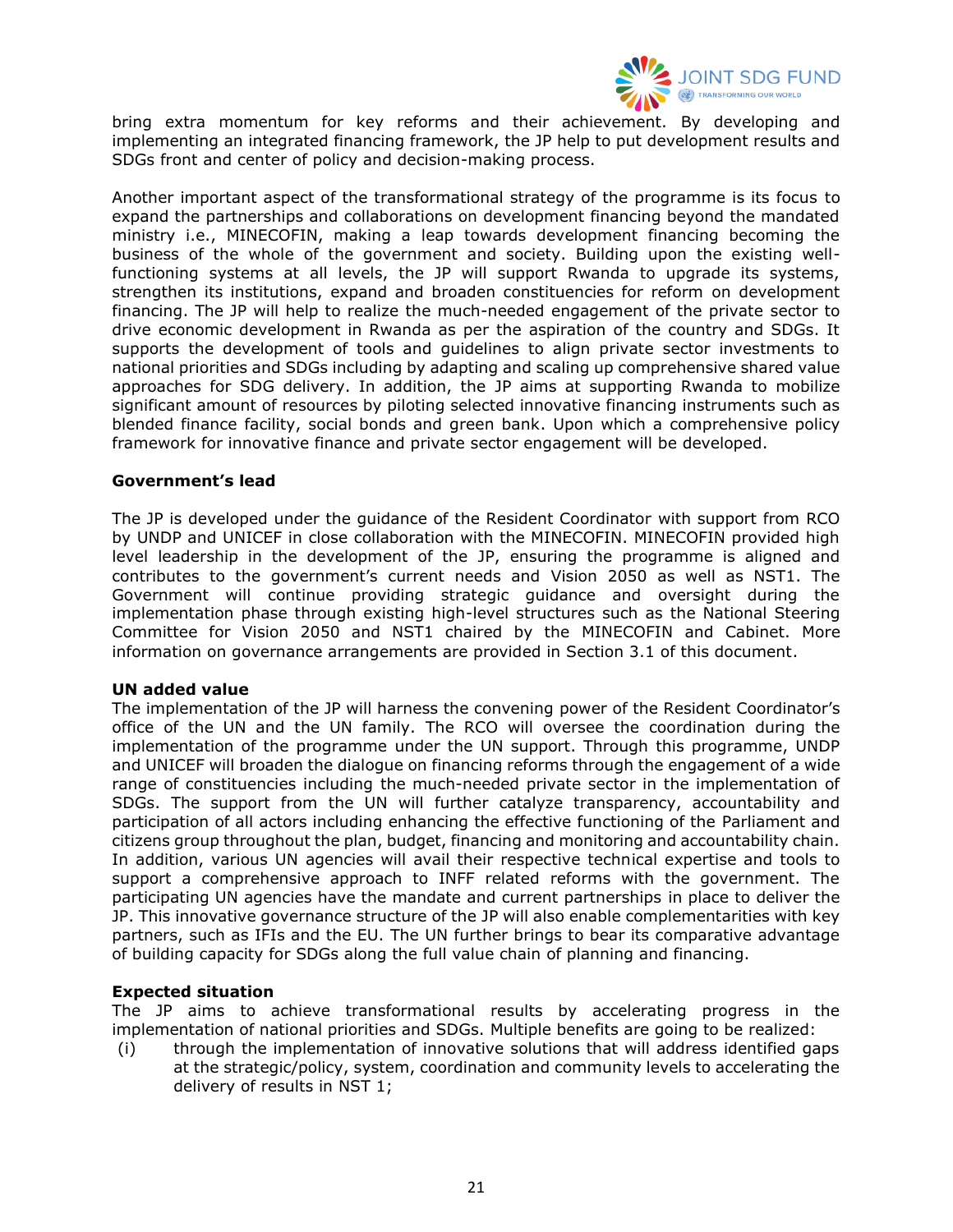

- (ii) through the enhancement and integration of existing systems, policies and coordination structures that were functioning in silos into one coordinated space for effective delivery of SDGs;
- (iii) through the expansion of constituencies and stakeholder groups beyond the government and development partners to include new and emerging key players by using the innovative approaches and models*.*

#### **Alignment with UNDAP, NST1 and other initiatives**

The JP is aligned with Rwanda's NST1 (2017-2024) as well as UNDAP (2018-2023). The strategic framework and implementation plan adopted for this JP are relevant to the selected SDG targets, UNDAP outcomes and relevant national strategies by addressing policy, institutional and systemic bottlenecks constraining the delivery of national priorities and SDGs. The JP will add significant value to the UN engagement at strategic level. It builds upon UNDP existing support to the Government on strengthening planning, thematic budgeting, and financing including through innovative finance as well as the Gender Seal Certification for private sector; and UNICEF's private sector engagement strategy.

## <span id="page-21-0"></span>**2.2 Theory of Change**

The Theory of Change (ToC) of the JP for SDG financing is summarized as follows:

**If** the Government's SDG policy and financing framework and associated policies are refined to accelerate the progress towards the NST1 and SDG implementation (**output 1**); and

If institutional capacities (human, systems and tools) are strengthened to accelerate NST1/SDGs delivery (**output 2**); and

If an enabling environment to promote innovative financing mechanisms and SDG-aligned private sector investment and operations is enhanced (**output 3**); and

**If** the capacity of legislative organs and citizens to monitor SDG implementation is strengthened (**output 4**);

**Then,** Rwanda will have set up a comprehensive financing architecture to implement the national development agenda towards achieving the SDGs (**intermediate outcome 1**) and **Then** resources for the achievement of the national development and SDG agenda will have been mobilized and managed effectively (**intermediate outcome 2**),

**leading to** sustainable economic and social transformation (**long-term outcome**), and **leading to** high living standards of the population ensuring that no-one is left behind (**impact**).

For the development of the ToC, the focus has been mainly on the sphere of control and sphere of influence. Within the sphere of control of the JP, the outputs have been identified reflecting elements of an integrated financing framework on four levels, which are within the sphere of control of the JP. Within the sphere of influence of the programme, the ToC contains two intermediate outcomes and one long-term outcome, contributing to the overall envisaged impact which the sphere of interest.

The structural logic of the ToC has been inspired by the four building blocks reflecting the levels of intervention of an INFF, which are at the center of the SDG financing JP to support the Government of Rwanda to achieve its national development agenda and SDG targets. The four levels of intervention of the JP will be on: (i) Policy/strategy for an INFF, (ii) Systems building for implementation of an INFF, (iii) Enhancing the role of the private sector in SDG aligned investments and (iv) Accountability of public institutions and citizens to monitor SDG implementation. These entry points have been translated into **four outputs** which are part of **the sphere of control** of the JP.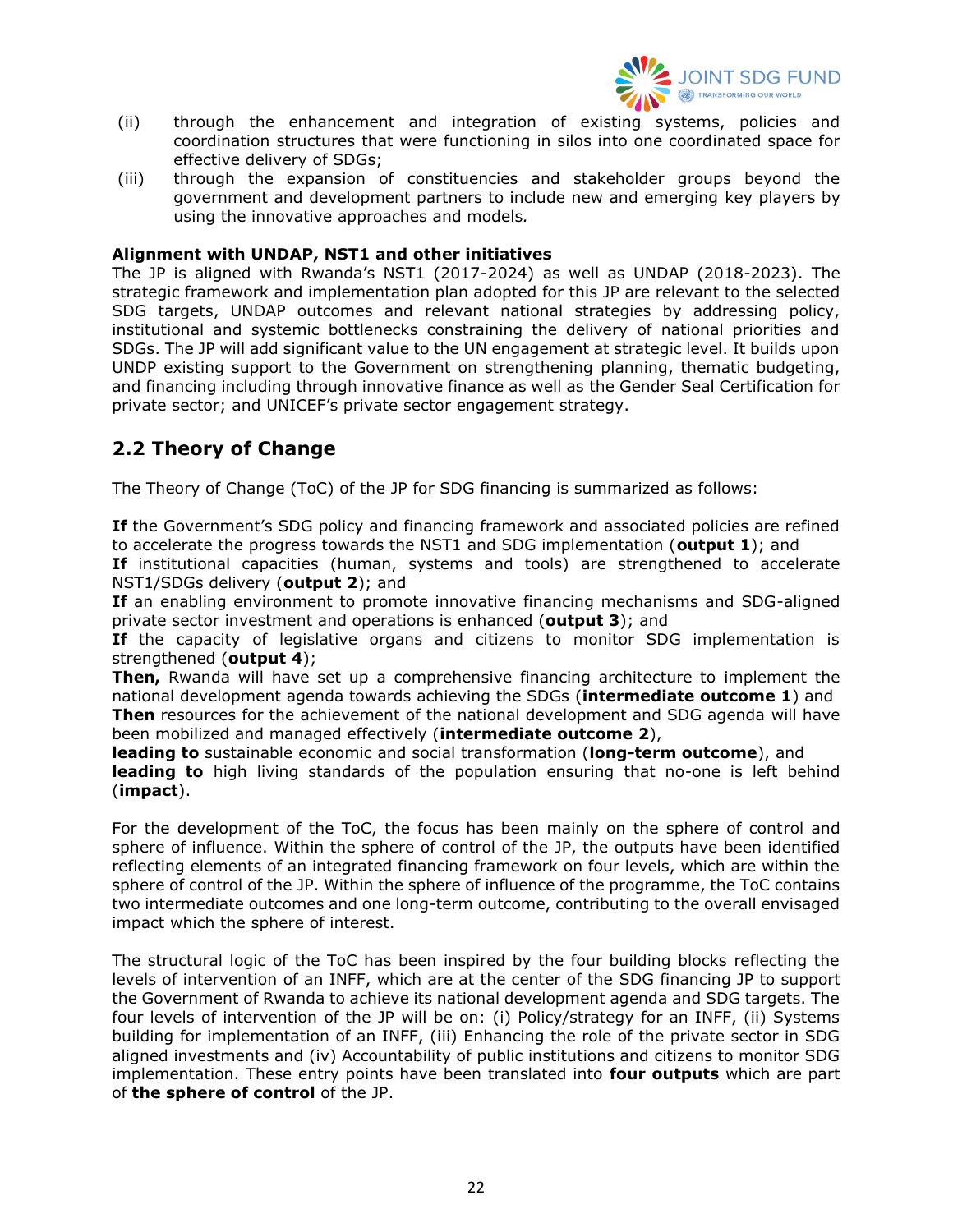

The entry point for the proposed interventions under the outputs are driven by the issues identified in the problem statement. Specifically, building on the limited articulation between the NST1 targets and SSP costed strategies (when these exist). These limited linkages have left a gap in understanding and forecasting the medium-term financing needs, which require further integration of core functions (planning, budgeting, resource mobilization and accountability), and an increasing role for the private sector engagement in the country's transformative agenda.

By including outputs representing different levels of intervention as well as targeting the enabling environment, the outputs are essential pillars that reinforce each other towards reaching the intended outcomes. This reinforcement is represented in the ToC by the blue arrows, indicating the pathway of change.



#### <span id="page-22-0"></span>*Figure 3 Sphere of control*

Moving out of the sphere of control and into the **sphere of influence**, the pathway of change continues. The outputs lead to having an effective INFF in place with strengthened capacity of national stakeholders and an enabled environment to accelerate the implementation of national development agenda. It will also lead to increased potential to mobilize more and diversified resources, thus leading to creation of a comprehensive financing architecture to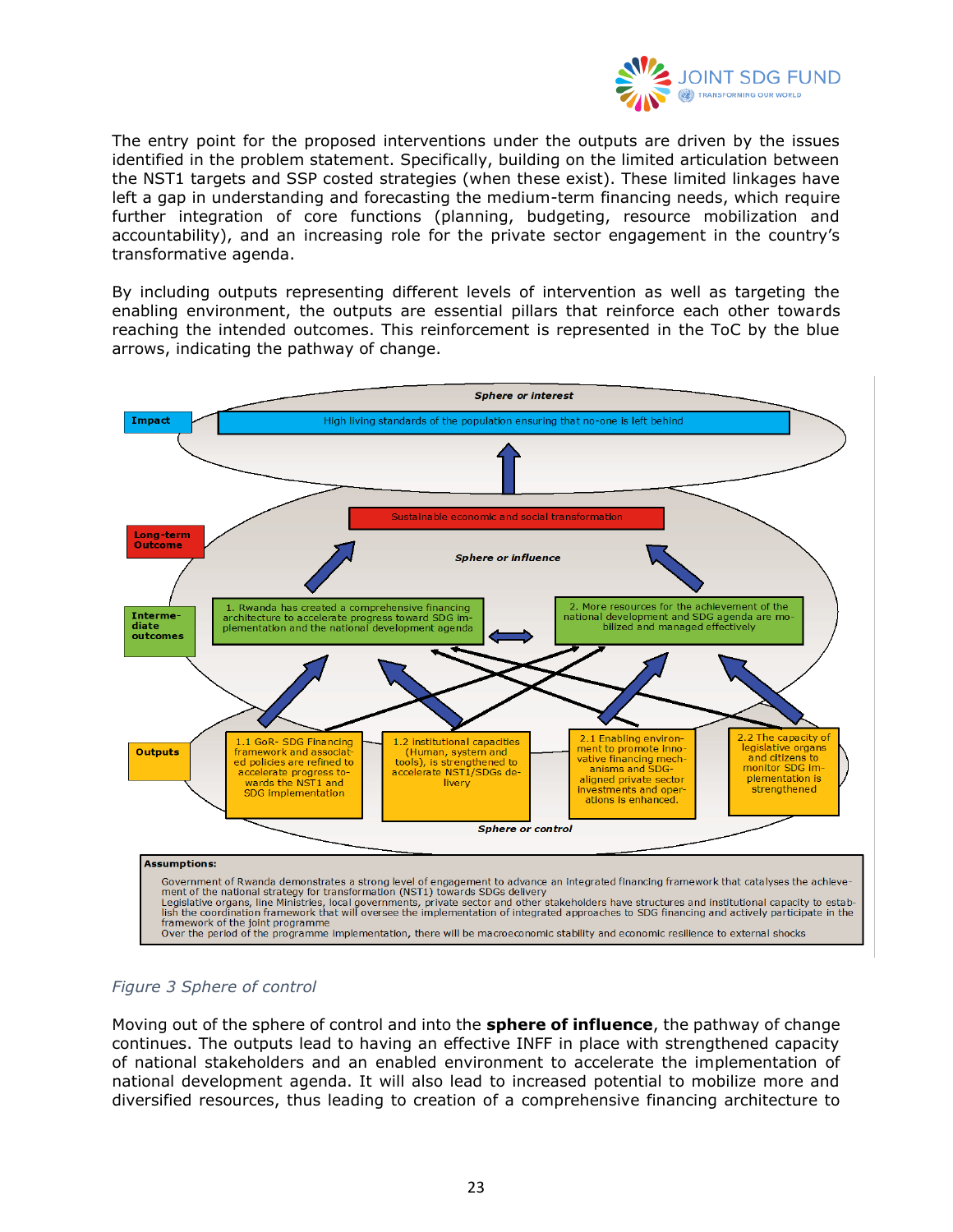

accelerate progress toward SDGs and Rwanda's national development goals, which is **intermediate outcome 1.** Furthermore, the promotion of a more integrated approach to planning, budgeting and financing and capacity building for enhanced coordination and implementation is being done at output level. This will increase the technical and institutional capacity at national and sub-national levels of government to mobilize and manage innovative financing, for the implementation the national development and SDG agenda as reflected in **intermediate outcome 2**.



<span id="page-23-0"></span>*Figure 4 Sphere of influence and interest*

Moving further up in the sphere of influence, a stronger financing architecture for SDG implementation combined with effective mobilization and management of resources for the SDG implementation will, in the longer term, contribute to sustainable economic and social transformation (**longer term outcome and related to UNDAP Outcome 1**), resulting into high living standards of the Rwandan population and ensuring that no-one is left behind as **programme impact** (sphere of interest).

This ToC is fully aligned with the UNDAP and contributes to the realization of UNDAP II outcome 1 related to inclusive competitive and sustainable economic growth, outcome 3 focusing on equitable access to social services and outcome 6 focusing on increased accountability and transparency. The UNDAP is in turn fully aligned with the national NST1, therefore reflecting the Government's development vision.

As the ToC combines the vision of the government, the UNDAP II, and covers the mandates of the involved UN agencies, the programme document will be used to iteratively monitor progress and change at output and intermediate outcome levels and check the relevance of the assumptions. Based on the monitoring and periodic reviews, interventions can be adjusted if necessary.

Three main assumptions underlie the key linkages in the ToC. If one or more of these assumptions are not met, or no longer valid, the pathway of change in the ToC will be jeopardized and expected results may not materialize.

The first assumption is that the Government of Rwanda demonstrates a strong level of engagement to advance an integrated financing framework that catalyzes the achievement of the national strategy for transformation (NST1) towards National priorities and SDGs delivery.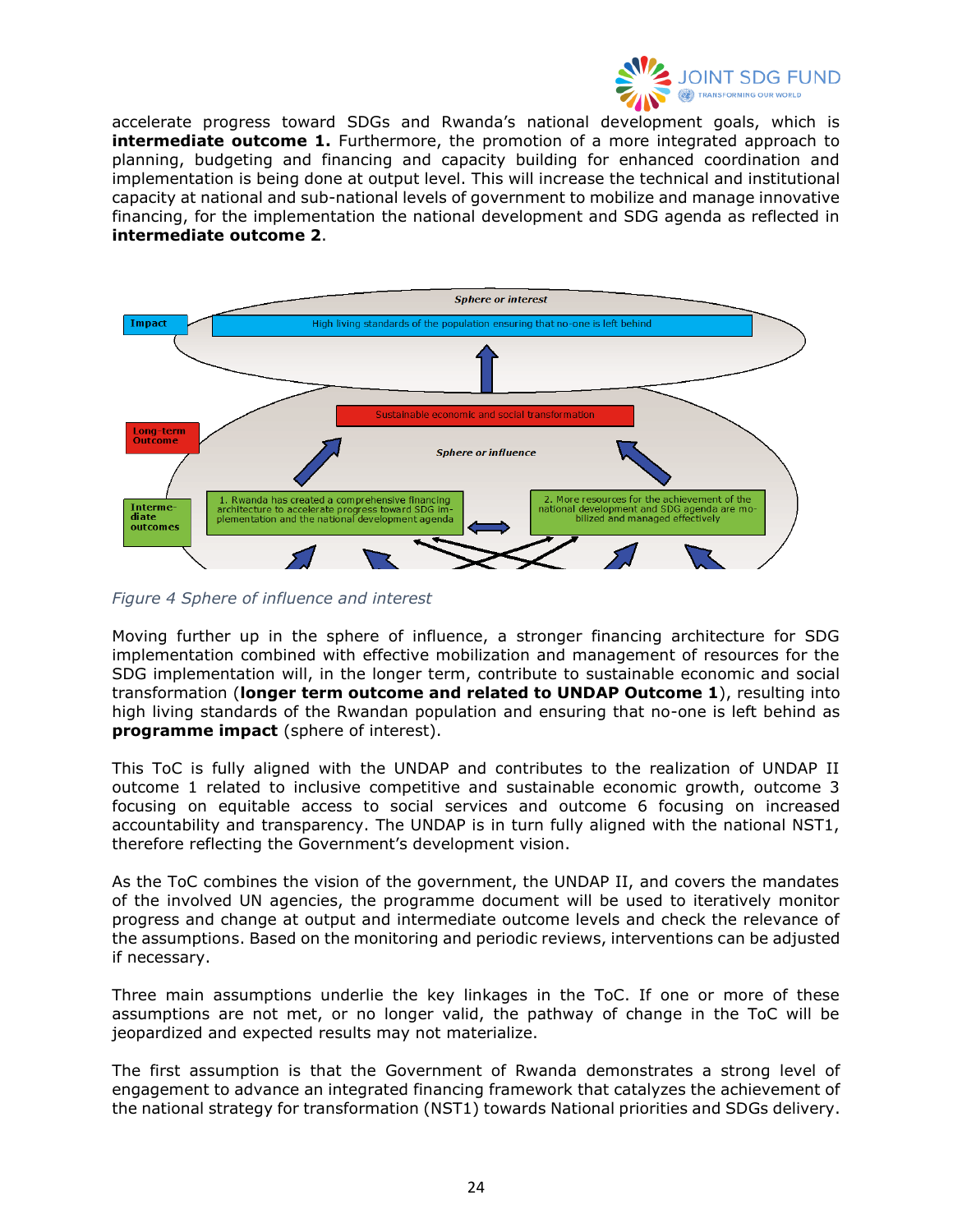

In particular, the Government of Rwanda will have to maintain its commitment to take the leading role in the implementation of the planned interventions under this JP for SDGs financing.

The second assumption is that the legislative organs, line Ministries, local governments, private sector and other stakeholders have structures and institutional capacity to engage with the coordination framework that will oversee the implementation of integrated approaches to SDG financing and will actively participate in the framework of the JP.

The third assumption relates to the country's macroeconomic stability, several interventions are to a large extent dependent on external factors which are beyond the direct control not only of the Government but also of UN agencies, some of them are driven by climate change which affects the economic sector's stability, for e.g. flood and drought which heavily influence the prices levels, external trade which creates inflation pressure and currency depression, among others, all of which affect the country's development financing environment. The joint programme assumes therefore that over the period of implementation, there will be macroeconomic stability and economic resilience to external shocks.



Framework of the joint programme<br>Tramework of the joint programme<br>Over the period of the programme implementation, there will be macroeconomic stability and economic resilience to external shocks

<span id="page-24-0"></span>*Figure 5 ToC graphic*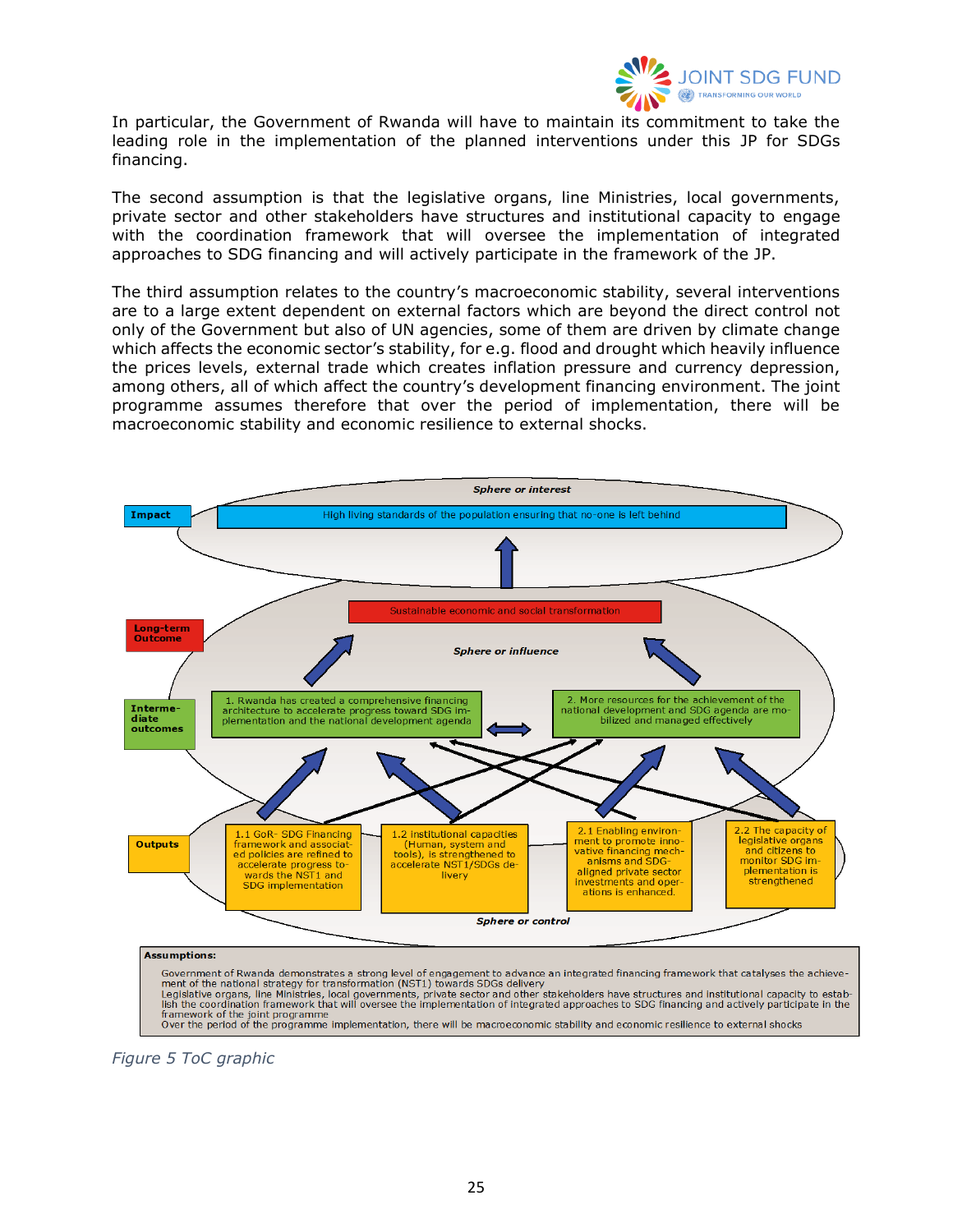

## <span id="page-25-0"></span>**2.3 Expected results by outcome and outputs**

The expected results under SDG financing JP are built around the ToC as discussed in the section 2.2. The results will be measured on two levels, starting from lower level results, as expressed in outputs and upper level results which shall be achieved through expressed intermediate outcomes.

#### **2.3.1. Output 1.1: SDG Policy and Financing framework and associated policies are refined to accelerate the progress towards the NST1 and SDG implementation**

This output comprises diagnostic works on INFF specifically, and the following activities will be implemented:

- (i) Undertake an assessment and model national financing flows to inform the development of an integrated financing framework
- (ii) Strengthen the policy and regulatory framework for blended finance mechanisms in Rwanda
- (iii)Support the elaboration of a resource mobilization strategy
- (iv)Provide technical support to the mid-term review (MTR) of NST1 and building scenarios to inform the second phase of NST1 and beyond.
- (v) Update fiscal space for social sectors and conduct other PFM diagnostic works (WASH, health and education and Environment and natural resources sectors) to enhance more efficient and effective budget allocations, including modeling the fiscal impacts of COVID-19 and links to social transformation outcomes.
- (vi) Refine medium-term cost scenarios of NST1 and SDG targets, with a special focus on integrated and multi-sectoral thematic areas such as ECD, nutrition, climate and disaster risk management.

These activities will in overall support to set the stage for INFF implementation from the policy and strategic level. They will contribute specifically to having a policy framework in place that supports investments in poverty eradication (SDG target 1.b), to sustaining economic growth per capita (SDG target 8.1), strengthening domestic resource mobilization (SDG target 17.1) and enhanced policy coordination for sustainable development (SDG target 17.14). As indicated, the activities will be carried out as much as possible in a gender-sensitive and gender-responsive manner, therefore contributing to strengthen policies and enforceable legislation for the promotion of gender equality and the empowerment of all women and girls at all levels (SDG 5.c). Macro-level modeling will also support a better understanding of the medium-term impacts from the COVID-19 pandemic on the economy to be used in elaboration of the national recovery strategy.

#### **2.3.2. Output 1.2: Institutional capacities are strengthened to accelerate NST1/SDG delivery**

Under this output, the following activities to strengthen systems and institutional capacities are planned:

(i) Develop guidelines, tools and innovative mechanisms to strengthen fiscal management systems and align SDGs to public investment planning and budgeting, including: support to implement key reforms such as the Medium-Term Revenue Strategy; and revision of PFM guidelines and gender responsive budgeting to promote further alignment of key functional PFM areas (planning, budgeting and resource mobilization),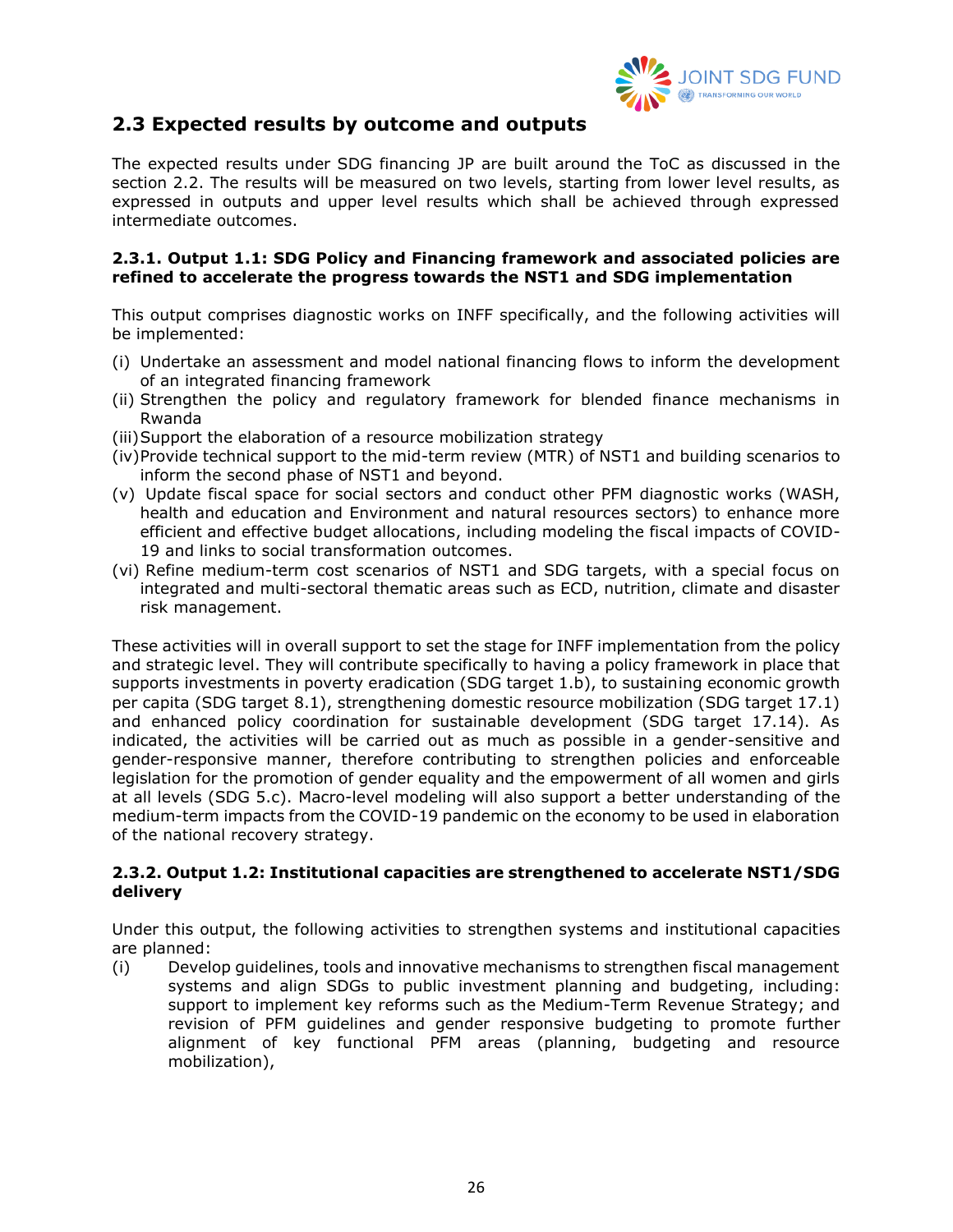

(ii) Strengthen the capacity of planners and budget officers and managers at national level and in a limited number of selected districts in performance-based budgeting and integrating SDG results into existing monitoring and budget execution systems.

These activities would not only contribute to systems reinforcement for the implementation of the INFF in Rwanda, but also indirectly will contribute to output 1 by ensuring that policies are grounded in a solid system. They also ensure continuity of the interventions beyond the lifecycle of the JP. While MINECOFIN is the lead partner under this output, the Ministry of Local Government (MINALOC), MIGEPROF, and Rwanda Management Institute (RMI) would also be key partners. This would build upon strong existing partnerships and collaboration between UNDP and UNICEF and these actors.

Expected results following the above interventions include a contribution to effective, accountable and transparent institutions at all levels (SDG target 16.6) and enhanced policy coherence for sustainable development (SDG target 17.14).

#### **2.3.3. Output 2.1: Enabling environment to promote innovative financing mechanisms and SDG-aligned private sector investment and operations is enhanced**

The third output proposes four main interventions shallot bolster private sector investment in the SDGs and forge innovative partnerships for priority sectors. The interventions under this output are;

- (i) support the establishment of the Corporate Social Responsibility framework in Rwanda,
- (ii) increase the capacity of private sector and critical institutions to align business operations and investments to SDGs;
- (iii) enhance mobilization of public-private resources for SDG sensitive interventions by strengthening new private sector engagement models;
- (iv) Kick-start the operationalization of a Blended Finance Facility.

UNDP will support young entrepreneurs (women and men) to consider the SDGs in their business planning and operations. Social entrepreneurship will be supported through organizing regular networking and match-making forums, investment promotion as well as facilitation and show-casing business models.

Furthermore, UNDP and UNICEF will collaborate on developing business models and training toolkits to promote private sector engagement on SDGs, particularly in priority cross-cutting themes such as ECD, Nutrition, Gender equality and Climate change. This work will scale up existing initiatives including the roll-out of Early Childhood Development services in key industries (tea, rice), promoting women's empowerment in local business operations through the Gender seal and partnership, and aligning business models in health and productive sectors toward climate friendly solutions.

The proposed Blended Financing facility, which the UN will support to be operational by end of 2020, will enable the government to mobilize new and additional funds and to demonstrate a "proof of concept" for innovative development financing structures together with various development partners. Specifically, the objective of the BFF will be to support the preparation, appraisal, development, and financial intermediation of bankable projects investments with potential to be financed using blended finance structures. The facility's main functions will be to support project pipeline development, viability analysis and selection, coordination of feasibility studies, development of monitoring and results frameworks to align project designs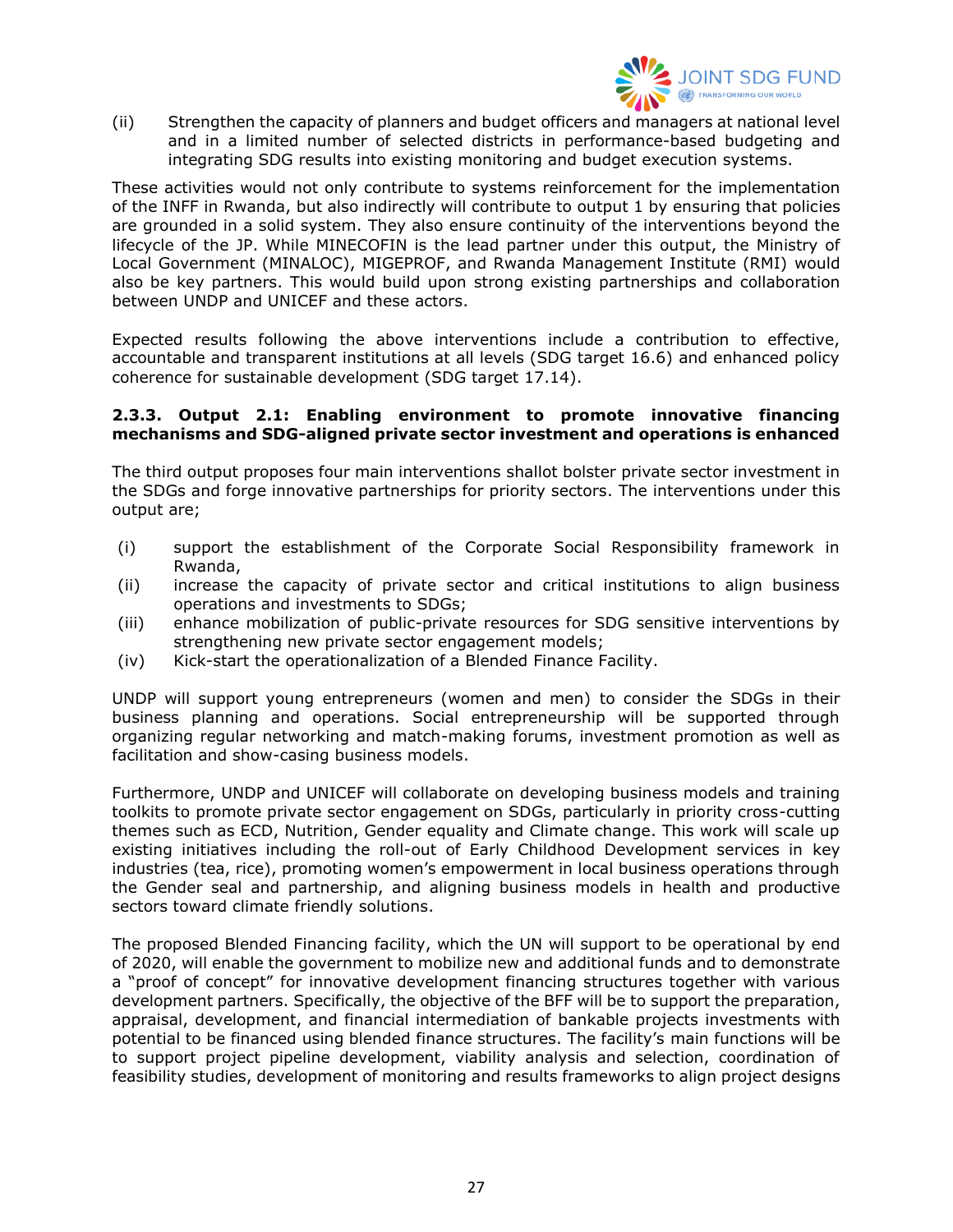

to SDG impact measurement requirements and brokering of bankable projects to best align resources to the needs of priority NST-1 aligned activities.

The proposed interventions will be implemented in collaboration with RDB, PSF, the MINECOFIN, the Ministry of Agriculture (MINAGRI), the Ministry of Health (MoH), the National Early Childhood Development Programme (NECDP) and the Ministry of Trade and Industry (MINICOM). Output 3 complements very well outputs 1 and 2, as it serves as extension of system strengthening in the private sector and broadening the scope of INFF as indicated in the output 1. Linkages and strong coordination will be ensured with Rwanda's SDG Financing – Window B, component 2.

The results from the activities above will contribute to promote effective public, public-private and civil society partnerships (SDG 17.17). The activities will also contribute to having more climate change-sensitive strategies and planning (SDG target 13.2).

#### **2.3.4. Output 2.2. The capacity of legislative organs and citizens to monitor SDG implementation is strengthened**

The output on oversight aims to ensure that there is stronger momentum to ensure resources are used more efficiently and effectively from enhanced accountability mechanisms. The proposed interventions take into consideration the chain of accountability, spanning from the legislative arm- parliamentarians (central level), members of District Council (sub-national level) to the citizens including youth and women/girls through increased participation (beneficiaries). The planned interventions are to:

- (i) Strengthen inclusive multi-stakeholder national oversight mechanisms and dialogue platforms to facilitate transparency and accountability on SDG implementation;
- (ii) Support monitoring of SDG implementation through enhanced data analysis
- (iii) Strengthen the oversight capacity (development of tools, trainings) targeting Parliament and District Councils in public investments monitoring, accountability and social services delivery as well gender equality;
- (iv) Establish/ enhance the existing participatory budgeting tools (District level budget briefs, budget scorecard, gender budget statements) to improve the citizens' engagement including youth and women in national and sub-national planning and budgeting processes. In the implementation of this output, the following are the key partners: the Rwandan Parliament, MINECOFIN, MINALOC and Districts, RMI, the National Institute of Statistics (NISR) and CSOs.

Towards the end of the JP, the results of the activities will have made positive contributions to ensuring a responsive, inclusive, participatory and representative decision-making at all levels (SDG target 16.7) and will have indirectly supported the reduction of youth who are out of education, training or employment (SDG target 8.6).

In summary, upon completion of the implementation of the short-term results (outputs), the projected financing structure in Rwanda will look as following: There will be a well-defined and evidence informed SDG Financing framework and associated policies, which are as much as possible gender-sensitive, to accelerate the progress towards the achievement of the NST1 and SDG implementation. The core functions (planning, budgeting and financing) will be more integrated and more aligned to promote resource efficiency gains. Additional institutional capacities will be available to ensure NST1/SDGs delivery in an equitable and sustainable manner, with a specific focus on ensuring gender-sensitivity and leaving no one behind. Rwanda will have an enabled environment to promote innovative financing mechanisms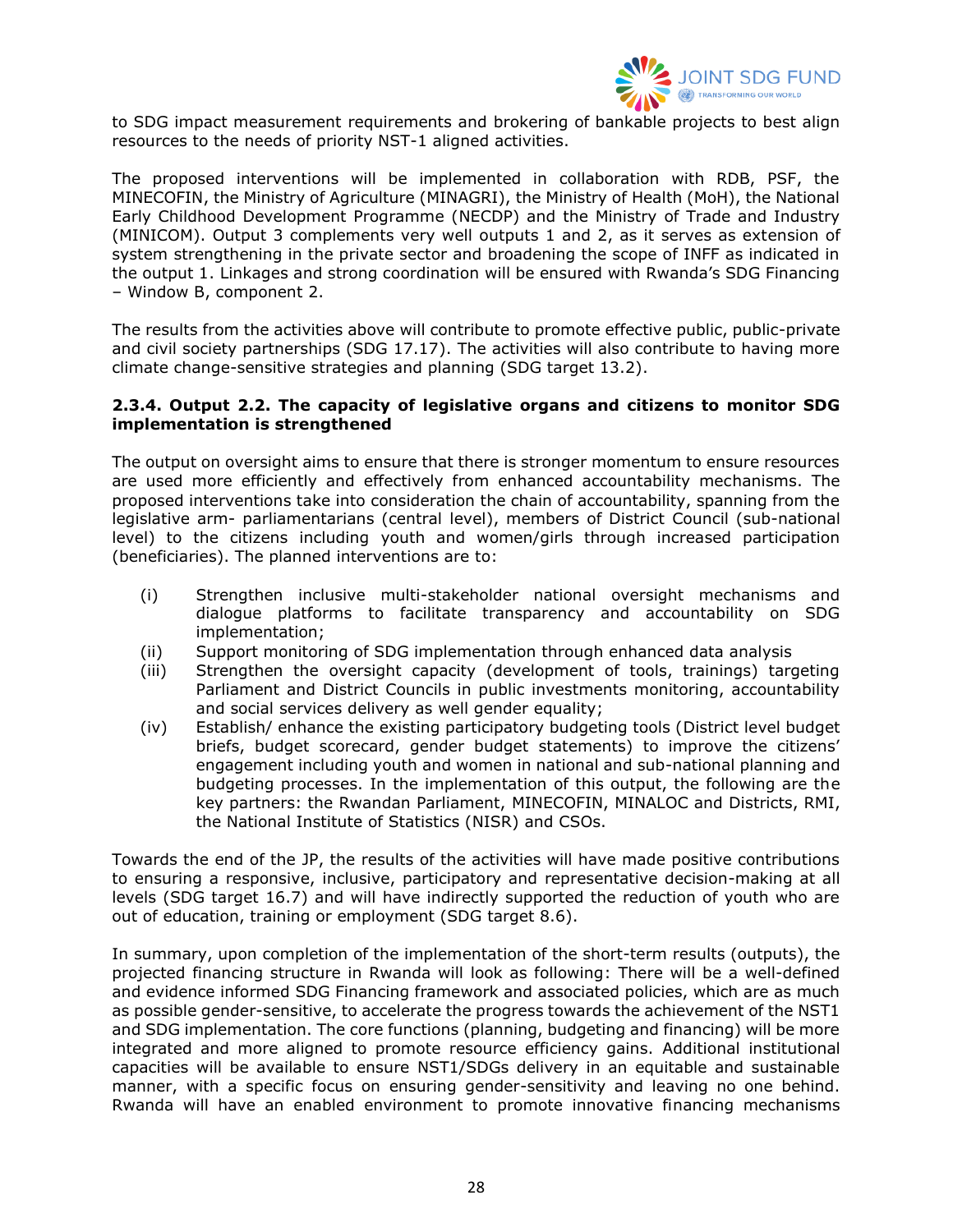

toward SDG-aligned private sector investments. These achievements will be monitored and sustained through increased public sector accountability via strengthened capacity of legislative organs and citizens to monitor SDG implementation and to hold government accountable for results.

As the activities are devised under four outputs and expected to fit within the Government's annual planning and budgeting cycle, as well as linking directly to the ongoing Government processes starting the roll-out of the INFF, there is high level of confidence of continuity and sustainability of both the Government's ownership over the JP interventions as well as the achieved results. This key assumption is furthermore supported by the fact that, the proposed interventions are building on already existing structures and partnerships within the government (Ministries, Districts and Parliament). Furthermore, the Government of Rwanda has pledged its commitment to the INFF as a tool to support acceleration the SDGs and other national transformational agenda.

At Ministerial level, there is already a pipeline initiative to set up an INFF governance structure expanded coordination mechanism which will be overseeing the progress of the planned activities and ensuring the drive for results. At decentralized government level, there are strong accountability frameworks in place (for example the performance contracts or *Imihigo*, the Joint Action for Development Forum at every District, and oversight by District Councils) to ensure that the medium-term gains from SDG financing JP are sustainable and scalable.

# <span id="page-28-0"></span>**2.4 Budget and value for money**

The Joint Programme has an overall cost of US\$ 1,867,000 for which US\$ 1,000,000 is from SDG Fund to be allocated to participating agencies in line with the detailed description of activities and detailed budget. As documented above, the value for money of this JP will be significant as it will build on existing initiatives while also catalyzing systemic change and mobilizing resources as well as enhancing partnerships.

First, the return on investment from this JP is expected to be significant due to proposed integrated approach to development financing, both at central and decentralized levels, that puts SDGs at the center of decision making in Rwanda. As stated in the problem statement, Rwanda has a national plan but it financing framework is not fully integrated to bring together all sources of finance, ensure optimum effectiveness and efficiency. This is further complemented with the efficiency and effectiveness gains that will be realized from the UN side.

The implementation of joint interventions by PUNOs will significantly reduce costs, as efforts will be carried out to leverage on existing capacity and programming of PUNOs which will reduce transaction costs and increase efficiency. For example, parallel to this project UNDP and UNICEF are supporting various divisions of the Ministry of Finance and Economic Planning with technical support and other related institutional capacity building programmes. The Joint programme will also build upon current private sector partnerships to scale up the SDGs financing that are being championed respectively by the PUNOs.

Second, the implementation of the JP will deepen and accelerate the momentum for public resource mobilization through its strategic dialogue and articulation with the work of other partners including the PFM basket fund donors as well as other key development partners such as GiZ, IMF, the World Bank and DFID's continued interest and investments in development finance which will contribute to fiscal sustainability.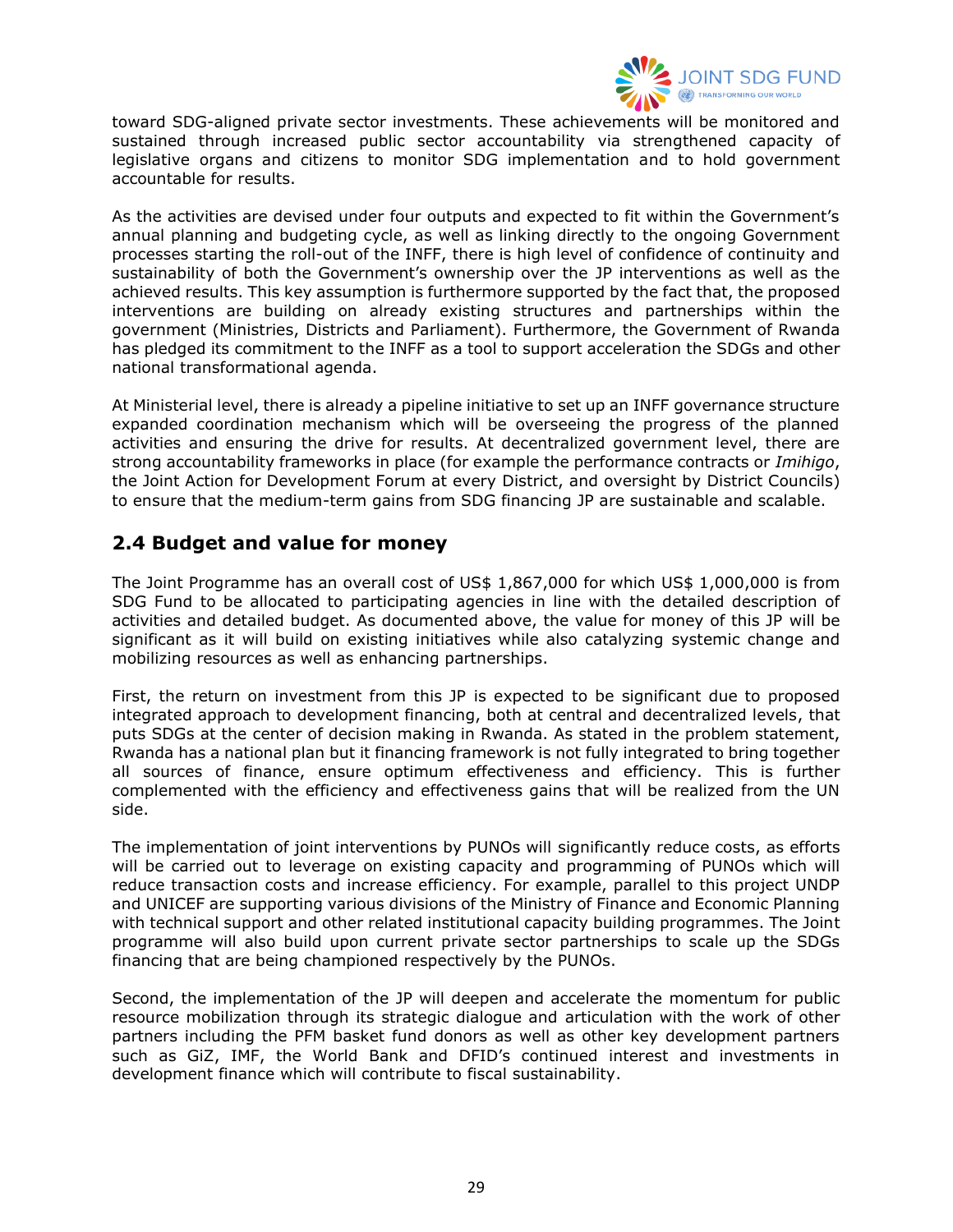

Third, the JP through its innovative approach to support private sector development will facilitate private financing and ensure resources are aligned with the national development agenda. As detailed in section 1.1, Rwanda envisaged to mobilize from private sector US\$ 16.1 billion over the NST1 period. This is both from foreign and domestic investments. According to the IMF country report published in January 2020, substantial increase has been registered in new FDI<sup>14</sup> in areas such as tourism, construction materials, irrigation, and light manufacturing, which is encouraging for SDG financing. Similarly, increasing domestic private investments has achieved modest success due to the low levels of domestic savings<sup>15</sup>, as well as the informal and weak domestic private sector. With the implementation of the JP, additional funds that will complement the efforts of the Government will be mobilized though a comprehensive strategy that will unlock private sector resources.

In addition, the Joint Programme aims at scaling up engagement of the private sector through a shared value approach, among others by having a focus on gender equality and youth as one of the main areas for engaging the private sector. In this regard, UNDP has piloted a Gender Seal for the private sector which brought significant experience and lessons that can be scaled up in terms of aligning private sector investments towards gender equality enhancing business models. Complementing this effort, the initiative promotes gender mainstreaming through the financing systems, with the ultimate intention to address gender inequalities in the means of implementation of the development priorities/interventions. The JP will deepen alignment of budget with finance and ensure gender-based budgeting is fully adhered to in national budgeting as well as budgetary systems/process, public budget reviews, fully integrate SDGs targets relevant to gender equality are part of the performancebased budgeting approach adopted within the public sector.

As shown in the above sections, the proposed governance structure of the JP that is anchored on the existing national strategic structures such as the NST 1 and Vision 2050 Committee, the highest structure for multisectoral coordination, as well as the DPCG, which is the government-development partners apex platform for dialogue assuring that long term financial sustainability of the Programme after the end of the JP two years of implementation.

The JP has from the onset incorporated co-financing from all participating UN agencies to the tune of USD 867,000 As elaborated above, the governance structure of the INFF which is the heart of the JP is anchored on the multi-stakeholder partnership structure in addition to its strong linkages with existing programmes<sup>16</sup>. These programmes are strongly supported by development partners and are co-financed by the government.

The JP targets to unlock significant resources in support of development financing of NST 1 and SDGs. The efforts within the programmes to unlock this additional funding will have different approaches:

• The PUNOs within the programme will actively support to the government to mobilize additional domestic resources. This will be done through supporting high impact tax reforms, sharing lessons learned from other countries as well as capacity strengthening of key institutions. Further efficiency gains on resource use will be

 $14$  Rwanda attracted Foreign Direct Investments (FDI) only 3.5% of GDP during the 2008-2018 period, which is insufficient compared to the desired levels.

<sup>&</sup>lt;sup>15</sup> Domestic saving in Rwanda is half of the levels achieved by all low-income countries in Sub Saharan Africa in 2016. Saving rate has increased rather marginally, reaching 8 percent of GDP in 2015 and approaching around 11 percent in 2017.

 $16$  Such as UNDP's Innovative Development Policies and Finance for Impact (IDPFI), UNICEF's work on Strengthening Citizens' Participation in National Planning and Budgeting for Increased Transparency and Accountability in Rwanda as well as resource mobilization and partnerships for children, including strengthening collaboration with the private sector.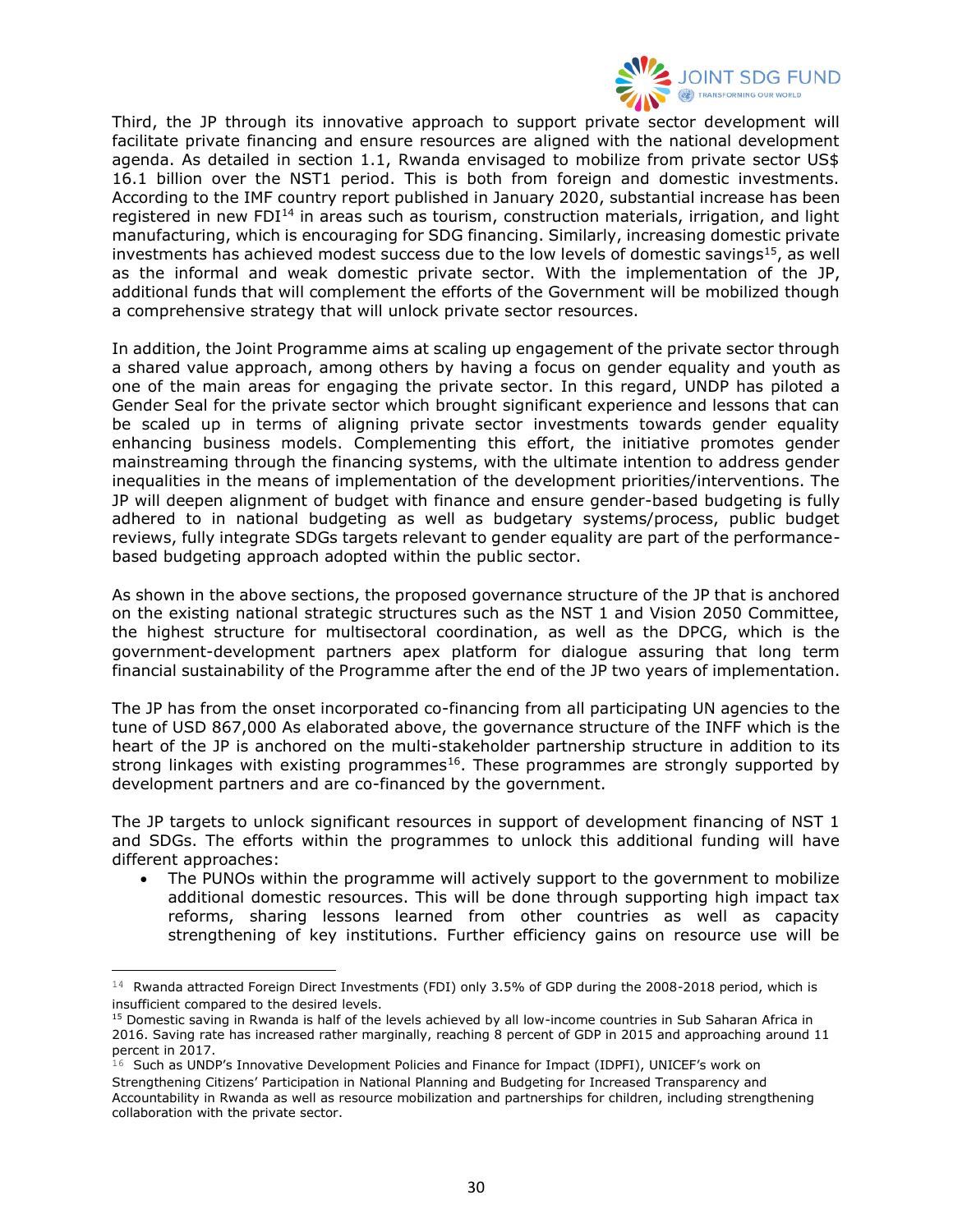

realized through this programme by aggressively applying advocacy efforts such as the budget briefs produced by UNICEF that flag trends in budget execution rates.

- The programme's communication and learning and sharing plans (Annexes 5 and 6) have activities around advocacy and sharing lessons learned from the programme, which will be used to raise awareness of new potential donors. This will happen by seeking deliberate partnerships with selected stakeholders especially on the aspect of private sector engagement and innovative finance. Some examples of a possibly interested donor in the country would be the EU, who are currently considering supporting the INFF, Private sector foundations and international institutions.
- Within the programme, the PUNOs will explore options to leverage additional funding from multi-lateral funds. Specifically, climate-related multilateral fund (such as Green Climate Fund and Adaptation Fund, GEF, Adaptation funds etc.) are particularly relevant. The JP will build on the work of existing innovative initiative supported by UNDP to the Ministry for Environment.
- It is also anticipated that the JP's innovations will lead to more efficiency. Within the programme, tools and guidelines will be developed that will continue to be used as well as scaled-up after the lifetime of the programme. Finally, the programme will be cost-effective as the PUNOs will streamline activities, such as joint engagement of the private sector.

It should be noted that the results of the above efforts may be difficult to attribute. But, during the mid-term and final report of the JP, all efforts for leveraging this additional financing and progress against this target will be included.

## <span id="page-30-0"></span>**2.5. Partnerships and stakeholder engagement**

#### **Stakeholder engagement**

The Rwandan government stands out as exemplary in its strong structure, clear goals, and effective commitment to reaching its goals and collaborating with development partners in the social protection framework. This provides a conducive country context for the UN to work in. The government set out a division of labour among development partners in 2010 to streamline the implementation of interventions and reduce the risk of duplication. This provides a particularly beneficial environment where government support and ownership of jointly developed programmes can reap lasting impact.

The government has a specific partnership coordination mechanism with the UN and all development partners in-country entitled DPCG, which convenes on a quarterly basis and is chaired by MINECOFIN. The DPCG is a forum where all important updates related to Rwanda's development policy and priorities are shared and discussed. The UN Resident Coordinator is co-chair of this forum currently with USAID.

The PFM Technical Working Group meets quarterly and provides the space to coordinate and monitor interventions supporting the government's PFM Sector Strategic Plan 2018-2024. It is complemented by a PFM Coordination Forum that meets twice a year.

The Good Governance & Decentralization (GG&D) Sector Working Group (SWG) is another useful and critical forum which brings together government, development partners including UN Agencies and civil society organizations to discuss sectoral priorities, local government financing, and implementation of District plans.

The private sector development and youth employment sector working group (PSDYE) is a broad sector with wide range of stakeholders including the private sector to promote exports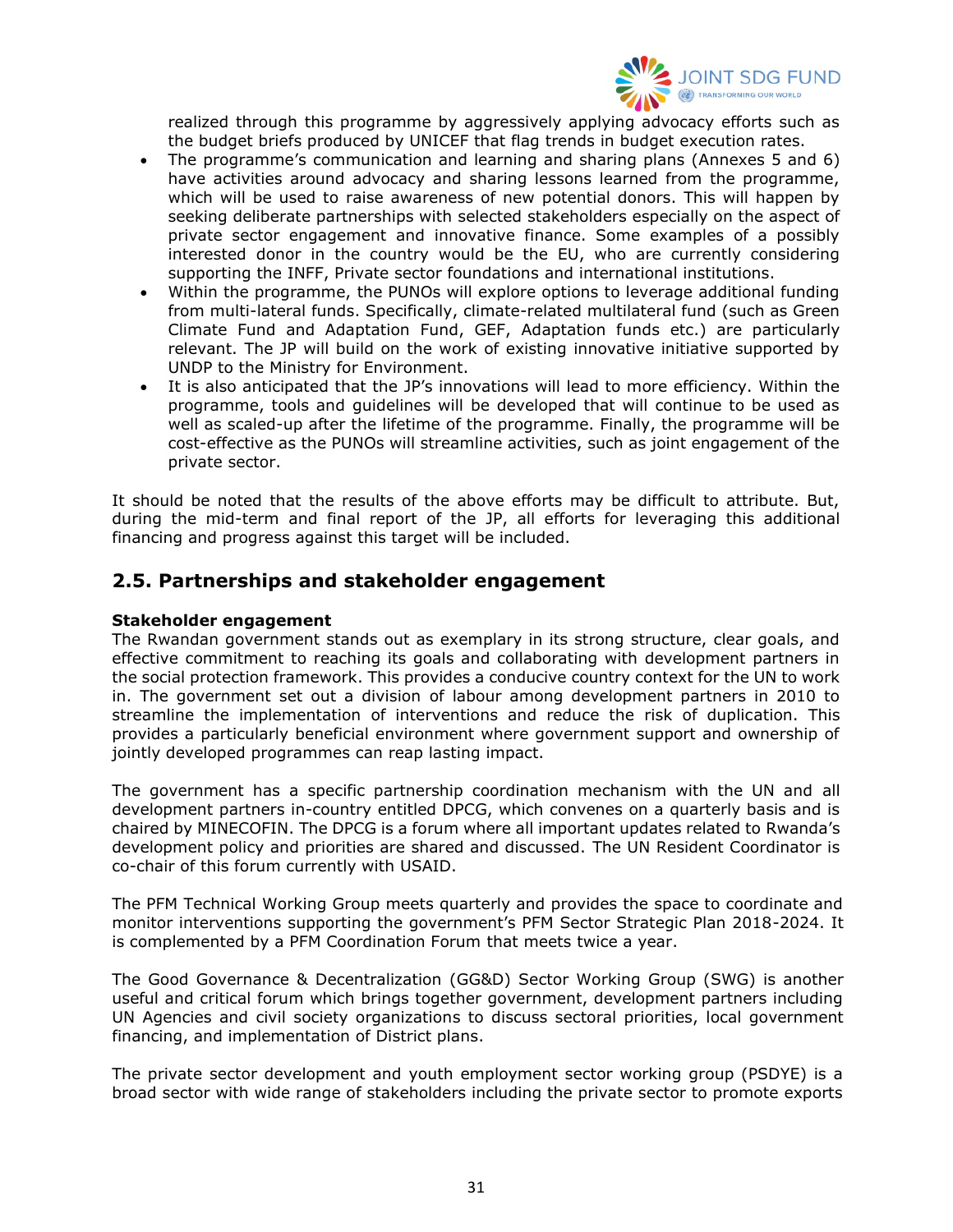

development, investment promotion, infrastructure for growth, entrepreneurship and institutional capacity building. UNDP is currently actively participating in the group.

<span id="page-31-0"></span>*Table 3. Members of the key policy dialogue fora related to SDG financing*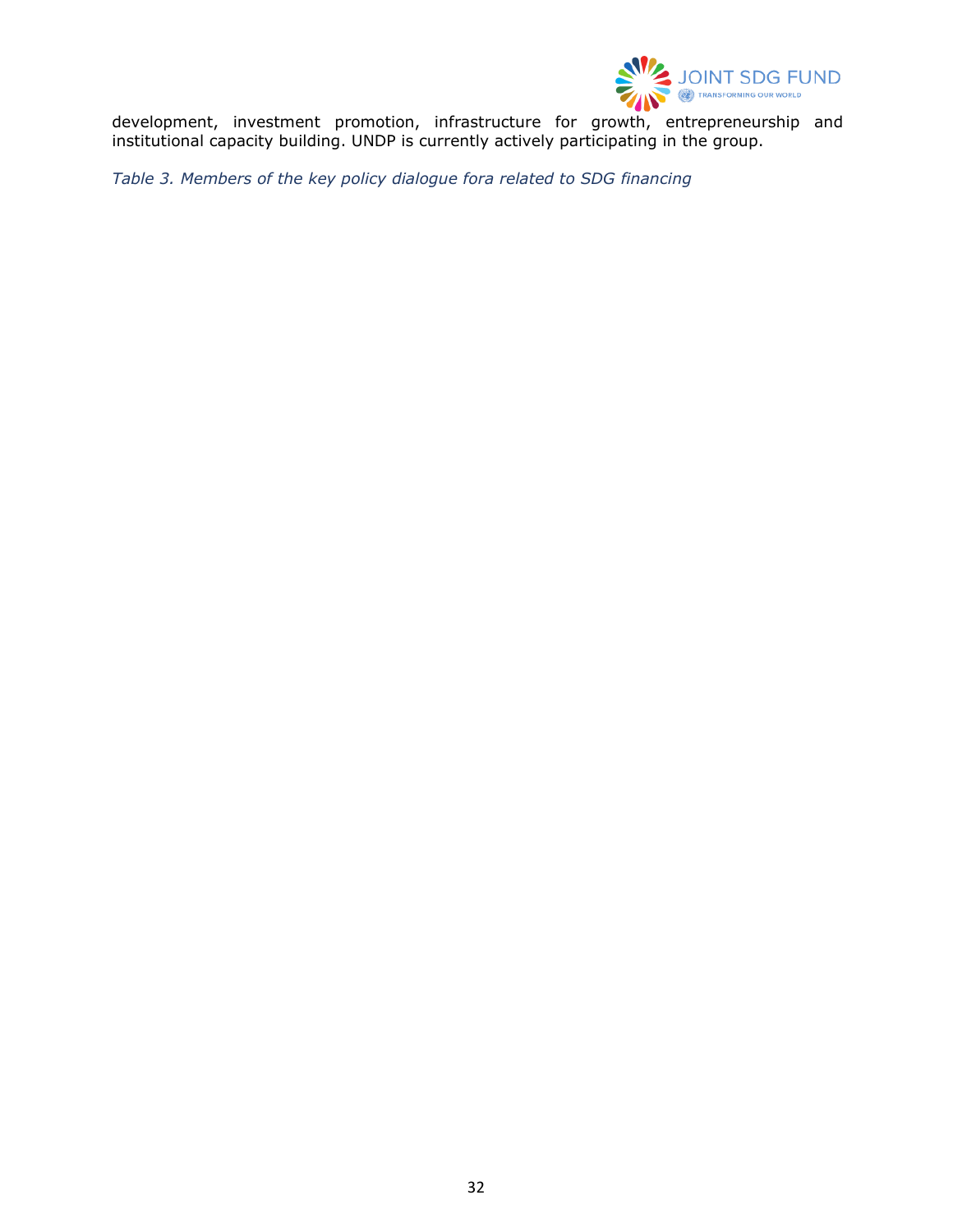

| <b>Government institutions</b>                                                      | <b>Development</b><br><b>Partners</b> | NGOs / CSOs               | <b>Private sector</b> |
|-------------------------------------------------------------------------------------|---------------------------------------|---------------------------|-----------------------|
| <b>Development Partners Coordination Group</b>                                      |                                       |                           |                       |
| <b>MINECOFIN</b>                                                                    | Embassies' Heads                      | <b>National INGO</b>      | <b>Private Sector</b> |
|                                                                                     | of Cooperation                        | network                   | Federation            |
| <b>All Ministries</b>                                                               | Heads of all                          | Rwanda CSO                |                       |
|                                                                                     | bilateral agencies                    | platform                  |                       |
| Rwanda Development                                                                  | Heads of all                          |                           |                       |
| Board (RDB)                                                                         | multilateral                          |                           |                       |
|                                                                                     | agencies including                    |                           |                       |
| <b>Public Financial Management Technical Working Group &amp; Coordination Forum</b> | EU, WB and UN                         |                           |                       |
| MINECOFIN                                                                           | Enabel                                |                           |                       |
| <b>RRA</b>                                                                          | $\overline{EU}$                       |                           |                       |
| <b>OAG</b>                                                                          | <b>KfW</b>                            |                           |                       |
| <b>RPPA</b>                                                                         | GiZ                                   |                           |                       |
|                                                                                     | <b>DFID</b>                           |                           |                       |
|                                                                                     | <b>UNDP</b>                           |                           |                       |
| <b>Good Governance &amp; Decentralization Sector Working Group</b>                  |                                       |                           |                       |
| <b>MINALOC</b>                                                                      | German embassy                        | Transparency              | <b>PSF</b>            |
|                                                                                     |                                       | International             |                       |
|                                                                                     |                                       | Rwanda                    |                       |
| <b>LODA</b>                                                                         | Belgian embassy                       | Rwanda Civil              |                       |
|                                                                                     |                                       | Society Platform          |                       |
| <b>MINECOFIN</b>                                                                    | GiZ                                   | Never Again               |                       |
| <b>RGB</b>                                                                          | Enabel                                | <b>Political Parties</b>  |                       |
|                                                                                     |                                       | Forum                     |                       |
| <b>RALGA</b>                                                                        | <b>DFID</b>                           | <b>CCOAIB</b>             |                       |
| <b>MIFOTRA</b>                                                                      | <b>SDC</b>                            | <b>CARE International</b> |                       |
| <b>RMI</b>                                                                          | <b>EU</b>                             | <b>SNV</b>                |                       |
| <b>RDB</b>                                                                          | <b>WB</b>                             | <b>IRDP</b>               |                       |
| Ombudsman                                                                           | <b>UNICEF</b>                         | <b>TROCAIRE</b>           |                       |
| Human Rights Commission                                                             | <b>USAID</b>                          | Action-aid                |                       |
| Media High Council                                                                  | <b>UNDP</b>                           | <b>FANRWA</b>             |                       |
| Private sector development and youth employment Sector Working Group (PSDYE)        |                                       |                           |                       |
| <b>MYCULTURE</b>                                                                    | <b>UNDP</b>                           | AKAZIKANOZE               | <b>PSF</b>            |
| National Youth Council                                                              | <b>KOICA</b>                          | <b>DOT Rwanda</b>         | Chamber of young      |
|                                                                                     |                                       |                           | entrepreneurs         |
| <b>RISA</b>                                                                         | GIZ                                   | Inkomoko                  | Liquid Telecom        |
| Ministry of ICT                                                                     | <b>JICA</b>                           | World Vision              | <b>ICT Chamber</b>    |
| WDA                                                                                 | <b>SIDA</b>                           | <b>FAWE Rwanda</b>        |                       |
| <b>BDF</b>                                                                          | ILO                                   | Girls in ICT              |                       |
|                                                                                     |                                       | <b>Imbuto Foundation</b>  |                       |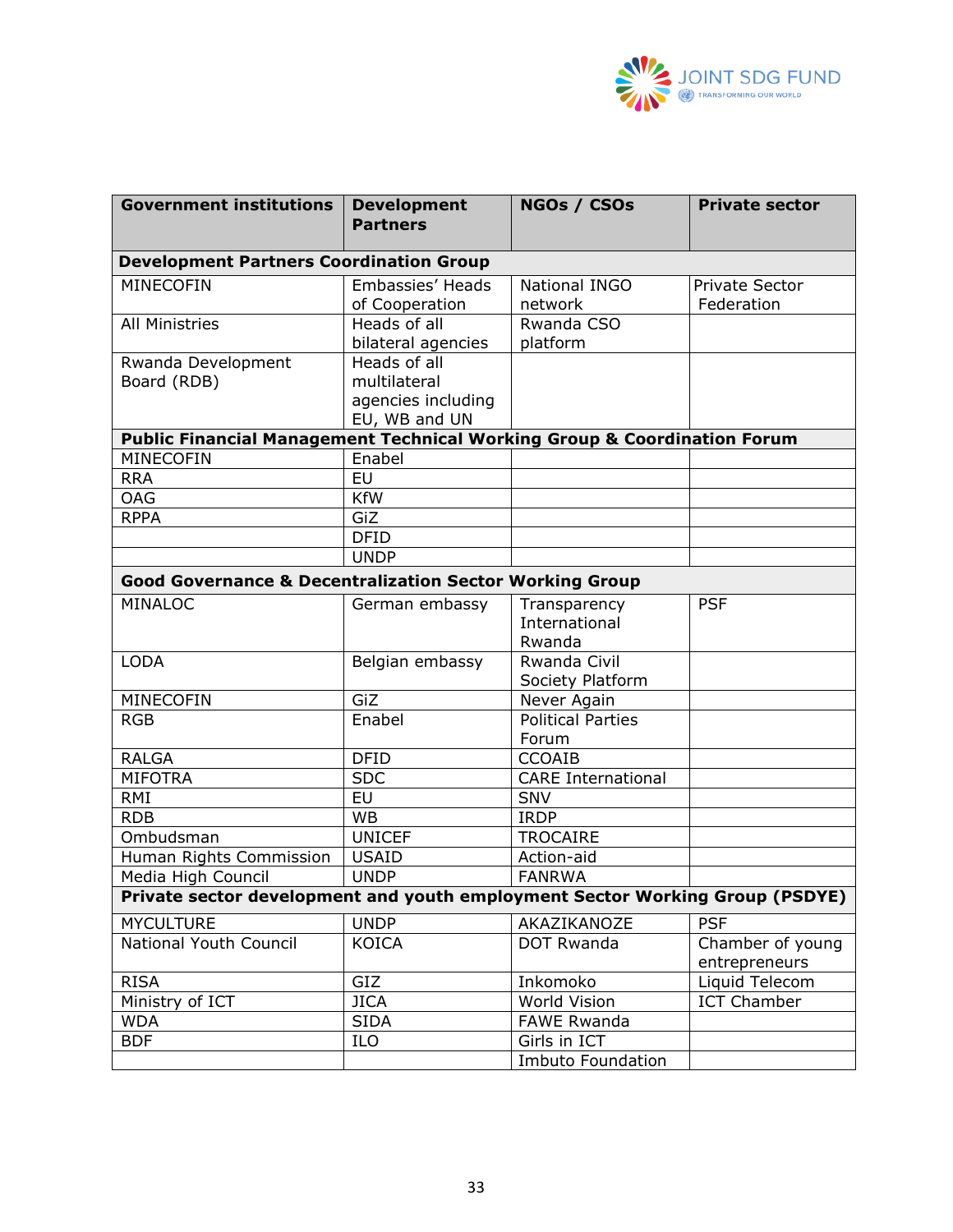

The JP will convene its core stakeholders in a Steering Committee (SC). The four core members of the Steering Committee are: RCO, UNDP, UNICEF and MINECOFIN. Furthermore, the JP SC will also have a 'secondary stakeholder circle', made up of the key government stakeholders central government ministries and institutions that are closely involved in the implementation of specific activities of the JP. They have leadership of the interventions aligned with their mandate in the area of development finance: Social Cluster Ministries and agencies, RDB, the Ministry of Environment (MoE) & National Fund for Climate Change (FONERWA) , the Ministry of Trade and Industry (MINNICOM), the Ministry of Infrastructure (MININFRA), the Rwandan Development Board, the Private Sector Federation and Parliament. Representatives of the private sector and CSOs involved in implementation, will also be included in this circle. These secondary stakeholders will convene on an *ad hoc* basis based on strategic priorities, and the SC members will be expanded by engaging them on specific elements of the JP design and implementation.

#### **Partnerships in the future and the relevant platforms**

The JP will leverage on PUNOs existing relationships from MINEFOCIN to strengthen the operationalization of the new Development Cooperation policy (2019) and various elements of the Integrated Financing Framework for SDGs. The DPCG will serve as an important forum to provide strategic updates on the SDG financing JP as it gathers all line Ministries and donors/development partner agencies. The PFM TWG, GG&D SWG and PSDYE SWG will serve as technical platforms for information and knowledge sharing on the JP and engagement with all relevant stakeholders, including government, NGOs / CSOs, and development partners.



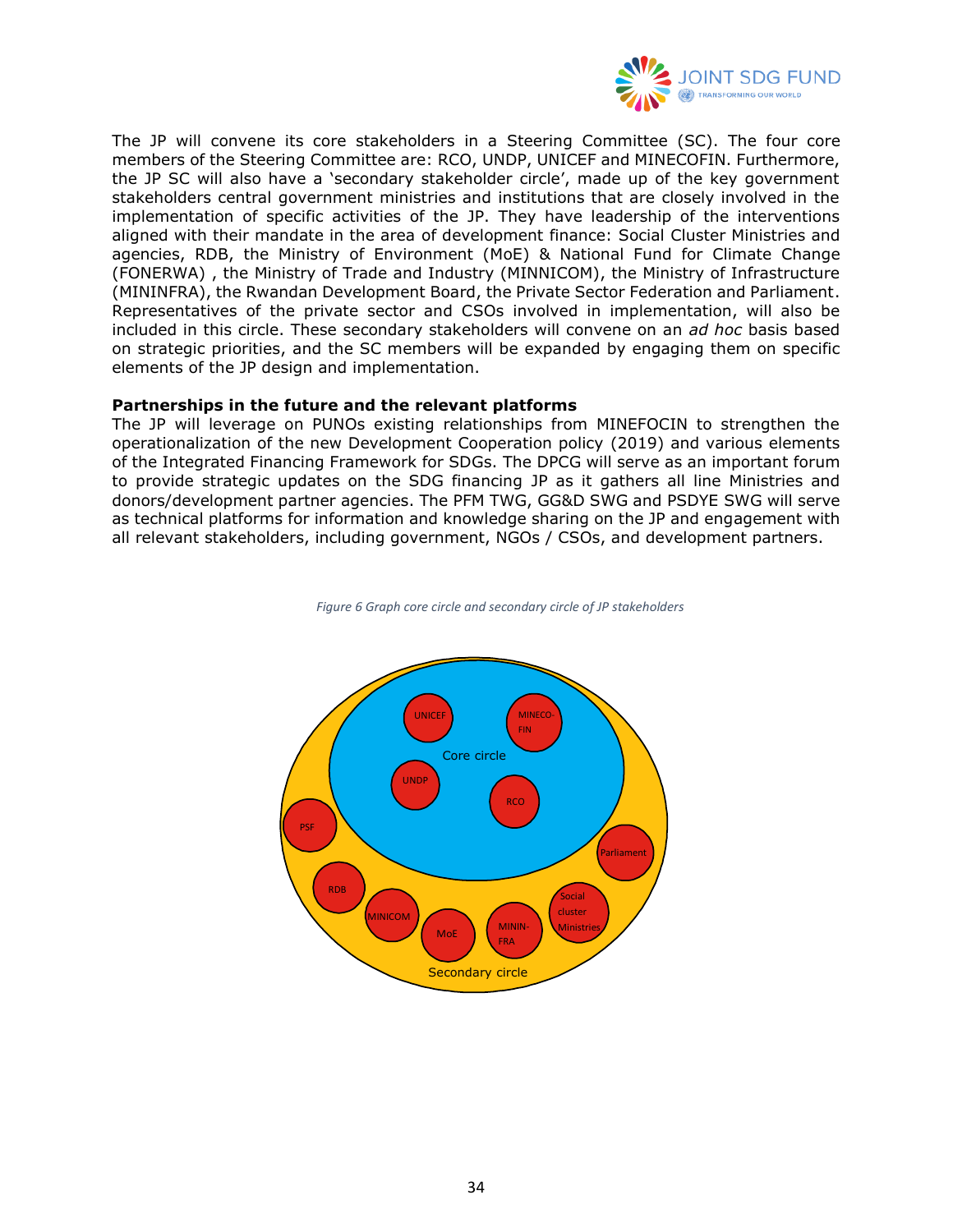

The PUNOs will liaise regularly with the main development partners involved in resource mobilization and PFM (EU, WB, DFID, KfW, GiZ, Enabel) as well as IMF and the World Bank to ensure harmonization of the JP interventions with ongoing initiatives implemented by development partners and strengthen synergies, under the leadership of the government.

Other stakeholders will be involved and consulted. For instance, leveraging existing partnerships with the Private Sector Federation, a wide range of private sector actors will be engaged as appropriate including financial sector, large private companies, as well as Small and Medium enterprises. UN agencies such as UNICEF and UNDP have working relations with private sector actors to come up with SDG aligned business models.

#### **Beyond-country mobilization**

As the programme moves into the next stage of inception, implementation and M&E, the PUNOs will continue to pool and mobilize experts from their (sub-)regional offices and headquarter offices, as well as ensuring close collaboration with other relevant UN agencies. Furthermore, the PUNO's global expert pool will be mobilized in a timely manner, whenever necessary. Knowledge from other UN agencies not directly involved will also be mobilized.

In addition, the RCO will explore possible collaboration with the SDG Center for Africa, which is based in Kigali, Rwanda. This collaboration will provide opportunities in sharing the JP's progress and best practices during its implementation in order to foster further learning across the African region through the SDG Center's network. This investment in Rwanda will also have a spillover effect, increasing the possibilities to leverage on the SDG Fund's investment. Lessons learned from Rwanda could be shared with other countries through South-South Cooperation given the leading role played by the country including through the newly established Rwanda Cooperation Initiative (RCI) with which the UN (UNDP) has an MoU.

#### **Donor engagement**

The RCO and PUNOs have strong in-country relations with several of the main global donors of the Joint SDG fund, namely: the EU, World bank, DFID, Germany, the Switzerland, the Netherlands, Sweden and USAID. The Netherlands is currently UNICEF Rwanda's biggest donor for an integrated early childhood and nutrition programme while DFID and Swiss Development Cooperation provides sizable support to UNDP for its Innovative Policy and Financing Programme.

The European Union (EU), German development bank (KfW) and Belgian development agency (Enabel) all support the PFM Basket Fund. Furthermore, EU has officially expressed interest to support Rwanda on INFF. The JP will partner with the basket fund donors in both domestic resource mobilization and PFM.

The UK Department for International Development (DFID) and German Technical Cooperation GiZ both support MINECOFIN and MINALOC to strengthen PFM systems at the Local Government level. Furthermore, DFID has a regional programme that support a deeper and more inclusive financial sector in Rwanda. The JP will enhance its partnership with DFID and GIZ towards innovative finance and deeper financial inclusion.

The PUNOs will leverage on these strong partnerships in-country and will invite the abovementioned partners during the inception event of the programme and explore their possible involvement in the implementation of the JP. The UN has also set up an SDG Fund locally to mobilize resources for the implementation of the UNDAP in support of the NST and discussions are ongoing with donors. The Netherlands and Sweden have already contributed to the Fund, managed by the Multi-Partner Trust Fund (MPTF).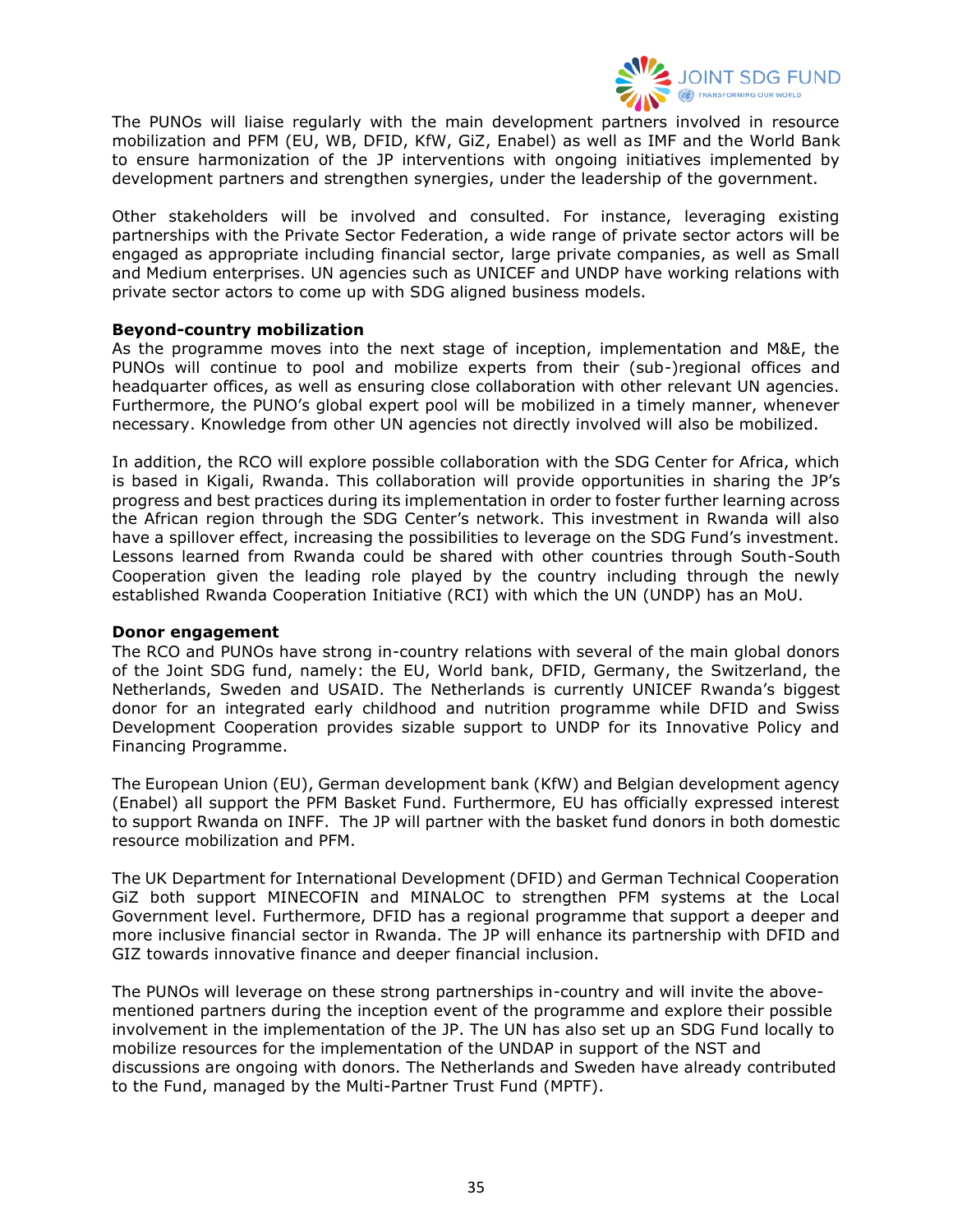

# <span id="page-35-0"></span>**3. Programme implementation**

## <span id="page-35-1"></span>**3.1 Governance and implementation arrangements**

#### **Programme governance bodies and roles**

The RCO will coordinate and oversee the JP while the two PUNOs will be responsible for its implementation. In order to ensure an integrated approach towards implementation and effective coordination, the PUNOs have developed a joint work plan, see Annex 4, and designated a lead agency (UNDP) for the joint programme. On the GoR side, MINECOFIN will be the primary government lead on the programme, while the other ministries and institutions will be involved in accordance with the joint work plan activities. Government ministries and institutions will play a key role in implementation and participate in decision-making.

For programme management, a **Steering committee** is the governing body of the JP which is responsible for making decision under the management of the project through dialogue and consensus. The committee will convene on bi-annual basis informed by progress against annual work plans. The committee will be chaired by the Ministry Finance and Economic Planning (MINECOFIN), and co-chaired by the UN-Resident Coordinator. The SC will also be made up of high-level representation from the UNDP, and UNICEF

Reporting to the steering committee, a **Technical committee** chaired by UNDP will support day to day running of the project and coordination with the government. It will ensure adequate quality control of the activities as listed out in the annual work plan. Each member organization will designate a focal point to participate in technical committee meetings to be held on a quarterly basis or ad-hoc when deemed necessary

The INFF Governance at strategic level will guide and feed into the JP programme management arrangement as appropriate. It is envisioned that a high-level oversight body composed by government and stakeholders will provide strategic direction and interface with the Development Partners Coordination Group (DPCG) responsible for overseeing the entire aid coordination system as defined by national priorities and Operational Guidelines for the Aid Coordination Structures and subsequent agreements reached by the GoR and development partners.

Although four agencies and institutions (MINECOFIN, RCO, UNDP and UNICEF) make up the core membership of the JP's governing body, additional government ministries, institutions and other partners (such as NGOs and CSOs) can be invited to join technical committee meetings and in exceptional cases may join the steering committee meetings, when needed to engage on relevant agenda items. The technical committee meetings will mainly focus on peer monitoring through mutual reporting, coordination and information sharing, and joint operational planning. Specific meeting agendas will consider progress reports from each PUNO; any changes in budget allocations or in the work plan, including timeline and activity revisions; any plans regarding procurement, service and partnership contracts and expert mobilization; and any other operational issues. All issues falling within these four categories should be pre-informed, discussed and decided (if necessary) with the core members present. Specifically, the technical committee will function as a preparatory body for the steering committee. It will report directly to the committee and review draft agendas to be proposed for the steering committee meetings. Procurement and contracting activities will be communicated beforehand between agencies, in order to identify similar needs and process the procurement work jointly, where possible. This will reduce transaction time and costs.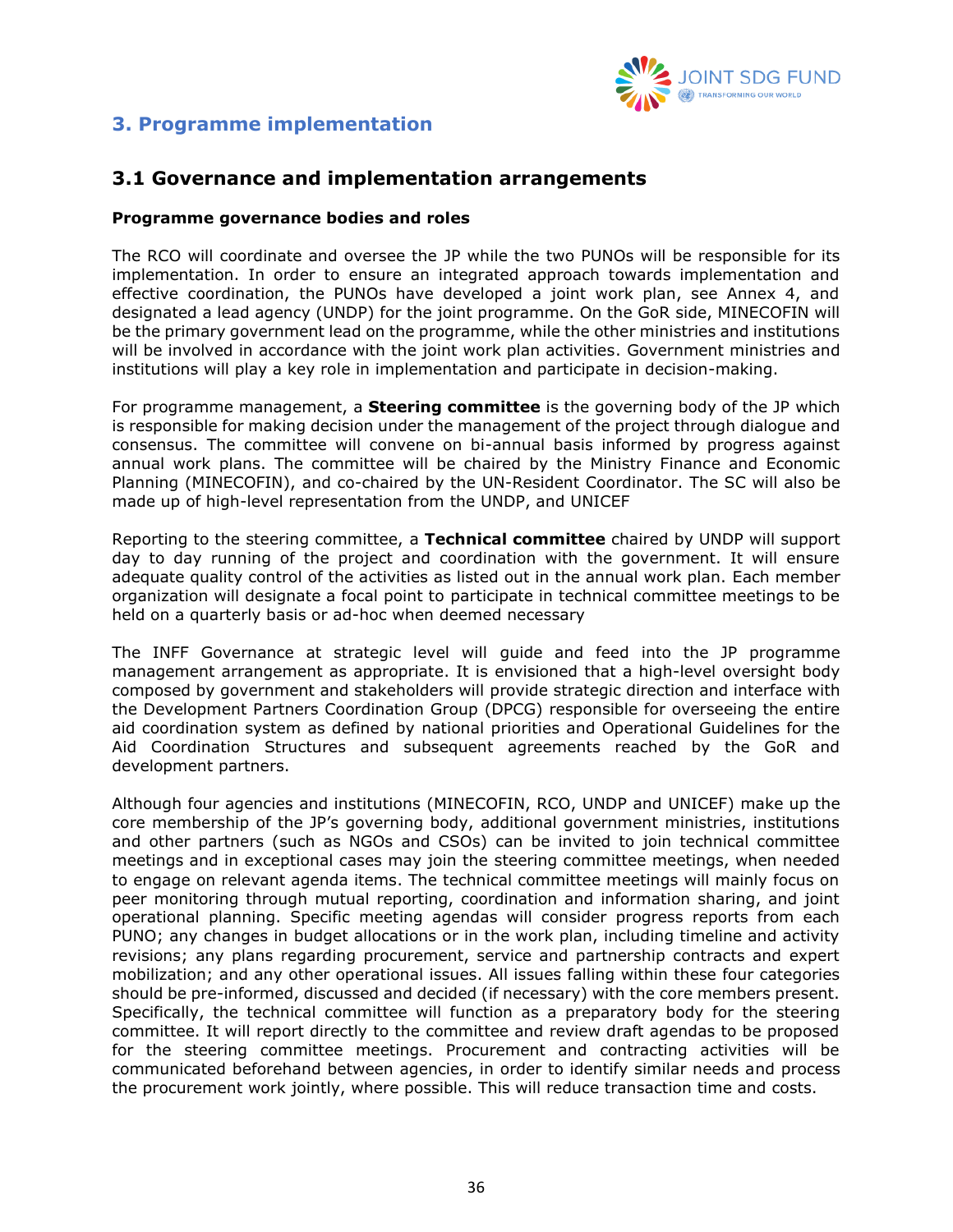

As specified in more detail in section 3.2, annual, mid-term and final reports will be drafted based on the existing work plan and results framework. In addition to quarterly meetings, the PUNOs technical focal points will communicate and interact regularly in their daily operational work. Close collaboration between focal points will contribute to strengthening overall coordination and integration within the programme and reducing transaction costs.

#### **Accountability, effectiveness and efficiency**

The overall governance structure, composed of the steering committee and technical committee, will contribute to accountability and quality assurance during implementation. Additionally, integrated and close operation at the technical level will contribute to the programme effectiveness and efficiency because the four PUNOs have built a solid track record in the area of SDG Financing, implying that their existing platforms, expertise and credibility built so far could be mobilized and shared among themselves when necessary. The RCO's experience in coordinating and overseeing the ONE UN JPs<sup>17</sup> will also be utilized in the programme's overall coordination and monitoring activities. This integrated approach to operations at the technical level will help maximize complementary and comparative advantages of the participating UN agencies.

#### **Alignment with existing structures**

As outlined in chapter 2.5, PUNOs will interact with key stakeholders and development partners in the existing policy dialogue fora (DPCG, PFM TWG/CF and GG&D SWG) for the purpose of information sharing and coordination of interventions with other initiatives.

#### **Government ownership**

The ownership of the JP by the GoR will be expressed through the endorsement of the proposal and reflected in the leadership role taken by MINECOFIN in the implementation of the INFF. Proposed interventions are aligned with government plans and ambitions and the monitoring of results will be done using nationally generated data to the extent possible.

The involvement of the DPCG and PFM TWG will help to ensure the programme's integration into the national development financing system while also fostering ownership and potential sustainability of the programme by the government. Every PUNO is well positioned within the DPCG at Head of Agency level, with the UN Resident coordinator serving as co-chair of the forum (chaired by MINECOFIN). PUNOs participation in the PFM TWG will be new for some agencies, as it mostly consists of bilateral and multilateral partners at present time (EU, World Bank, Belgium, Germany).

In addition, results and progress will be shared through regular periodic coordination meetings held amongst development partners working in Rwanda (at Head of Agency or Head of Cooperation level). These are co-hosted by the RCO and deal with all matters related to aid coordination and development financing. This platform serves to prepare for the quarterly DPCG meetings with the GoR. Through these various channels, PUNOs will advocate for the JP's approach and systems to be sustained and scaled up at the national level.

## <span id="page-36-0"></span>**3.2 Monitoring, reporting, and evaluation**

Reporting on the Joint SDG Fund will be results-oriented, and evidence based. Each PUNO will provide the Convening/Lead Agent [UNDP] with the following narrative reports prepared in accordance with instructions and templates developed by the Joint SDG Fund Secretariat:

 $17$  Rwanda was amongst the first 5 countries globally to adopt and test the ONE UN framework, where UN agencies work in an integrated and coherent way in implementing Joint Programmes.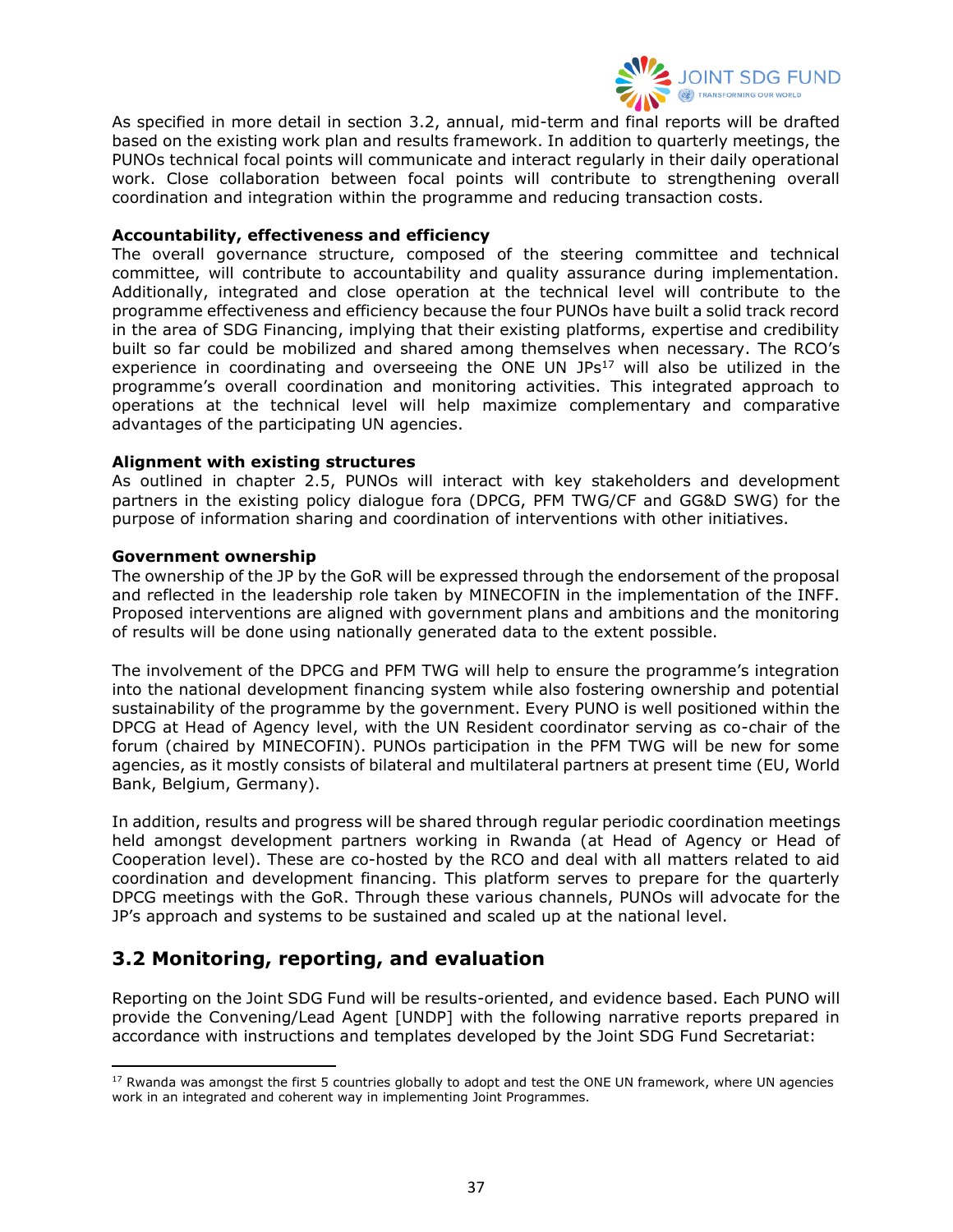

- *Annual narrative progress reports*, to be provided no later than one (1) month (31 January) after the end of the calendar year, and must include the result matrix, updated risk log, and anticipated expenditures and results for the next 12-month funding period;
- *Mid-term progress review report* to be submitted halfway through the implementation of  $JP<sup>18</sup>$ ; and
- *Final consolidated narrative report*, after the completion of the JP, to be provided no later than two (2) months after the operational closure of the activities of the JP.

The Convening/Lead Agent will compile the narrative reports of PUNOs and submit a consolidated report to the Joint SDG Fund Secretariat, through the Resident Coordinator. The Resident Coordinator will be required to monitor the implementation of the JP, with the involvement of Joint SDG Fund Secretariat to which it must submit data and information when requested. As a minimum, JPs will prepare, and submit to the Joint SDG Fund Secretariat, 6 month monitoring updates. Additional insights (such as policy papers, value for money analysis, case studies, infographics, blogs) might need to be provided, per request of the Joint SDG Fund Secretariat. JP will allocate resources for monitoring and evaluation in the budget.

Data for all indicators of the results framework will be shared with the Fund Secretariat on a regular basis, in order to allow the Fund Secretariat to aggregate results at the global level and integrate findings into reporting on progress of the Joint SDG Fund.

PUNOs will be required to include information on complementary funding received from other sources (both UN cost sharing, and external sources of funding) for the activities supported by the Fund, including in kind contributions and/or South-South Cooperation initiatives, in the porting done throughout the year.

PUNOs at Headquarters level shall provide the Administrative Agent with the following statements and reports prepared in accordance with its accounting and reporting procedures, consolidate the financial reports, as follows:

- Annual financial reports as of 31st December each year with respect to the funds disbursed to it from the Joint SDG Fund Account, to be provided no later than four months after the end of the applicable reporting period; and
- A final financial report, after the completion of the activities financed by the Joint SDG Fund and including the final year of the activities, to be provided no later than 30 April of the year following the operational closing of the project activities.

In addition, regular updates on financial delivery might need to be provided, per request of the Fund Secretariat.

After competition of a JPs, a final, *independent and gender-responsive<sup>19</sup> evaluation* will be organized by the Resident Coordinator. The cost needs to be budgeted, and in case there are no remaining funds at the end of the JP, it will be the responsibility of PUNOs to pay for the final, independent evaluation from their own resources.

The JP will be subjected to a joint final independent evaluation. It will be managed jointly by PUNOs as per established process for independent evaluations, including the use of a joint evaluation steering group and dedicated evaluation managers not involved in the implementation of the JP. The evaluations will follow the United Nations Evaluation Group's (UNEG) Norms and Standards for Evaluation in the UN System, using the guidance on Joint [Evaluation and relevant UNDG guidance on evaluations.](http://www.uneval.org/document/detail/1620) The management and implementation of the joint evaluation will have due regard to the evaluation policies of PUNOs

 $18$  This will be the basis for release of funding for the second year of implementation.

<sup>&</sup>lt;sup>19</sup> [How to manage a gender responsive evaluation, Evaluation handbook,](http://www.unwomen.org/en/digital-library/publications/2015/4/un-women-evaluation-handbook-how-to-manage-gender-responsive-evaluation) UN Women, 2015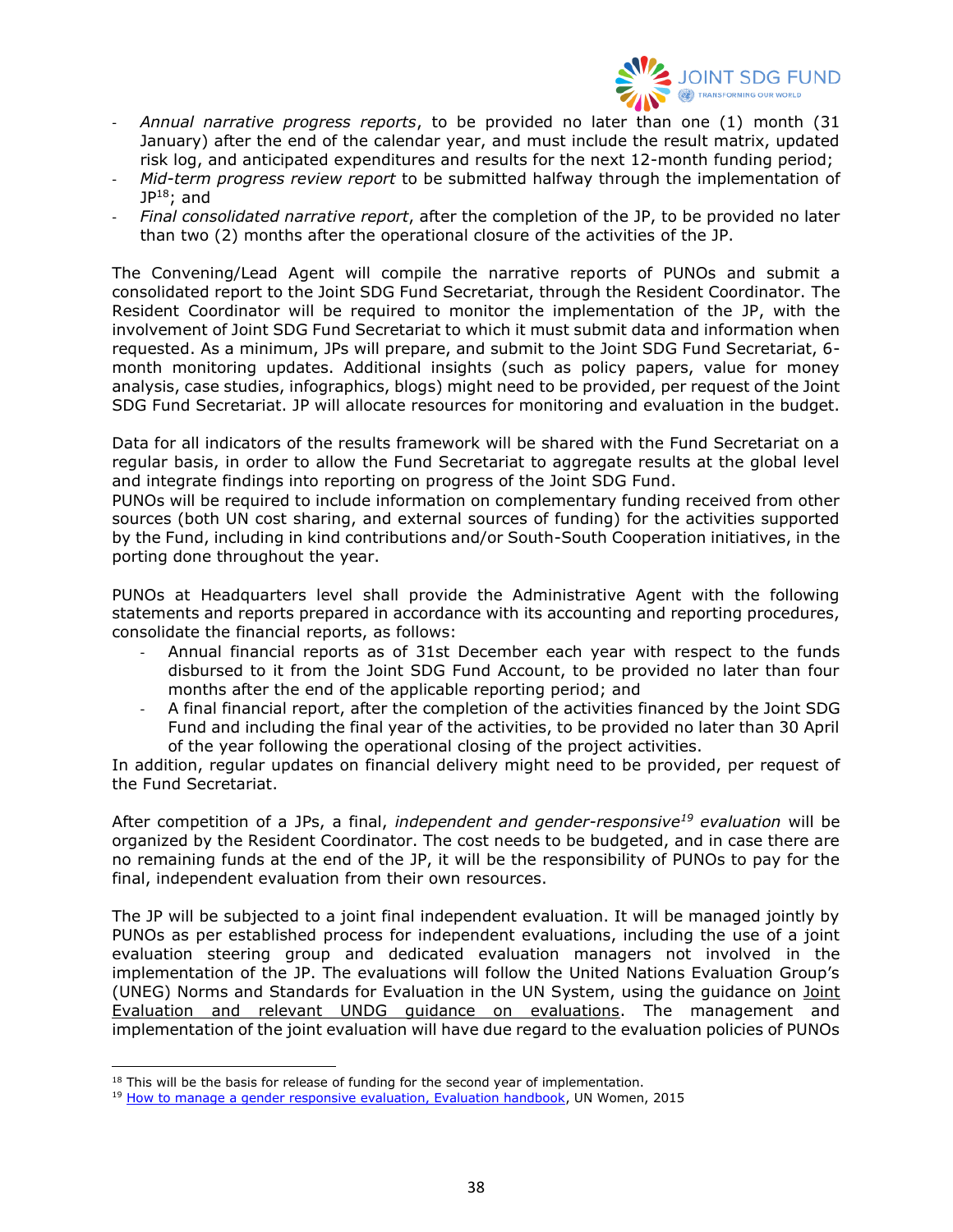

to ensure the requirements of those policies are met and the evaluation is conducted with use of appropriate guidance from PUNOs on joint evaluation. The evaluation process will be participative and will involve all relevant programme's stakeholders and partners.

Evaluation results will be disseminated amongst government, development partners, civil society, and other stakeholders. A joint management response will be produced upon completion of the evaluation process and made publicly available on the evaluation platforms or similar of PUNOs.

# <span id="page-38-0"></span>**3.3 Accountability, financial management, and public disclosure**

The JP will be using a pass-through fund management modality where UNDP Multi-Partner Trust Fund Office will act as the Administrative Agent (AA) under which the funds will be channeled for the JP through the AA. Each Participating UN Organization receiving funds through the pass-through has signed a standard Memorandum of Understanding with the AA.

Each Participating UN Organization (PUNO) shall assume full programmatic and financial accountability for the funds disbursed to it by the Administrative Agent of the Joint SDG Fund (Multi-Partner Trust Fund Office). Such funds will be administered by each UN Agency, Fund, and Programme in accordance with its own regulations, rules, directives and procedures. Each PUNO shall establish a separate ledger account for the receipt and administration of the funds disbursed to it by the Administrative Agent.

Indirect costs of the Participating Organizations recovered through programme support costs will be 7%. All other costs incurred by each PUNO in carrying out the activities for which it is responsible under the Fund will be recovered as direct costs. Funding by the Joint SDG Fund will be provided on annual basis, upon successful performance of the JP.

Procedures on financial transfers, extensions, financial and operational closure, and related administrative issues are stipulated in the Operational Guidance of the Joint SDG Fund. PUNOs and partners must comply with Joint SDG Fund brand guidelines, which includes information on donor visibility requirements.

Each PUNO will take appropriate measures to publicize the Joint SDG Fund and give due credit to the other PUNOs. All related publicity material, official notices, reports and publications, provided to the press or Fund beneficiaries, will acknowledge the role of the host Government, donors, PUNOs, the Administrative Agent, and any other relevant entities. In particular, the Administrative Agent will include and ensure due recognition of the role of each Participating Organization and partners in all external communications related to the Joint SDG Fund.

### <span id="page-38-1"></span>**3.4 Legal context**

Agency name: United Nations Development Programme (UNDP) Agreement title: Standard Basic Agreement of UNDP and Government of Rwanda Agreement date: 2 February 1977

Agency name: United Nations Children's Fund (UNICEF) Agreement title: Accord de Base entre le Gouvernement de la République Rwandaise et le Fonds des Nations Unies pour l'Enfance (UNICEF) Agreement date: 24 December 1993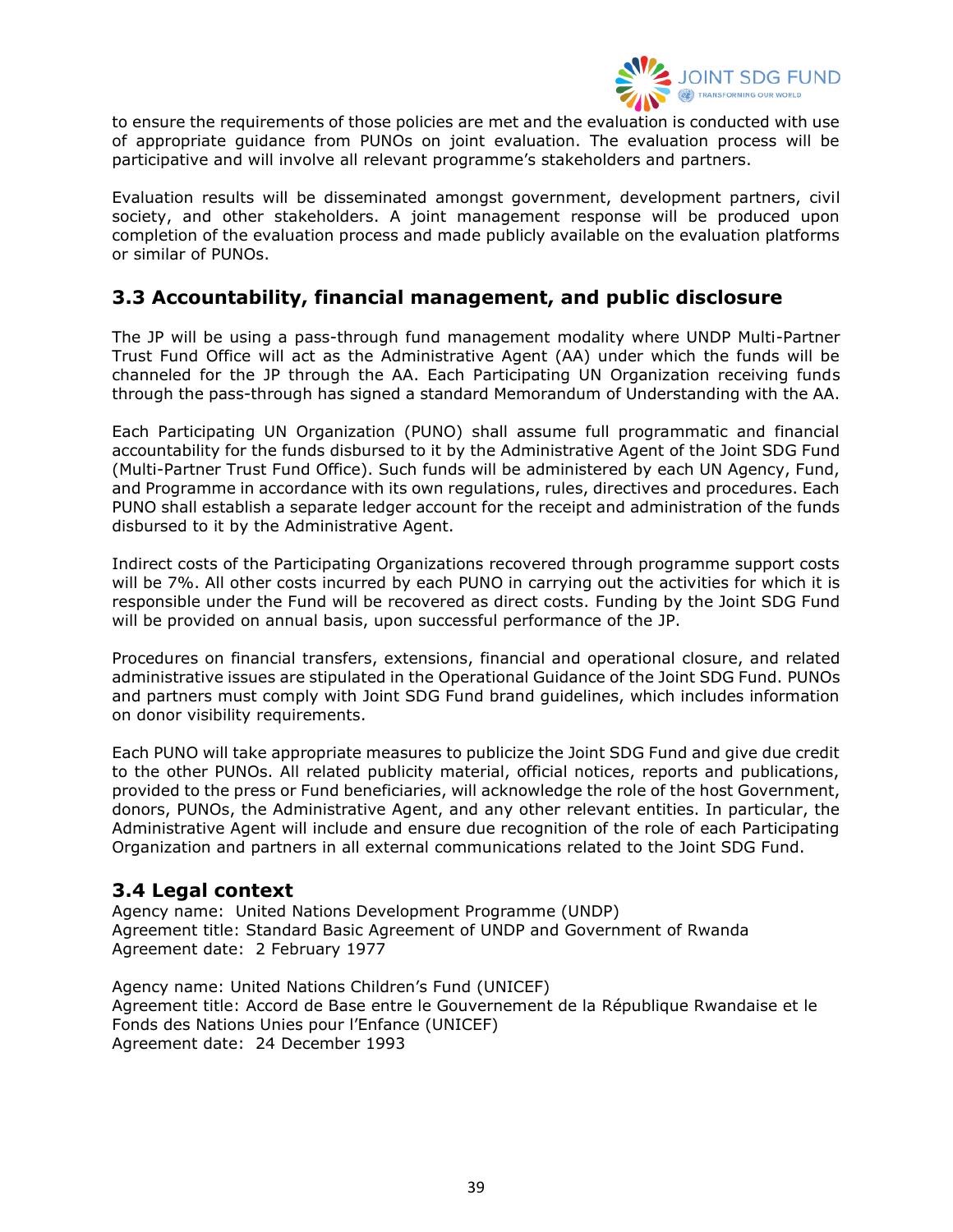

# D. ANNEXES

# **Annex 1. List of related initiatives**

<span id="page-39-1"></span><span id="page-39-0"></span>

| Name of initiative/<br>project                                                                                                                      | <b>Key expected results</b>                                                                                                                                                                                                                                                 | Links to the JP                                                                                                                                                                                                                                                                   | Lead<br>organization    | <b>Other</b><br>partners                                    | <b>Budget and</b><br>funding<br>source | <b>Contract person</b><br>(name and email)              |
|-----------------------------------------------------------------------------------------------------------------------------------------------------|-----------------------------------------------------------------------------------------------------------------------------------------------------------------------------------------------------------------------------------------------------------------------------|-----------------------------------------------------------------------------------------------------------------------------------------------------------------------------------------------------------------------------------------------------------------------------------|-------------------------|-------------------------------------------------------------|----------------------------------------|---------------------------------------------------------|
| Innovative Development<br>Policies and Finance for<br>Impact                                                                                        | Capacity developed to<br>identify and deploy<br>innovative finance<br>instruments and improved<br>development cooperation<br>policies and systems                                                                                                                           | Strengthening<br>$\bullet$<br>MINECOFIN's capacity to<br>develop and implement<br>innovative development<br>policies and diversify the<br>development finance<br>landscape to achieve<br>national development<br>objectives and the SDGs                                          | <b>UNDP</b>             | MINECOFIN<br>Switzerland                                    | \$4,205,205                            | Madeleine Nyiratuza<br>Madeleine.nyiratuza<br>@undp.org |
| Gender Seal for Private<br>Sector                                                                                                                   | Gender sensitive private<br>sector business models<br>developed and scaled up.                                                                                                                                                                                              | Contributes to<br>$\bullet$<br>development and<br>adaptation of shared<br>value approach for<br>Private sector<br>engagement.                                                                                                                                                     | UNDP/UNFPA              | Ministry of<br>Gender and<br>Family<br>Promotion            | \$100,000                              | Nadine Rugwe<br>nadine.rugwe@undp.<br>org               |
| Poverty Environment<br>Action for Sustainable<br>Development                                                                                        | Environment and climate<br>change are fully<br>Mainstreamed in National<br>and local strategies,<br>budgets, and plan                                                                                                                                                       | Conducting strategic<br>$\bullet$<br>studies like MPI and<br>Strategic Environment<br>Assessment of key<br>sectors.                                                                                                                                                               | UNDP and<br><b>UNEP</b> | Rwanda<br>Environment<br>Managemen<br>t Authority<br>(REMA) | \$1,600,000                            | Madeleine Nyiratuza<br>Madeleine.nyiratuza<br>@undp.org |
| Deepening efforts to<br>accelerate NDC<br>implementation                                                                                            | Innovative projects to<br>mobilize resources to<br>implement NDC are<br>mobilized                                                                                                                                                                                           | Mobilizing resources for<br>implementation of NDC in<br>Rwanda                                                                                                                                                                                                                    | <b>UNDP</b>             | Ministry of<br>Environment                                  | \$1,600,000                            | Madeleine Nyiratuza<br>madeleine.nyiratuza<br>@undp.org |
| Strengthening Citizens'<br>Participation in National<br>Planning and Budgeting<br>for Increased<br>Transparency and<br>Accountability in<br>Rwanda. | Strengthened capacity of<br>government (central and<br>local level) to promote<br>participatory planning and<br>budgeting; Tools to<br>disseminate information<br>and promote engagement<br>of citizens including<br>children and young people<br>in participatory planning | Fostering accountability in<br>$\bullet$<br>public finance through<br>budget efficiency and<br>increased budget<br>transparency. This project<br>sets the stage which the<br>JP will rely on while<br>promoting integration<br>among core functions of<br>the Ministry of finance | <b>UNICEF</b>           | MINECOFIN<br>Districts,<br><b>CLADHO</b>                    | \$450,000                              | Charlotte Taylor<br>chtaylor@unicef.org                 |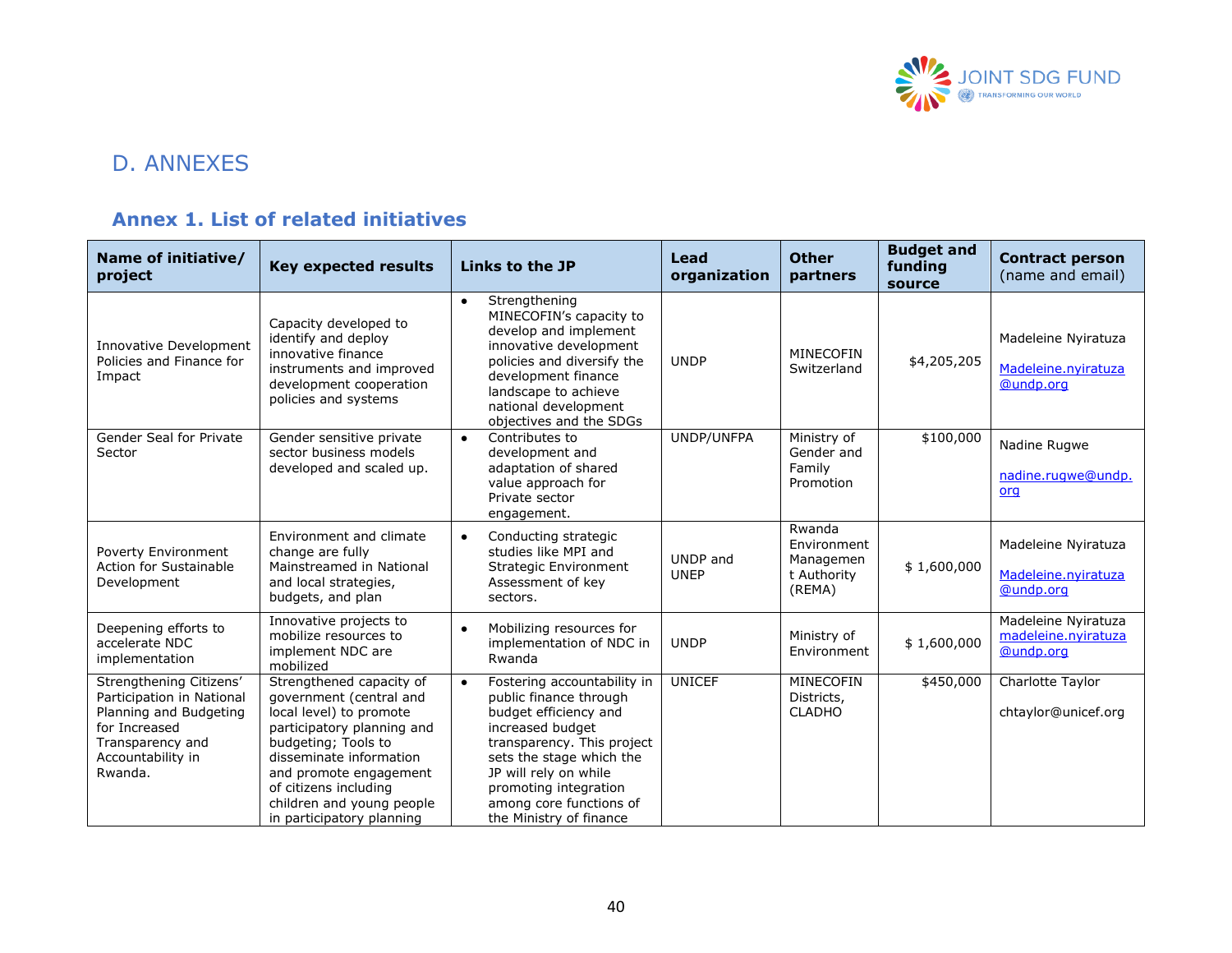

| Name of initiative/<br>project                                                                                                    | <b>Key expected results</b>                                                                                                                                                                                                                                                                                                                                            | Links to the JP                                                                                                                                                                                                                                                                                                    | Lead<br>organization         | <b>Other</b><br>partners                                                                                                                                          | <b>Budget and</b><br>funding<br>source | <b>Contract person</b><br>(name and email) |
|-----------------------------------------------------------------------------------------------------------------------------------|------------------------------------------------------------------------------------------------------------------------------------------------------------------------------------------------------------------------------------------------------------------------------------------------------------------------------------------------------------------------|--------------------------------------------------------------------------------------------------------------------------------------------------------------------------------------------------------------------------------------------------------------------------------------------------------------------|------------------------------|-------------------------------------------------------------------------------------------------------------------------------------------------------------------|----------------------------------------|--------------------------------------------|
|                                                                                                                                   | and budgeting. Rwanda's<br>International positioning in<br>Open Budget is increased<br>for more fiscal and budget<br>transparency and<br>accountability                                                                                                                                                                                                                | and economic planning<br>(Planning, budgeting,<br>resource mobilization and<br>engaging citizens).                                                                                                                                                                                                                 |                              |                                                                                                                                                                   |                                        |                                            |
| <b>Integrated Human</b><br>Capital Development<br>Project                                                                         | Scale up of comprehensive<br>nutrition interventions;<br>Poorest households benefit<br>from expanded public<br>works & skills building;<br>ECD service for young<br>children & families scale<br>up; Improved water supply<br>& sanitation services;<br>Household have increased<br>assess to food; Improved<br>quality & access to ante-<br>natal and post-natal care | It is an integrated project<br>$\bullet$<br>covering nutrition, ECD,<br>social protection, WASH<br>and education<br>It is gender & child<br>$\bullet$<br>sensitive<br>It is contributing to<br>$\bullet$<br>systems building<br>It is catalytic and<br>$\bullet$<br>innovative in nature                           | <b>UNICEF</b><br>Netherlands | MoH,<br>MINEDUC,<br>MIGEPROF,<br>MININFRA,<br>MINALOC<br>LODA, RBC,<br><b>NECDP</b><br>Water and<br>Sanitation<br>cooperation<br><b>CSOs</b><br>Private<br>Sector | \$27.4 million                         | Youssouf Koita<br>ykoita@unicef.org        |
| Developing Human<br>Capital programme in<br>Rwanda: Harnessing the<br>Power of Integrated<br>programming for<br>Nutrition and ECD | Businesses sensitized on<br>child rights business<br>principles and importance<br>of child nutrition and ECD<br>and investing in child-<br>friendly workspaces.                                                                                                                                                                                                        | Leveraging private sector<br>$\bullet$<br>investment to support the<br>SDG agenda through a<br>shared value approach<br>Increased Private sector<br>$\bullet$<br>investment and support<br>to the multi-sectoral<br>Nutrition programmes by<br>creating linkages between<br>businesses and<br>projects/ECD centers | <b>UNICEF</b><br>Netherlands | <b>NAEB</b><br>AVSI (NGO)<br>MINAGRI<br><b>NECDP</b>                                                                                                              | \$250,000                              | Fiona Mugabe,<br>fmugabe@unicef.org        |
| <b>IMF Three-Year Policy</b><br>Coordination Instrument<br>with Rwanda (2019-<br>2021)                                            | The programme aims to<br>support NST<br>implementation, including<br>through an eased fiscal<br>policy stance and<br>additional domestic<br>resource mobilization,<br>while also maintaining<br>external and debt<br>sustainability.                                                                                                                                   | Seek to strengthen<br>$\bullet$<br>landscape to accelerate<br>the implementation of<br>national programmes<br>agenda and ensure<br>macroeconomic stability<br>by bolstering domestic<br>revenues over the<br>medium term; and<br>improving public financial<br>management, notably                                 | IMF                          | Ministry of<br>finance and<br>Economic<br>Planning<br>National<br>Bank of<br>Rwanda<br>The World<br>Bank                                                          | n/a                                    | Samba Mbaye<br>RR-RWA@imf.org              |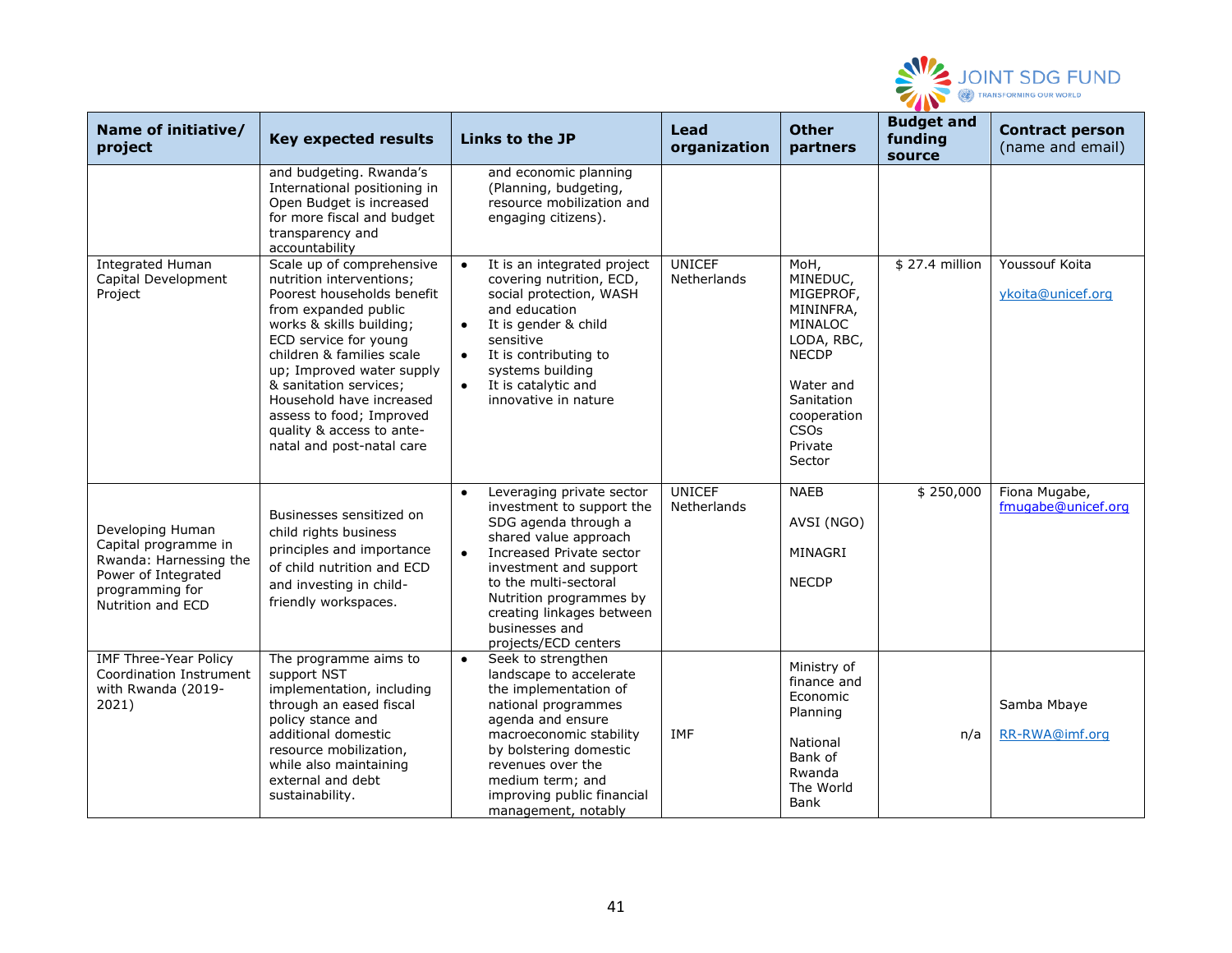

| Name of initiative/<br>project                                                      | <b>Key expected results</b>                                                                                                                                                             | Links to the JP                                                                                                                                                                                                                                                                                                                                                                                                                                                                                          | Lead<br>organization | <b>Other</b><br>partners                                             | <b>Budget and</b><br>funding<br>source | <b>Contract person</b><br>(name and email)            |
|-------------------------------------------------------------------------------------|-----------------------------------------------------------------------------------------------------------------------------------------------------------------------------------------|----------------------------------------------------------------------------------------------------------------------------------------------------------------------------------------------------------------------------------------------------------------------------------------------------------------------------------------------------------------------------------------------------------------------------------------------------------------------------------------------------------|----------------------|----------------------------------------------------------------------|----------------------------------------|-------------------------------------------------------|
|                                                                                     |                                                                                                                                                                                         | fiscal risk management<br>and transparency.                                                                                                                                                                                                                                                                                                                                                                                                                                                              |                      |                                                                      |                                        |                                                       |
| Provision of finance to<br>the Rwanda Fund for<br>Climate Change and<br>Environment | To improve climate<br>adaptation and low carbon<br>development by providing<br>finance to the Rwanda<br>Fund for Climate Change<br>and Environment.                                     | Fosters climate sensitive<br>$\bullet$<br>investments and<br>promotes sustainability<br>and climate resilience                                                                                                                                                                                                                                                                                                                                                                                           | <b>DFID</b>          | Ministry of<br>Environment<br>FONERWA,<br>Ministry of<br>Agriculture | £24,559,999                            | Douglas Kigabo<br>Douglas-<br>Kigabo@DFID.gov.uk      |
| Strengthening public<br>financial management<br>and revenue collection<br>in Rwanda | To improve Local<br>Government Public<br>Financial Management,<br>audit and domestic<br>revenue generation in<br>Rwanda                                                                 | This initiative supports<br>$\bullet$<br>the government of<br>Rwanda in increasing the<br>revenue base through<br>various frameworks. It is<br>therefore believed that,<br>the SDG Financing JP will<br>contribute to the areas<br>that partly catered for<br>especially in building<br>stronger public financial<br>management which will<br>promote inclusive growth<br>through economy,<br>efficiency and<br>effectiveness of the use<br>of public resources.                                         | <b>DFID</b>          | MINECOFIN,<br>OAG,<br>Rwanda<br>Revenue<br>Authority<br>(RRA)        | £20,099,996                            | DonatoPezzuto<br>$d-$<br>pezzuto@dfid.gov.uk          |
| Rwanda Public Finance<br>Management Reform<br>Project                               | To improve budget<br>reliability and control of<br>funds for service delivery,<br>enhance budget<br>transparency and increase<br>professionalization of the<br>public finance officials | The project is initiating<br>$\bullet$<br>performance-based<br>budgeting in Rwanda. The<br>proposed intervention will<br>scale the performance-<br>based budgeting across<br>all government agencies<br>and decentralized entities<br>with the aim of ensuring<br>that the financing is<br>result driven.<br>Proposed interventions<br>$\bullet$<br>will extend support to<br>build capacity of<br>government officials and<br>extending integration of<br>core functions from<br>budgeting, planning to | World Bank           | Ministry of<br>Finance and<br>Economic<br>Planning                   | \$20,000,000                           | Mkombozi Bosco<br>Karake<br>mkarake@worldbank<br>.org |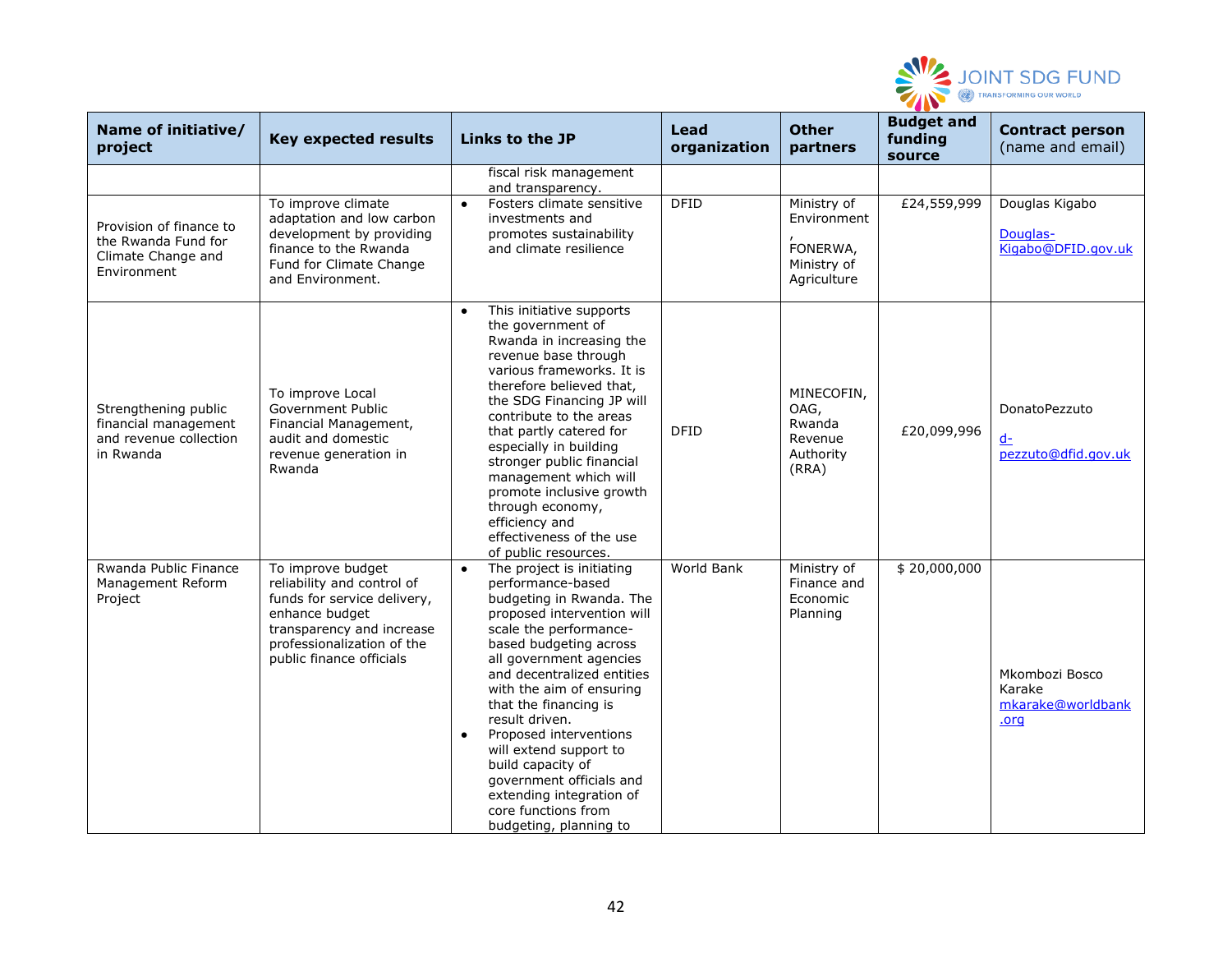

| Name of initiative/<br>project                       | <b>Key expected results</b>                                                                                                                                                                                                                                                                                            | Links to the JP                                                                                                                                                                                   | Lead<br>organization                   | <b>Other</b><br>partners                                                                                 | <b>Budget and</b><br>funding<br>source | <b>Contract person</b><br>(name and email)         |
|------------------------------------------------------|------------------------------------------------------------------------------------------------------------------------------------------------------------------------------------------------------------------------------------------------------------------------------------------------------------------------|---------------------------------------------------------------------------------------------------------------------------------------------------------------------------------------------------|----------------------------------------|----------------------------------------------------------------------------------------------------------|----------------------------------------|----------------------------------------------------|
|                                                      |                                                                                                                                                                                                                                                                                                                        | resource mobilization and<br>efficiency in public<br>finance.                                                                                                                                     |                                        |                                                                                                          |                                        |                                                    |
| PFM basket fund                                      | Support to the PFM Sector<br>Strategic Plan 2018-2024                                                                                                                                                                                                                                                                  | Support to the 7 strategic<br>$\bullet$<br>objectives of the PFM SSP<br>with an emphasis on<br>systems, procedures &<br>guidelines and capacity<br>building                                       | MINECOFIN<br>Enabel, EU,<br><b>KfW</b> | RPPA, OAG,<br><b>RRA</b>                                                                                 |                                        | Meissa Ndir<br>meissa.ndir@enabel.<br>be           |
| Macroeconomic and<br>investment programme            | Support establishment of a<br>fully-fledged tax policy<br>Unit. The national<br>investment policy is<br>implemented, and<br>transparency of investment<br>decisions and efficiency of<br>public investments have<br>improved. EPRN organized<br>annual conferences                                                     | Incorporation of income<br>$\bullet$<br>distribution, employment<br>and gender in<br>macroeconomic<br>projection<br>Capacity development in<br>$\bullet$<br>investment appraisal                  | German<br>Cooperation<br>(GIZ-Rwanda)  | MINECOFIN                                                                                                | EUR 5 million                          | Dr. Jan Miksch<br>jan.miksch@giz.de                |
| Good Governance and<br>Decentralization<br>programme | Conditions for increasing<br>the share of resources over<br>which districts have<br>discretionary power have<br>been created. The<br>conditions for systematic<br>sector decentralization<br>have been created.<br>The capacities of relevant<br>actors for participatory<br>local processes have been<br>strengthened | The project aims to<br>$\bullet$<br>increase the capacity of<br>Districts in the<br>management of fiscal<br>space and fostering the<br>transparency and<br>accountability of<br>government funds. | GIZ-Rwanda                             | MINECOFIN<br>Ministry of<br>Local<br>Government<br>(MINALOC),<br>Rwanda<br>Revenue<br>Authority<br>(RRA) | EUR 8 million                          | Ulrich Berdelmann,<br>Ulrich.Berdelmann@g<br>iz.de |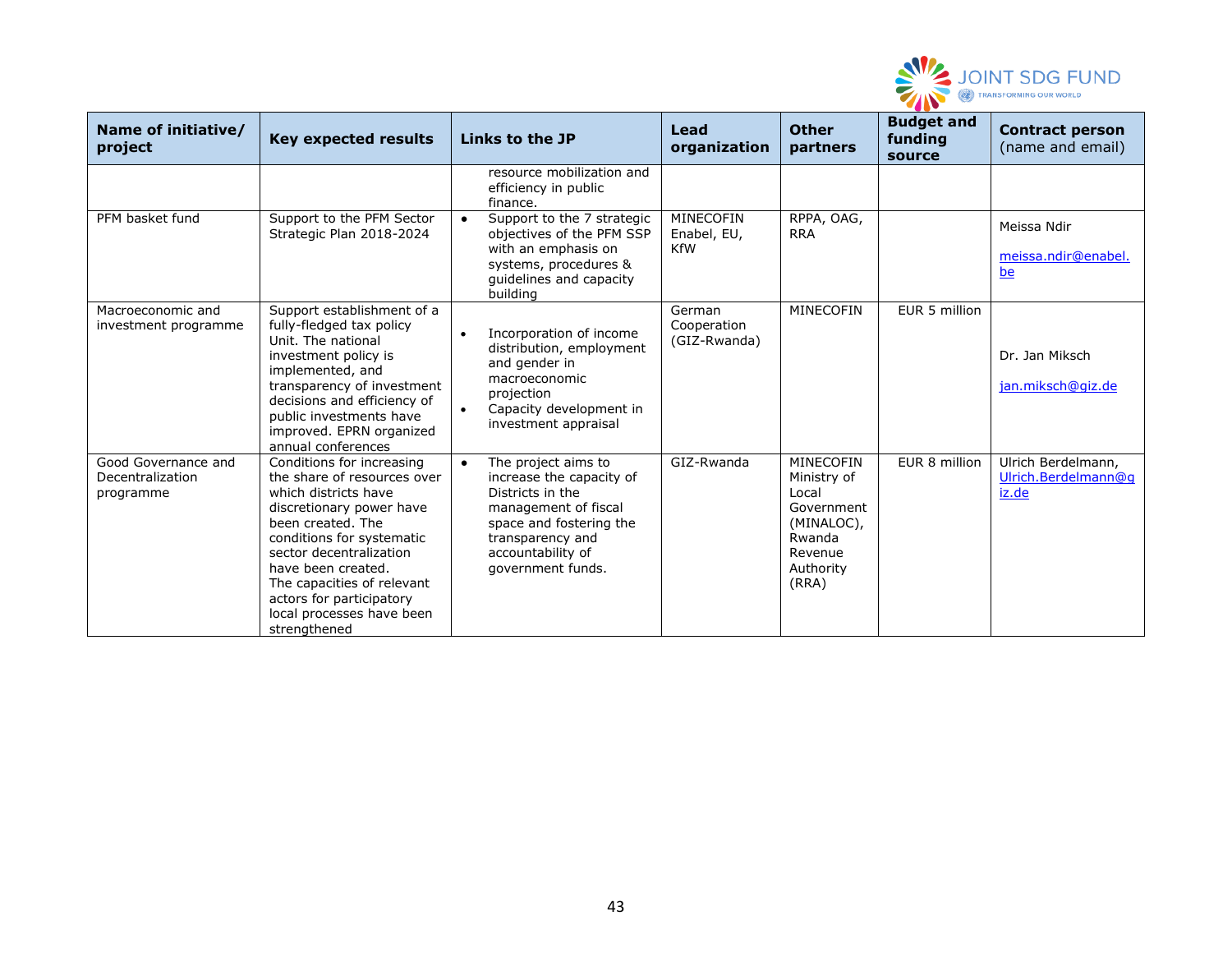

### **Annex 2. Results Framework**

### **2.1. Targets for Joint SDG Fund Results Framework**

#### **Joint SDG Fund Outcome 2:** Additional financing leveraged to accelerate SDG achievement

| <b>Indicators</b>                                                                                                 | <b>Targets</b> |            |  |
|-------------------------------------------------------------------------------------------------------------------|----------------|------------|--|
|                                                                                                                   | 2020           | 2021       |  |
| $\vert$ 2.1: Ratio of financing for integrated multi-sectoral solutions leveraged in terms of scope <sup>20</sup> | TBD            | <b>TBD</b> |  |
| $\vert$ 2.2: Ratio of financing for integrated multi-sectoral solutions leveraged in terms of scale <sup>21</sup> | TBD            | <b>TBD</b> |  |

These targets are to be defined within the 6 months of implementation.

#### <span id="page-43-0"></span>**Joint SDG Fund Output 4:** Integrated financing strategies for accelerating SDG progress implemented

|                                                                                                                                     | <b>Targets</b> |      |  |
|-------------------------------------------------------------------------------------------------------------------------------------|----------------|------|--|
| <b>Indicators</b>                                                                                                                   | 2020           | 2021 |  |
| 4.1: #of integrated financing strategies that were tested (disaggregated by % successful /<br>unsuccessful)                         |                |      |  |
| 4.2: #of integrated financing strategies that have been implemented with partners in lead <sup>22</sup>                             |                |      |  |
| 4.3: # of functioning partnership frameworks for integrated financing strategies to accelerate<br>progress on SDGs made operational |                |      |  |

#### **Joint SDG Fund Operational Performance Indicators**

- Level of coherence of UN in implementing programme country<sup>23</sup>
- Reduced transaction costs for the participating UN agencies in interaction with national/regional and local authorities and/or public entities compared to other Joint Programmes in the country in question
- Annual % of financial delivery
- Joint Programme operationally closed within original end date
- Joint Programme financially closed 18 months after their operational closure
- Joint Programme facilitated engagement with diverse stakeholders (e.g. parliamentarians, civil society, IFIs, bilateral/multilateral actor, private sector)

 $20$  Additional resources mobilized for other/ additional sector /s or through new sources/means

<sup>&</sup>lt;sup>21</sup> Additional resources mobilized for the same multi-sectoral solution.

 $^{22}$  This will be disaggregated by (1) government/public partners (2) civil society partners and (3) private sector partners

<sup>&</sup>lt;sup>23</sup> Annual survey will provide qualitative information towards this indicator.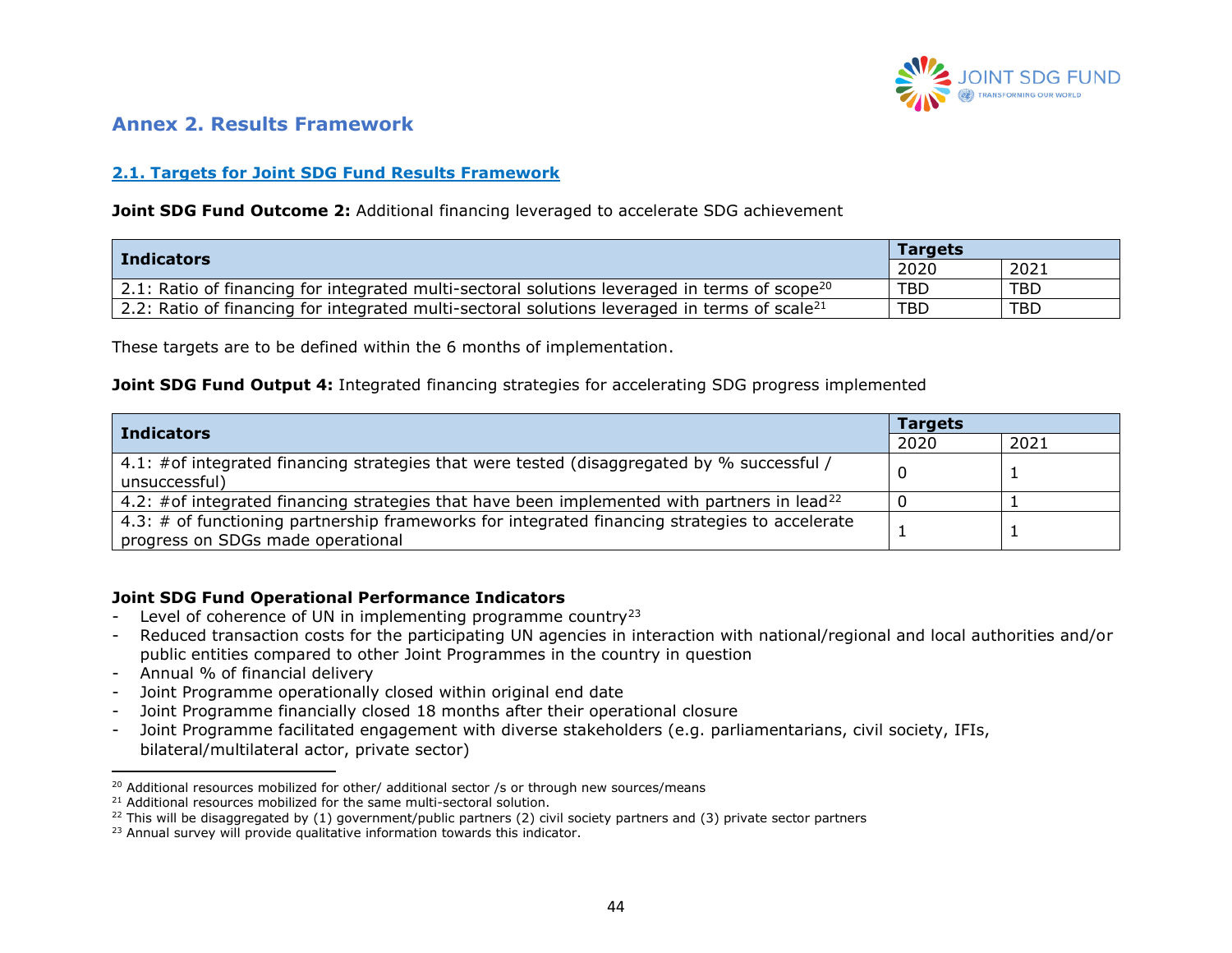

- Joint Programme included addressing inequalities (QCPR) and the principle of "Leaving No One Behind"
- Joint Programme featured gender results at the outcome level
- Joint Programme undertook or draw upon relevant human rights analysis, and have developed or implemented a strategy to address human rights issues
- Joint Programme planned for and can demonstrate positive results/effects for youth
- Joint Programme considered the needs of persons with disabilities
- Joint Programme made use of risk analysis in programme planning
- Joint Programme conducted do-no-harm / due diligence and were designed to take into consideration opportunities in the areas of the environment and climate change

#### **2.2. Joint Programme Results framework**

| <b>Result / Indicators</b>                                                                                                                                                                             | <b>Baseline</b>                                                                | 2020/21 Target                              | 2021/22 Target                            | <b>Means of</b><br><b>Verification</b>                                              | <b>Responsible</b><br>partner |  |  |  |
|--------------------------------------------------------------------------------------------------------------------------------------------------------------------------------------------------------|--------------------------------------------------------------------------------|---------------------------------------------|-------------------------------------------|-------------------------------------------------------------------------------------|-------------------------------|--|--|--|
| Outcome 1 Rwanda will have created a stronger financing architecture to accelerate progress toward SDG<br>implementation and the national development agenda                                           |                                                                                |                                             |                                           |                                                                                     |                               |  |  |  |
| Outcome Indicator 1.1:<br>Extent to which INFF is<br>operationalized in Rwanda                                                                                                                         | Government<br>committed to<br>develop INFF and<br>a concept note<br>available. | INFF Road map<br>developed and<br>approved. | Target: INFF<br>developed and<br>approved | Government of<br>Rwanda report                                                      | <b>UNDP</b><br><b>UNICEF</b>  |  |  |  |
| Output 1.1 GoR- SDG Financing framework and associated policies are refined to accelerate progress towards the                                                                                         |                                                                                |                                             |                                           |                                                                                     |                               |  |  |  |
| <b>NST1 and SDG implementation</b>                                                                                                                                                                     |                                                                                |                                             |                                           |                                                                                     |                               |  |  |  |
| Output Indicator 1.1.1:<br>Number of policies and<br>frameworks developed and<br>revised.                                                                                                              | $\Omega$                                                                       |                                             | 2                                         | IMF and<br>Government of<br>Rwanda Report                                           | <b>UNDP</b><br><b>UNICEF</b>  |  |  |  |
| Output Indicator 1.1.2:<br>Number of gender<br>sensitive assessments and<br>reviews nationally<br>validated from which<br>recommendations are<br>included in the resource<br>mobilization strategy and | 0                                                                              |                                             | 2                                         | <b>IMF Country</b><br>Reviews and<br>assessment<br>reports<br>Government<br>reports | <b>UNDP</b><br><b>UNICEF</b>  |  |  |  |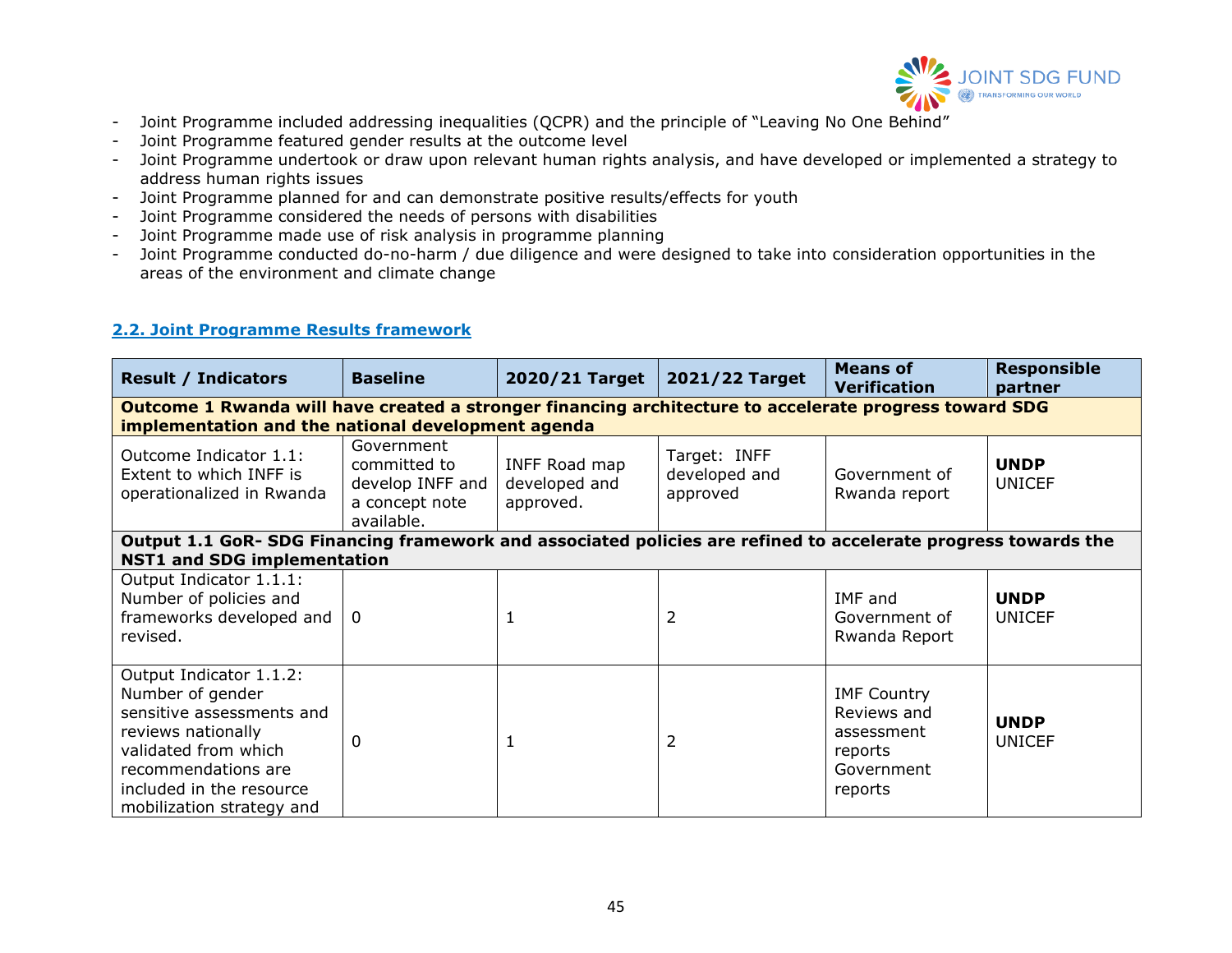

| <b>Result / Indicators</b>                                                                                                                                               | <b>Baseline</b> | 2020/21 Target | 2021/22 Target | <b>Means of</b><br><b>Verification</b>                                              | <b>Responsible</b><br>partner |
|--------------------------------------------------------------------------------------------------------------------------------------------------------------------------|-----------------|----------------|----------------|-------------------------------------------------------------------------------------|-------------------------------|
| other national planning<br>frameworks.                                                                                                                                   |                 |                |                |                                                                                     |                               |
| Output indicator 1.1.3.<br>Number of budget analysis<br>or costing analyses<br>conducted on cross-cutting<br>thematic areas such as<br>ECD, Nutrition, Climate<br>change | $\mathbf 0$     | 1              | -1             | Government<br>reports or citation<br>in budget<br>statements                        | <b>UNICEF</b><br><b>UNDP</b>  |
| Output 1.2 National planning, budgeting and financing processes are more aligned and institutional capacity is<br>strengthened to accelerate NST1/SDGs delivery          |                 |                |                |                                                                                     |                               |
| Output Indicator 1.2.1:<br>Number of government<br>staff using innovative<br>approaches to implement<br>NST1 and SDGs<br>(disaggregated by sex).                         | $\mathbf 0$     | 30             | 40             | Training<br>Assessment<br>report                                                    | <b>UNICEF</b><br><b>UNDP</b>  |
| Outcome 2: Resources for the achievement of the national development and SDG agenda are mobilized and<br>managed effectively                                             |                 |                |                |                                                                                     |                               |
| Outcome Indicator 2.1:<br>Annual increase of the<br>national budget (%)                                                                                                  | 7               | 10             | 11             | State Finance law                                                                   | <b>UNDP</b><br><b>UNICEF</b>  |
| Output 2.1 Enabling environment to promote innovative financing mechanisms and SDG-aligned private sector<br>investments and operations is enhanced.                     |                 |                |                |                                                                                     |                               |
| Output Indicator 2.1.1<br>Number of blended finance<br>mechanisms established                                                                                            | $\Omega$        | 0              | 1              | Government of<br>Rwanda budget<br>briefs and<br>Medium<br>expenditure<br>frameworks | <b>UNDP</b><br><b>UNICEF</b>  |
| Output Indicator 2.1.2<br>A framework to engage<br>private sector on<br>integrated SDG based<br>business models.                                                         | <b>NA</b>       | 0              | 1              | Annual report of<br>UN and PSF<br>annual report                                     | <b>UNDP</b><br><b>UNICEF</b>  |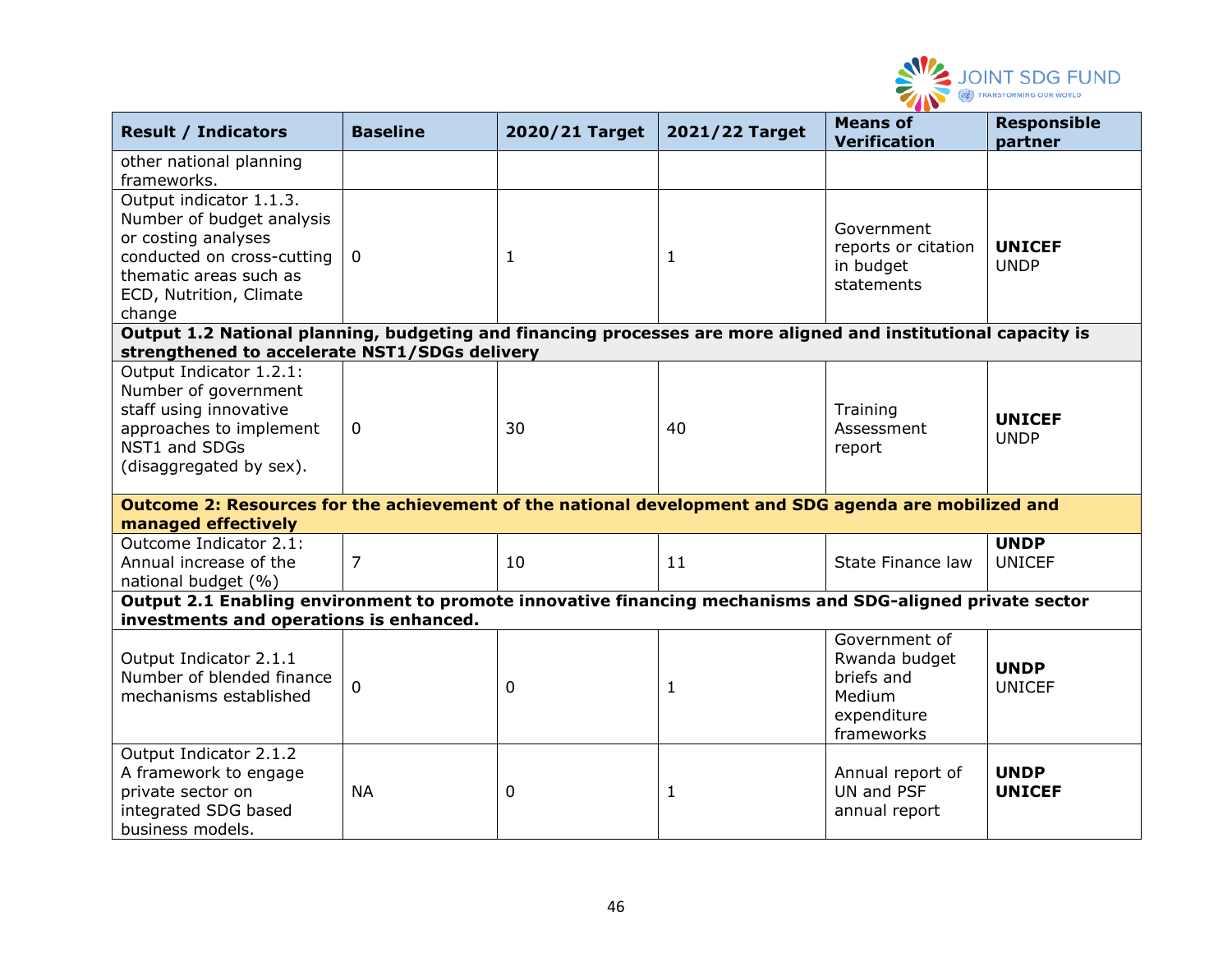

| <b>Result / Indicators</b>                                                                                                                                 | <b>Baseline</b>                                                                                          | 2020/21 Target                                                                              | 2021/22 Target                                                   | <b>Means of</b><br><b>Verification</b> | <b>Responsible</b><br>partner |  |  |  |
|------------------------------------------------------------------------------------------------------------------------------------------------------------|----------------------------------------------------------------------------------------------------------|---------------------------------------------------------------------------------------------|------------------------------------------------------------------|----------------------------------------|-------------------------------|--|--|--|
|                                                                                                                                                            | Output 2.2 The capacity of legislative organs and citizens to monitor SDG implementation is strengthened |                                                                                             |                                                                  |                                        |                               |  |  |  |
| Output Indicator 2.2.1:<br>Number of accountability<br>actors empowered to<br>monitor SDG<br>implementation<br>(Parliament, District<br>council, citizens) | NA                                                                                                       | 60<br>Parliamentarians,<br>20 District council<br>members, 50<br>youth committee<br>members | 30 District council<br>members, 50<br>youth committee<br>members | One UN Report                          | <b>UNICEF</b><br><b>UNDP</b>  |  |  |  |
| Output Indicator 2.2.2:<br>Number of participatory<br>and gender sensitive<br>budgeting tools adopted<br>and enhanced.                                     |                                                                                                          | 1 (enhancement<br>of existing Tool)                                                         | 1 (enhancement of<br>existing Tool)                              | <b>UNICEF</b> annual<br>report         | <b>UNICEF</b><br><b>UNDP</b>  |  |  |  |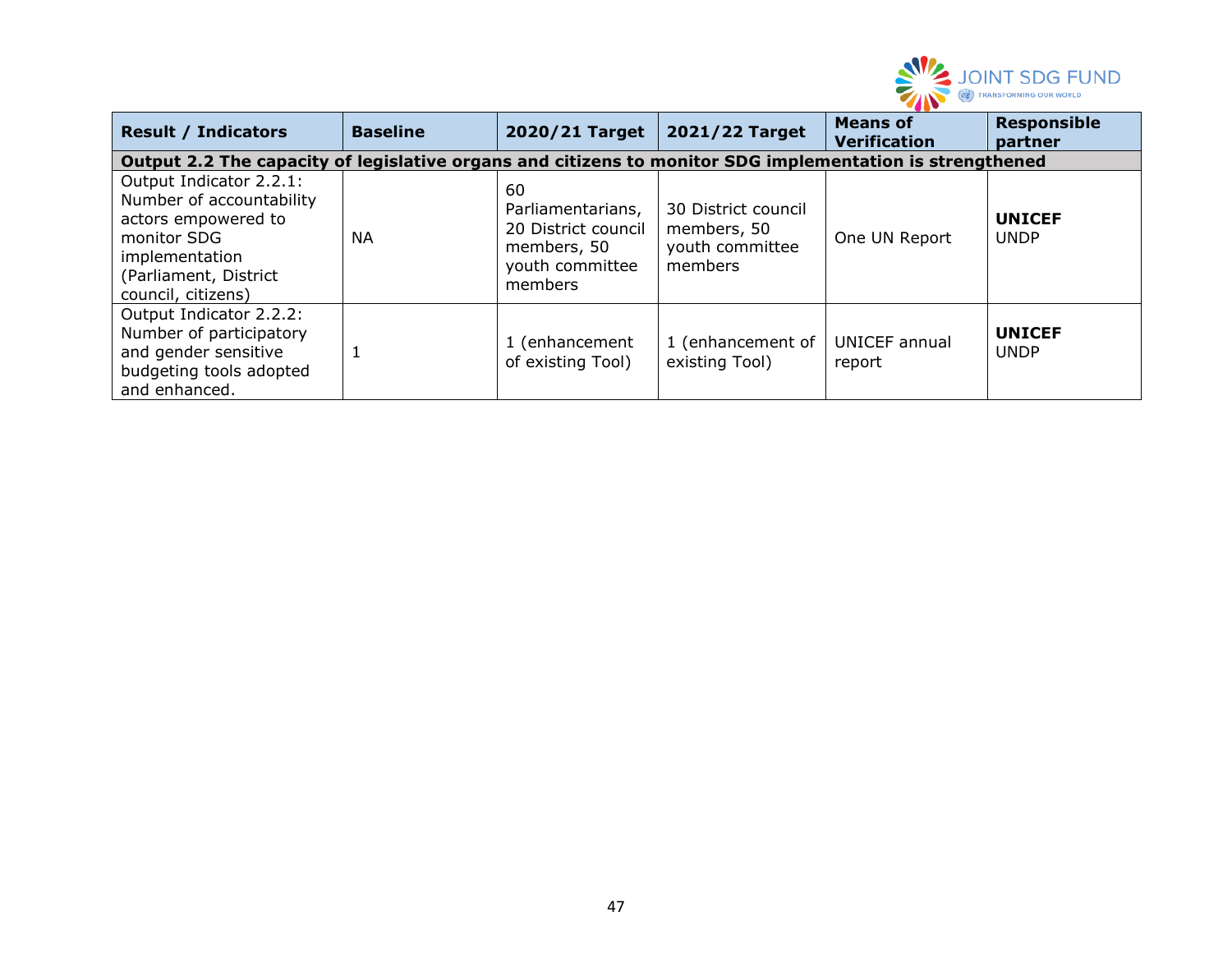

# **Annex 3. Gender marker matrix**

<span id="page-47-0"></span>

| <b>Indicator</b> |                                                               |                         |                                                                                                                                                                                                                                                                                                                                                                                                                                                                                                                                                                                                                                                                                                                                                                                                                                                                                                                                                                                                                                                                                                                                                                            | <b>Evidence or</b>                     |
|------------------|---------------------------------------------------------------|-------------------------|----------------------------------------------------------------------------------------------------------------------------------------------------------------------------------------------------------------------------------------------------------------------------------------------------------------------------------------------------------------------------------------------------------------------------------------------------------------------------------------------------------------------------------------------------------------------------------------------------------------------------------------------------------------------------------------------------------------------------------------------------------------------------------------------------------------------------------------------------------------------------------------------------------------------------------------------------------------------------------------------------------------------------------------------------------------------------------------------------------------------------------------------------------------------------|----------------------------------------|
| $N^{\circ}$      | Formulation                                                   | <b>Score</b>            | <b>Findings and Explanation</b>                                                                                                                                                                                                                                                                                                                                                                                                                                                                                                                                                                                                                                                                                                                                                                                                                                                                                                                                                                                                                                                                                                                                            | <b>Means of</b><br><b>Verification</b> |
| 1.1              | Context analysis<br>integrate gender<br>analysis              | $\overline{\mathbf{2}}$ | While the Government of Rwanda has achieved outstanding progress<br>overall regarding advancing gender equality, particularly in planning and<br>budgeting (i.e. it has fully institutionalized Gender Responsive<br>Budgeting), these systems and tools can be strengthened. The context<br>analysis shows that institutional capacities around gender mainstreaming<br>in public financial management are uneven across different levels of<br>government, and that accountability mechanisms can be reinforced to<br>ensure that institutions use public resources in a manner that benefits<br>both men and women and boys and girls on an equal basis. Systemic<br>and institutional capacity gaps exist across the financing spectrum to<br>achieve SDG 5, particularly in the role of and contribution of private<br>actors. The Joint Program has been designed to bridge reported gaps,<br>through its interventions to increase voice, decision-making and<br>participation by accountability actors over SDG financing and<br>constructively engaging private sector to highlight new opportunities to<br>promote gender-sensitive business operations and CSR. | Programme<br>progress<br>report        |
| 1.2              | <b>Gender Equality</b><br>mainstreamed in<br>proposed outputs | $\mathbf{3}$            | Through UN support to the INFF as the main entry point, gender equality<br>will be mainstreamed through an integrated approach. The outputs build<br>upon existing systems and tools being used across planning, budget and<br>financing (both at central government and at decentralized levels) such<br>as gender-responsive budgeting and will increase their gender sensitivity<br>including through further alignment between planning and budgeting.<br>Key activities in this regard include:<br>Refined medium-term costing scenarios of NST1 and SDG<br>investments and targets to reflect gender responsiveness.                                                                                                                                                                                                                                                                                                                                                                                                                                                                                                                                                 | Programme<br>progress<br>report        |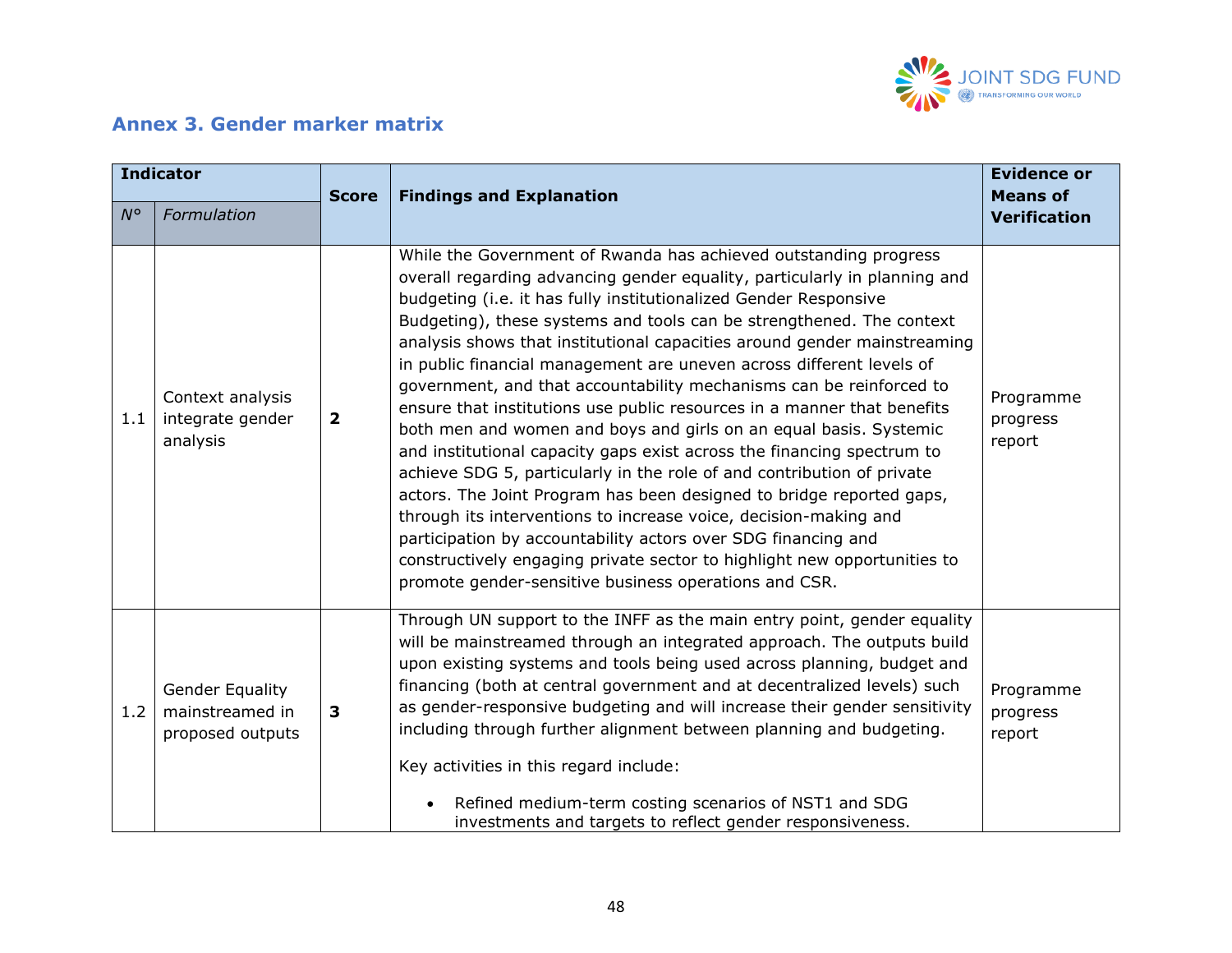

|     |                                                                         |                | Revision of PFM guidelines and gender responsive budgeting to<br>support INFF implementation<br>Strengthening private sector SDG engagement models through a<br>shared value approach to leave no one behind, including focus on<br>the empowerment of women and girls. Focus will be on scaling up<br>existing Early Childhood Development corporate partnerships and<br>broader coverage and compliance to the UN gender seal<br>campaign.<br>Enhancing the engagement of young women and girls in existing<br>participatory planning and budgeting processes (e.g., planning<br>consultations, gender budget statements) to improve citizen<br>participation and equal representation.<br>Through the development of new guidelines for district-level<br>$\bullet$<br>budget briefs and their piloting, it is expected that gender-<br>sensitive plans and budgets can be monitored more effectively.<br>Gender sensitivity and leadership by women will also be<br>incorporated into the activities designed to strengthening the<br>capacity of legislative organs and citizens to monitor SDG<br>implementation<br>SDG-5 aligned investments have been already strongly supported<br>to date in Rwanda around blended finance pilots and the<br>proposed activities to strengthen the regulatory framework and<br>centralized project development and brokering of transactions will<br>continue to emphasize this as a key criterion for success. |                                 |
|-----|-------------------------------------------------------------------------|----------------|-----------------------------------------------------------------------------------------------------------------------------------------------------------------------------------------------------------------------------------------------------------------------------------------------------------------------------------------------------------------------------------------------------------------------------------------------------------------------------------------------------------------------------------------------------------------------------------------------------------------------------------------------------------------------------------------------------------------------------------------------------------------------------------------------------------------------------------------------------------------------------------------------------------------------------------------------------------------------------------------------------------------------------------------------------------------------------------------------------------------------------------------------------------------------------------------------------------------------------------------------------------------------------------------------------------------------------------------------------------------------------------------------------------------------------------------------------------|---------------------------------|
| 1.3 | Programme output<br>indicators measure<br>changes on gender<br>equality | $\overline{2}$ | About one-third of all proposed output indicators illustrate how gender<br>equality will be tracked toward the attainment of expected results. This<br>will enable the UN and GoR to more effectively measure changes in<br>gender equality and the empowerment of women in line with overall<br>national SDG targets including SDG 5. Existing institutions and national<br>champions for data to address the SDGs such as NISR will be also<br>directly engaged in the INFF process and the JP activities in particular<br>related to strengthening monitoring and accountability.                                                                                                                                                                                                                                                                                                                                                                                                                                                                                                                                                                                                                                                                                                                                                                                                                                                                      | Programme<br>progress<br>report |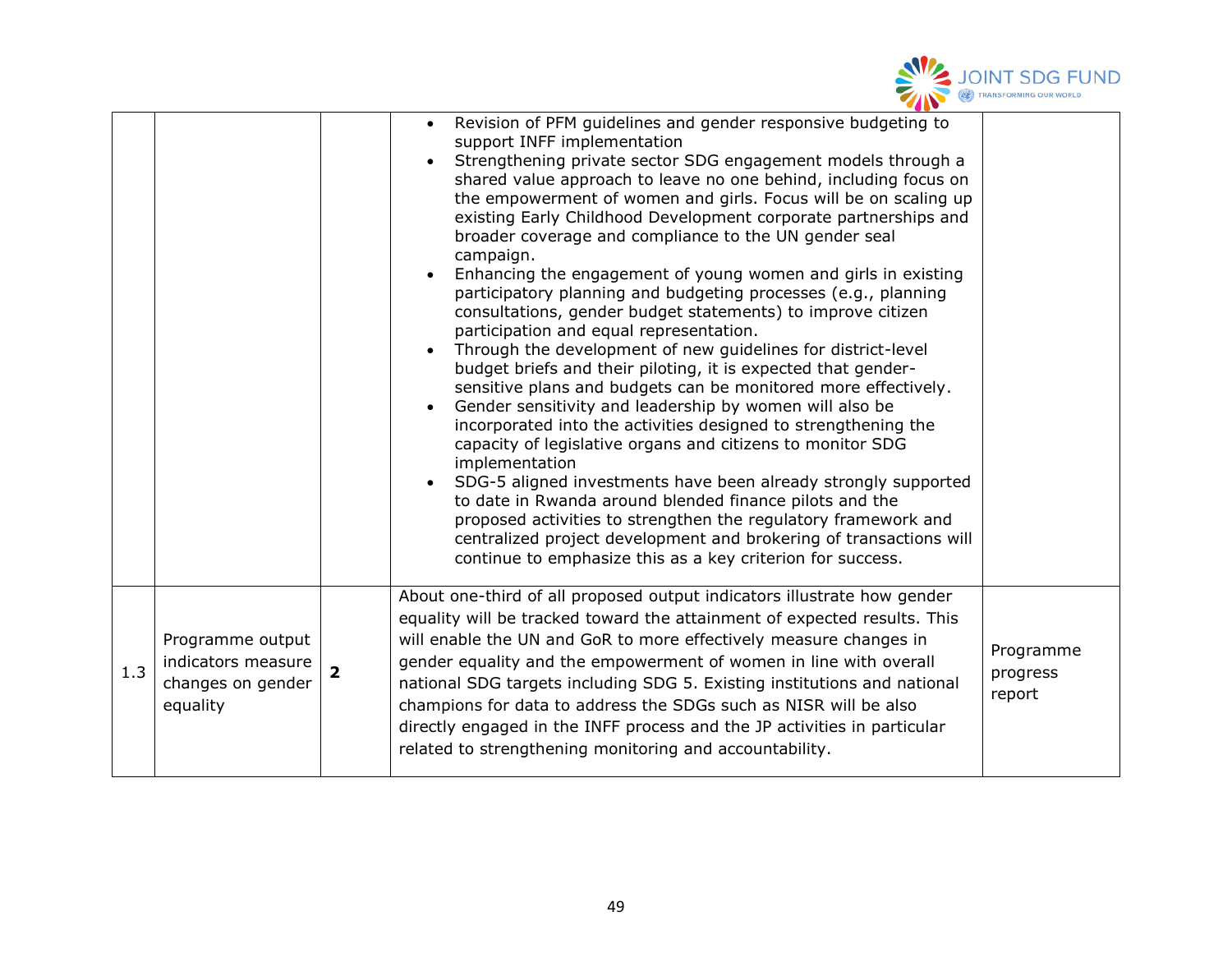

| 2.1 | PUNO collaborate<br>and engage with<br>Government on<br>gender equality<br>and the<br>empowerment of<br>women | $\overline{\mathbf{2}}$ | The Ministry of Gender and Family Promotion (MIGEPROF) and the<br>National Development Planning and Research department of the Ministry<br>Finance and Economic Planning (MINECOFIN) were both consulted on<br>integrating gender equality and women's' empowerment as part of the<br>country analysis and JP design. These are the main government<br>champions for the issue including mainstreaming gender into budgeting<br>and national financing frameworks.<br>They both shall actively participate in monitoring of the expected results.                                                                                                 | Programme<br>progress<br>report |
|-----|---------------------------------------------------------------------------------------------------------------|-------------------------|---------------------------------------------------------------------------------------------------------------------------------------------------------------------------------------------------------------------------------------------------------------------------------------------------------------------------------------------------------------------------------------------------------------------------------------------------------------------------------------------------------------------------------------------------------------------------------------------------------------------------------------------------|---------------------------------|
| 2.2 | PUNO collaborate<br>and engages with<br>women's/gender<br>equality CSOs                                       | $\overline{2}$          | The partnership analysis shows a favorable enabling environment for<br>collaboration and partnership with CSOs in gender equality,<br>mainstreaming and GEWE in the area of policy formulation, programme<br>development and evaluation processes. Under the JP, the PUNOs will<br>engage with two specialized CSOs active in gender equality, and key<br>advocates on the issue in the country, namely RWAMREC and Pro-<br>Femme Twese Hamwe in the implementation of this JP. The PUNOs will<br>seek various ways to collaborate and engage them in the activities and<br>they may be invited to project meetings as appropriate and necessary. | Programme<br>progress<br>report |
| 3.1 | Programme<br>proposes a<br>gender-responsive<br>budget                                                        | $\overline{\mathbf{2}}$ | Gender will be mainstreamed into the majority of activities and outputs.<br>Specifically, gender-sensitive budget tools and innovative financing<br>approaches will be supported. Roughly 47 per cent of the total budget<br>including PUNO contributions directly contribute to outcomes that will<br>contribute to gender equality and women's empowerment.                                                                                                                                                                                                                                                                                     | Programme<br>progress<br>report |
|     | <b>Total scoring</b>                                                                                          | $\overline{\mathbf{2}}$ |                                                                                                                                                                                                                                                                                                                                                                                                                                                                                                                                                                                                                                                   |                                 |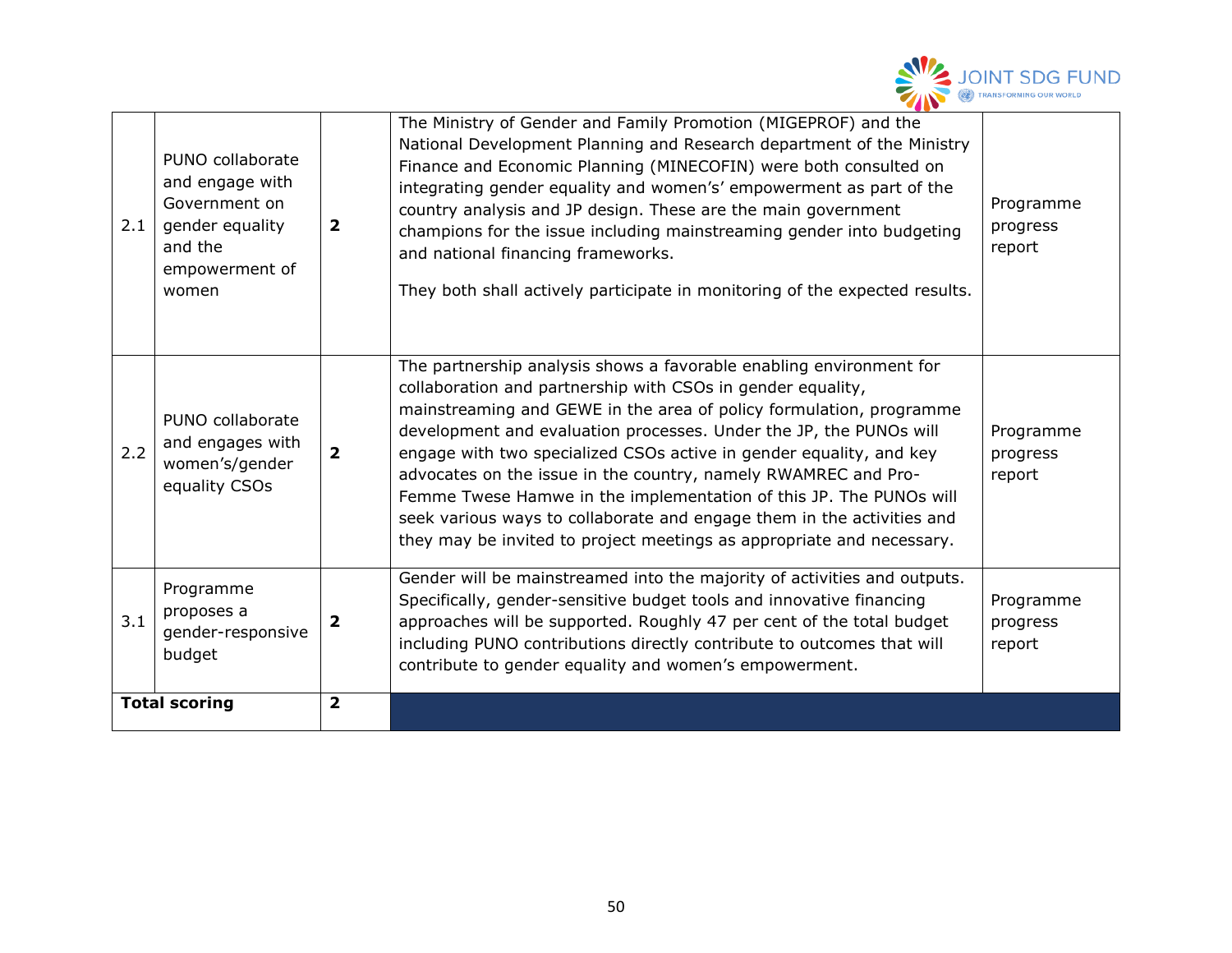

### **Annex 4. Budget and Work Plan**

#### **4.1 Budget per UNSDG categories**

The largest share of the SDG fund budget (about 40 percent) will be allocated towards contractual services (UNDG item 4) in the Joint programme, as a number of key activities will require support from external experts who will work in close collaboration with the PUNOs and the government. Transfers and grants to counterparts (UNDG item 6) for activities implemented directly by government and other identified implementation partners comprise the second highest category (31 percent). These transfers also include technical assistance that would be directly contracted by government entities for capacity building initiatives as well as foreseen materials and equipment.

Budget revisions that include reallocations between UNDG categories are allowed. In accordance with the proposed guidance of the Joint SDG Fund Secretariat, no approval from Headquarters is required except in the case of changes of allocations between PUNOs. However, it is recommended that budget reallocations between UNDG categories and JP outputs that go beyond 25 per cent seek the approval from the JP steering committee at country level. Further details will be formalized in the Terms of Reference for the SC upon the launch of the joint programme. Any changes made at country level need to be communicated to the Joint SDG Fund Secretariat for their information and record keeping.

<span id="page-50-0"></span>

| <b>UNDG BUDGET</b>                                                      |                            | <b>PUNO 1:UNDP</b>                | <b>PUNO 2:UNICEF</b>     |                                   |                                | <b>TOTAL</b>                                |
|-------------------------------------------------------------------------|----------------------------|-----------------------------------|--------------------------|-----------------------------------|--------------------------------|---------------------------------------------|
| <b>CATEGORIES</b>                                                       | Joint SDG<br>Fund<br>(USD) | <b>PUNO Contribution</b><br>(USD) | Joint SDG Fund<br>(USD)  | <b>PUNO Contribution</b><br>(USD) | <b>Joint SDG Fund</b><br>(USD) | <b>PUNO</b><br><b>Contribution</b><br>(USD) |
| 1. Staff and other<br>personnel                                         | 39,191                     |                                   | 19,000                   |                                   | 58,191                         |                                             |
| 2. Supplies,<br>Commodities,<br>Materials                               | $\mathbf{0}$               | 517,000                           | 20,769                   | 350,000                           | 20,769                         | 867,000                                     |
| 3. Equipment,<br>Vehicles, and<br>Furniture (including<br>Depreciation) | 0                          |                                   | $\overline{\phantom{a}}$ |                                   | 0                              |                                             |
| 4. Contractual services                                                 | 279,000                    |                                   | 140,000                  |                                   | 419,000                        |                                             |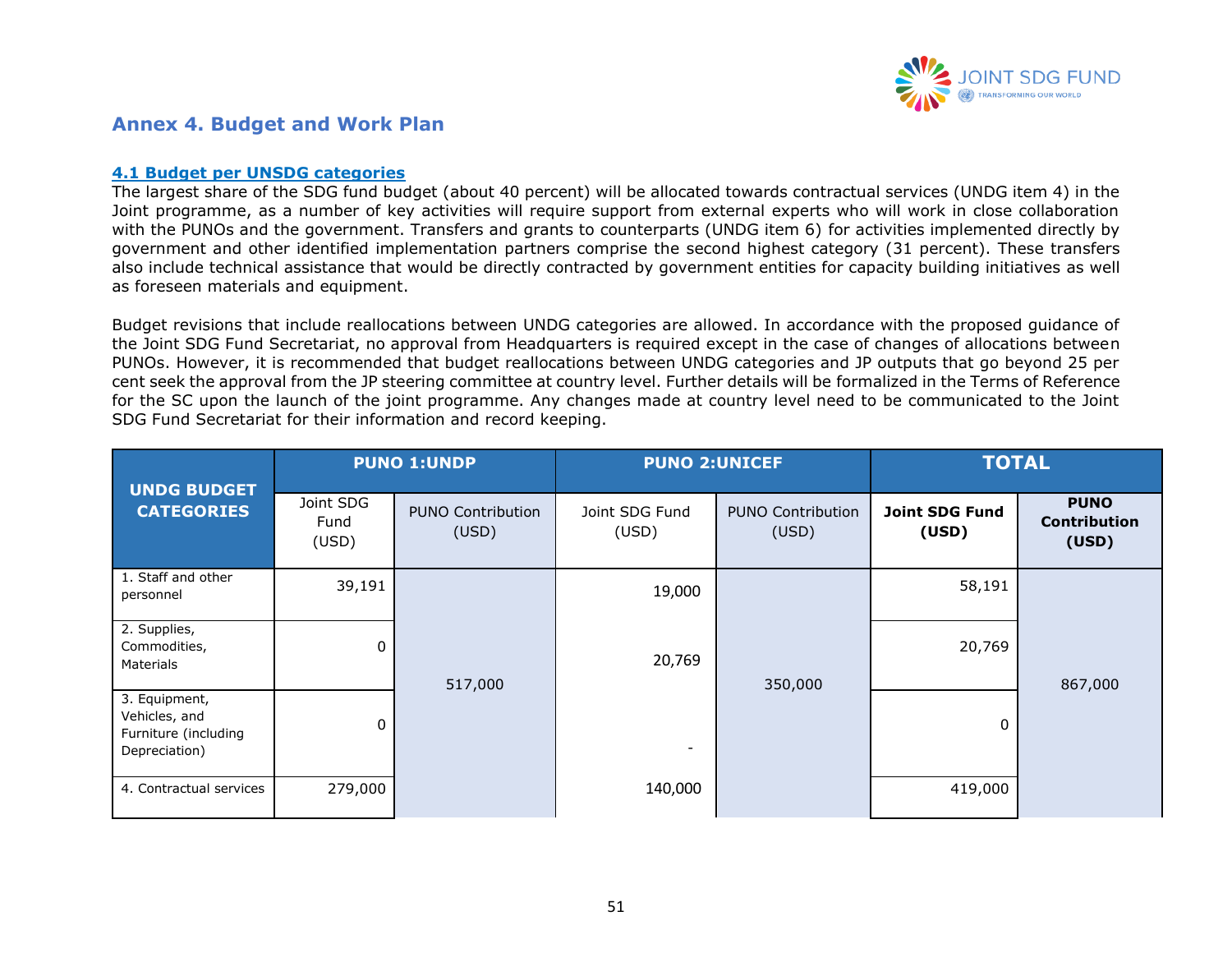|                                                |           |         |         |         |           | <b>SECURE SERVICE SOLUTION SOLUTION SOLUT SERVICE SURVEY AND SURVEY SERVICE</b> |
|------------------------------------------------|-----------|---------|---------|---------|-----------|---------------------------------------------------------------------------------|
| 5.Travel                                       | $\pmb{0}$ |         | 31,000  |         | 31,000    |                                                                                 |
| 6. Transfers and<br>Grants to<br>Counterparts  | 172,557   |         | 143,063 |         | 315,620   |                                                                                 |
| 7. General Operating<br>and other Direct Costs | 70,000    |         | 20,000  |         | 90,000    |                                                                                 |
| <b>Total Direct Costs</b>                      | 560,748   |         | 373,832 |         | 934,580   |                                                                                 |
| 8. Indirect Support<br>Costs (Max. 7%)         | 39,252    |         | 26,168  |         | 65,421    |                                                                                 |
| <b>TOTAL Costs</b>                             | 600,000   | 517,000 | 400,000 | 350,000 | 1,000,000 | 1,867,000                                                                       |
| 1st year (SDG<br>Fund)                         | 280,000   |         | 220,000 |         | 500,000   |                                                                                 |
| 2nd year (SDG<br>Fund)                         | 320,000   |         | 180,000 |         | 500,000   |                                                                                 |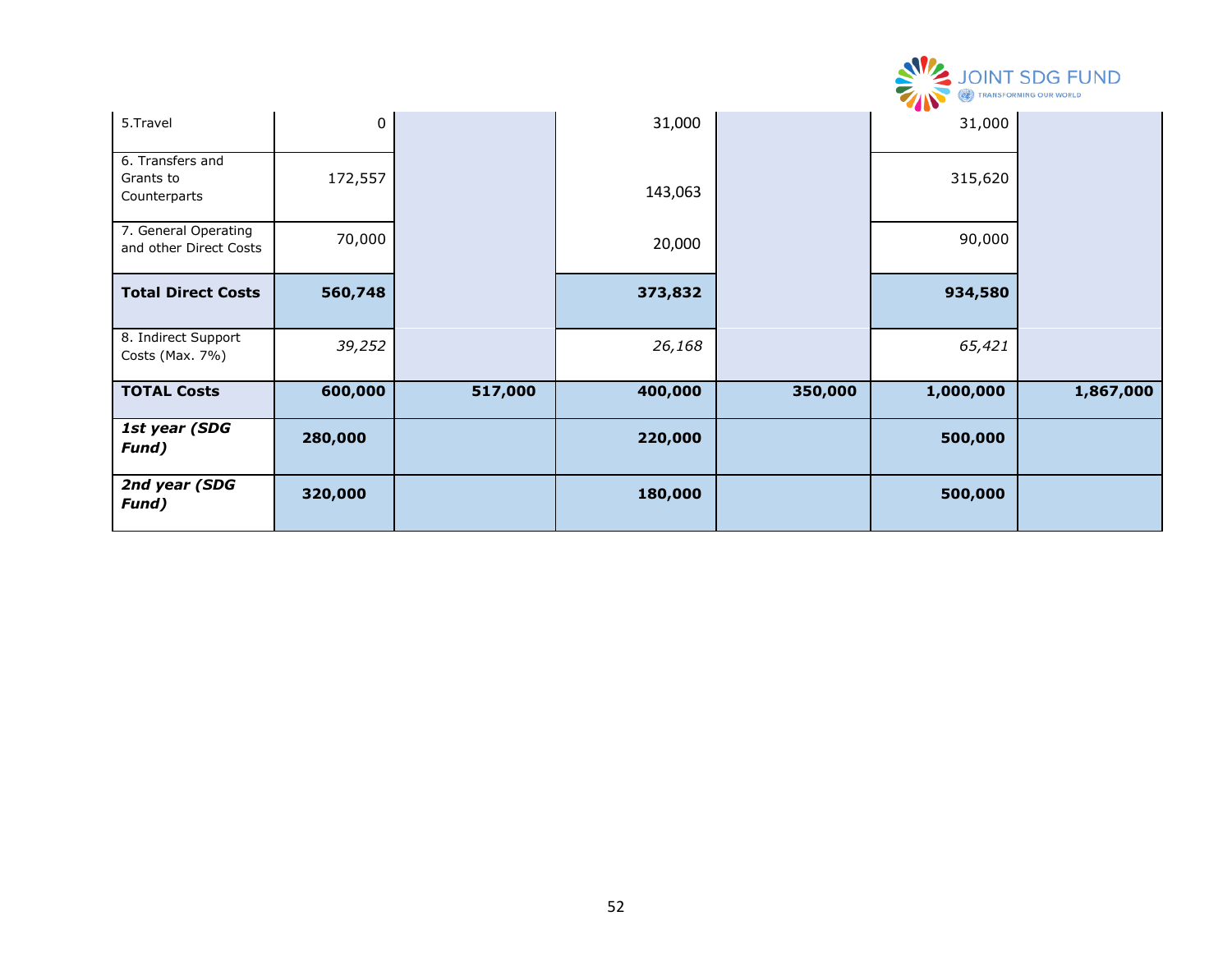

#### **4.2. Budget per SDG targets**

The table below outlines a rough distribution of anticipated budget per SDG target recognizing that many activities, particularly in relation to system and institutional strengthening are cross-cutting around the SDGs. In particular, gender sensitive and pro-poor lenses will be applied to all interventions and have been mainstreamed into the Joint Programme outputs.

|              | <b>SDG TARGETS</b>                                                                                                                                                                                                                                                                       | $\frac{0}{0}$ | <b>USD</b> |
|--------------|------------------------------------------------------------------------------------------------------------------------------------------------------------------------------------------------------------------------------------------------------------------------------------------|---------------|------------|
| 1.b          | Create sound policy frameworks at the national, regional and international levels, based on pro-<br>poor and gender-sensitive development strategies, to support accelerated investment in poverty<br>eradication actions                                                                | 10            | 182,400    |
| 5.c          | Adopt and strengthen sound policies and enforceable legislation for the promotion of gender<br>equality and the empowerment of all women and girls at all levels                                                                                                                         | 3             | 62,700     |
| 8.1          | Sustain per capita economic growth in accordance with national circumstances and, in particular,<br>at least 7 per cent gross domestic product growth per annum in the least developed countries                                                                                         | 3             | 64,390     |
| 8.6          | By 2020, substantially reduce the proportion of youth not in employment, education or training                                                                                                                                                                                           | 2             | 32,789     |
| 13.2         | Integrate climate change measures into national policies, strategies and planning                                                                                                                                                                                                        | 10            | 185,250    |
| 16.6         | Develop effective, accountable and transparent institutions at all levels                                                                                                                                                                                                                | 9             | 159,600    |
| 16.7         | Ensure responsive, inclusive, participatory and representative decision-making at all levels                                                                                                                                                                                             | 20            | 373,657    |
| 17.1         | Strengthen domestic resource mobilization, including through international support to developing<br>countries, to improve domestic capacity for tax and other revenue collection                                                                                                         | 11            | 211,014    |
| 17.4         | Assist developing countries in attaining long-term debt sustainability through coordinated policies<br>aimed at fostering debt financing, debt relief and debt restructuring, as appropriate, and address<br>the external debt of highly indebted poor countries to reduce debt distress | 7             | 136,800    |
| 17.14        | Enhance policy coherence for sustainable development                                                                                                                                                                                                                                     | 6             | 114,000    |
| 17.17        | Encourage and promote effective public, public-private and civil society partnerships, building on<br>the experience and resourcing strategies of partnerships                                                                                                                           | 18            | 344,400    |
| <b>TOTAL</b> |                                                                                                                                                                                                                                                                                          | 100           | 1,867,000  |
|              |                                                                                                                                                                                                                                                                                          |               |            |
|              | Total budget= SDG Fund+PUNO contribution                                                                                                                                                                                                                                                 |               |            |

The largest share of the budget by SDG category relates to goal 17, because the core emphasis of the programme on supporting the elaboration and implementation of integrated financing frameworks entails that quite a number of activities will directly contribute to more coherent and effective policies and strategies around development financing and cooperation that entail strengthening partnerships. As a global pioneer of the INFF, the diagnostic assessments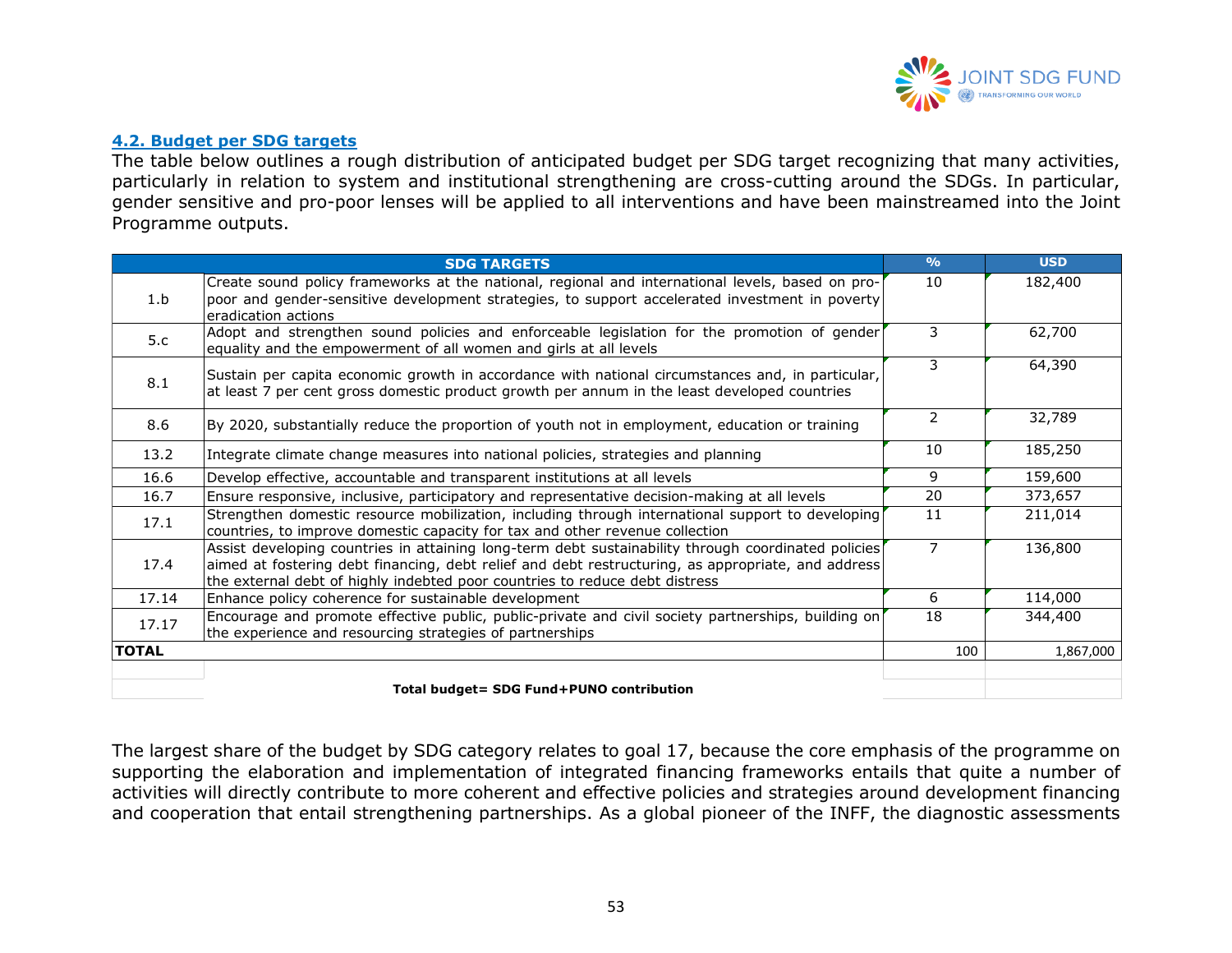

and expected revisions to PFM guidelines, tools, and other procedures that Rwanda will implement with support from the SDG Fund will directly translate into improvements along the indicators agreed for SDG17 in terms of strengthening revenue generation and maintaining debt sustainability while increasing overall levels of resources available for financing priority national investments.

The second largest share of the budget by SDG category relates to goal 16. Given the strong focus on reinforcing the governance structures (including planning and monitoring systems) to realize the SDGs, as well as more transparency around resource allocations, the largest share of budget (29 percent) addresses SDG 16, in relation to strengthening institutions and systems for effective service delivery and promoting more responsive, inclusive decision-making at all levels. Outputs related to outcome area 2.2. are also largely focused on building the capacity of accountability actors to play an effective role in aligning the needs of all citizens including the most vulnerable in the national planning and SDG agenda. In this regard, as Rwanda is a global pilot country for SDG 16 it is both noteworthy and reasonable that One-UN support through this Joint Programme is well aligned to the country's decision to take on a leadership role for this SDG.

The third largest category relates to supporting frameworks that are pro-poor and gender-sensitive, that would be achieved primarily through budget analyses and tools as well as private-sector engagement models. Similarly, about 10% of the budget will be devoted to mainstreaming climate action and risk management not only in budget plans, but also refining these in terms of the costing of NST1 goals, and in UN support to GoR for piloting innovative financing instruments and mechanisms. Again, it is noteworthy and reasonable to align UN support in this area, as Rwanda is already actively pioneering efforts on the Continent in this regard, and these will be enhanced through technical assistance and institutional support to ensure its leadership can be maintained and replicated in other countries.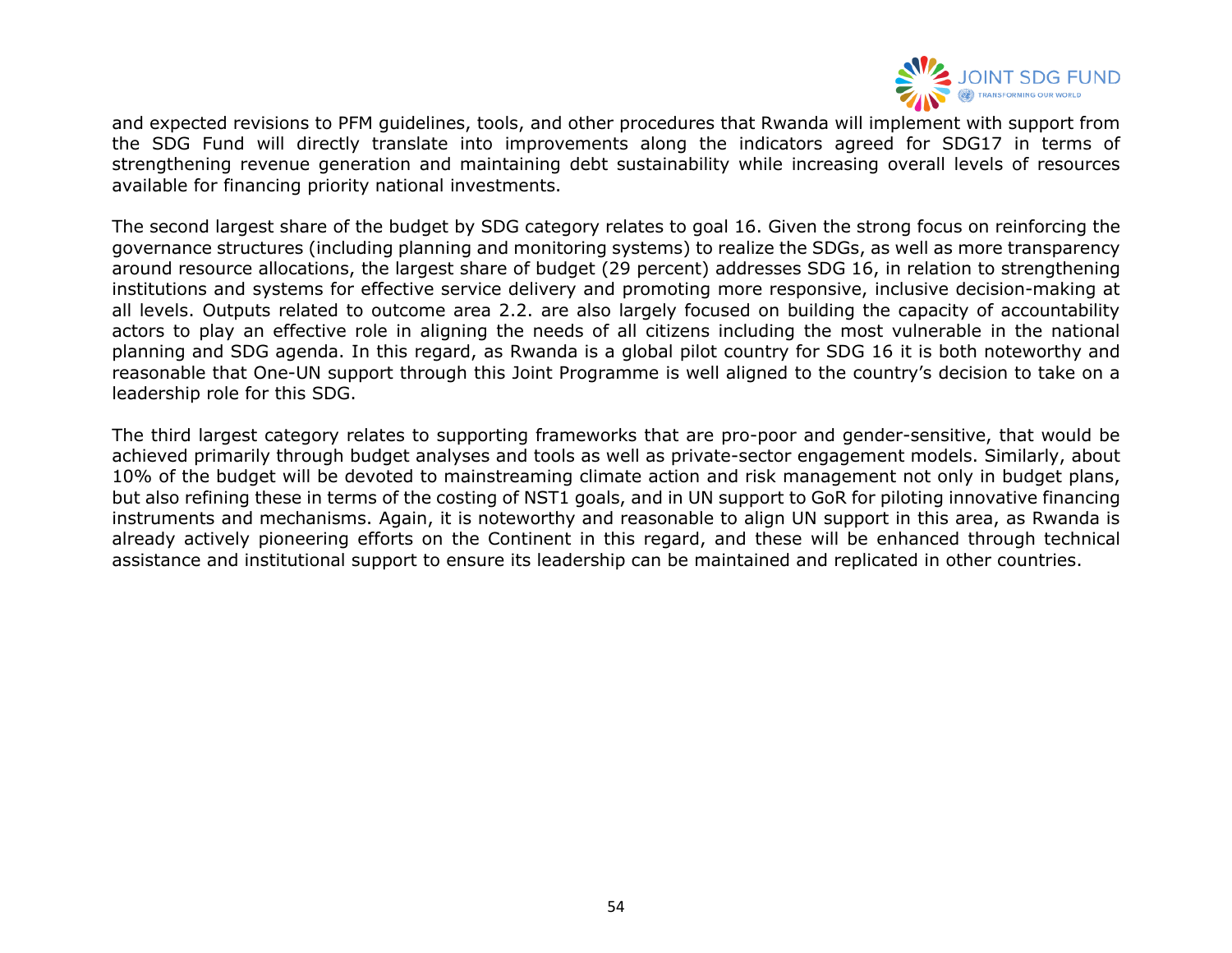

### **4.3. Work Plan**

| Outcome 1: Rwanda will have created a stronger financing architecture to accelerate progress toward SDGs and national development agenda              |                 |                                                           |                                                                                                                                                                                                                                                                                             |               |               |                                |                   |                   |    |                                                                                                                                                                                                                                                                                                                                                                                                                    |                                                  |                                            |                            |                                               |                                                                                                                                       |
|-------------------------------------------------------------------------------------------------------------------------------------------------------|-----------------|-----------------------------------------------------------|---------------------------------------------------------------------------------------------------------------------------------------------------------------------------------------------------------------------------------------------------------------------------------------------|---------------|---------------|--------------------------------|-------------------|-------------------|----|--------------------------------------------------------------------------------------------------------------------------------------------------------------------------------------------------------------------------------------------------------------------------------------------------------------------------------------------------------------------------------------------------------------------|--------------------------------------------------|--------------------------------------------|----------------------------|-----------------------------------------------|---------------------------------------------------------------------------------------------------------------------------------------|
|                                                                                                                                                       | Annual target/s |                                                           |                                                                                                                                                                                                                                                                                             |               |               |                                | <b>Time frame</b> |                   |    | <b>PLANNED BUDGET</b>                                                                                                                                                                                                                                                                                                                                                                                              |                                                  |                                            |                            |                                               |                                                                                                                                       |
| Output                                                                                                                                                | 2020            | 2021                                                      | <b>List of activities</b>                                                                                                                                                                                                                                                                   | $\frac{9}{1}$ | $\frac{9}{2}$ | $\frac{9}{4}$<br>$\frac{9}{3}$ | $\frac{9}{1}$     | $Q2$ <sup>9</sup> | 04 | <b>Overall budget description</b>                                                                                                                                                                                                                                                                                                                                                                                  | <b>Joint SDG</b><br>Fund (USD)                   | <b>PUNO</b><br>Contributions<br>(USD)      | Total Cost<br>(USD)        | PUNO/s<br>involved                            | Implementing<br>partner/s involved                                                                                                    |
| Output 1.1. GoR SDG Financing<br>Strategy and associated policies<br>refined to accelerate the<br>progress towards the NST1 and<br>SDG implementation | 1.1.1           | 1.1.1                                                     | 1.1.1. Undertake an assessment and<br>model national financing flows to inform<br>the development of an integrated financing<br>framework                                                                                                                                                   |               |               |                                |                   |                   |    | onsultancy (25k), workshops (10k)                                                                                                                                                                                                                                                                                                                                                                                  | 45,00                                            | 50,00                                      | 95,000                     | <b>UNDP</b>                                   | MINECOFIN                                                                                                                             |
|                                                                                                                                                       | 1.1.1           | 1.1.1                                                     | 1.1.2. Strengthen the policy and<br>regulatory framework for blended finance<br>mechanisms in Rwanda                                                                                                                                                                                        |               |               |                                |                   |                   |    | Consultancy (25K): Workshop (15K) Policy<br>Review, create laws regulatory frame<br>(2: Develop/Updat, legal regulatory<br>vork)<br>ramework,                                                                                                                                                                                                                                                                      | 35,00                                            |                                            | 35,000 UNDP                |                                               | MINECOFIN                                                                                                                             |
|                                                                                                                                                       | 1.1.1           | 1.1.1                                                     | 1.1.3. Support the elaboration of a<br>esource mobilization strategy                                                                                                                                                                                                                        |               |               |                                |                   |                   |    | International and national consultances.<br>vorkshops                                                                                                                                                                                                                                                                                                                                                              | 24,19                                            | 50,00                                      | 74,191 UNDP                |                                               | MINECOFIN                                                                                                                             |
|                                                                                                                                                       | 1.1.2           | 1.1.2                                                     | 1.1.4. Provide technical support to the mid<br>term review (MTR) of NST1 and building<br>scenarios to inform the second phase of<br>NST1 and beyond.                                                                                                                                        |               |               |                                |                   |                   |    | nternational and national consultancy firm<br>review NST, develop scenarios). Workshops<br>25K)                                                                                                                                                                                                                                                                                                                    | 30,000                                           | 130,000                                    | 160,000 UNDP               |                                               | <b>MINECOFIN</b>                                                                                                                      |
|                                                                                                                                                       | 1.1.3           | 1.1.3                                                     | 1.1.5. Update fiscal space for social sectors<br>and conduct other PFM diagnostic works<br>(WASH, health and education and<br><b>Environment and natural resources</b><br>sectors) to enhance more efficient and<br>ffective budget allocations                                             |               |               |                                |                   |                   |    | bint activity by UNDP and UNICEF<br>nternational consultancy fees<br>issemination workshop costs<br>teport printing cost<br>Communication costs<br>raining costs                                                                                                                                                                                                                                                   | 105,000                                          | 68,000                                     | 173,000 UNDP               |                                               | MINECOFIN, MINALOC,<br>NECDP, MINEDUC, RRA,<br>MININFRA, MINISANTE,<br>Ministry of Environment<br>DistrictsMinistry of<br>Environment |
|                                                                                                                                                       | 1.1.3           | 1.1.3                                                     | 1.1.6. Refine medium-term cost scenarios<br>of NST1 and SDG targets, with a special<br>focus on integrated and multi-sectoral<br>thematic areas such as ECD, nutrition.<br>limate and disaster risk management                                                                              |               |               |                                |                   |                   |    | loint Activity by UNDP-UNICEF will cover ECD<br>related costing and budget tracking system,<br>as well as WASH infrastructure/investment<br>analysis for sustainability and climate<br>esiliency: Specifically the cost will cover the<br>ollowing items:<br>Internal consultancy cost and National<br>onsultancy cost<br>Stakeholders-workshop cost<br>Findings dissemination cost<br><b>Travel related costs</b> | 80,000                                           | 30000                                      |                            | 110000 UNICEF, UNDP                           | MIGEPROF, NECDP,<br>MINECOFIN                                                                                                         |
| Output 1.2 Institutional capacity<br>(human, systems and tools) are<br>strengthened to accelerate                                                     | 1.2.1           | 1.2.1                                                     | 1.2.1. Develop guidelines, tools and<br>innovative mechanisms to strengthen fisca<br>management systems and align SDGs to<br>public investment planning and budgeting                                                                                                                       |               |               |                                |                   |                   |    | loint activity with UNICEF. UNDP (50K:<br>levelo/ upgrade PFM system's tools , develop<br>quidelines- TA + Workshops )Consultancy,<br>ools and equipment/materials                                                                                                                                                                                                                                                 | 110,000                                          | 50,000                                     |                            | 160,000 UNDP and                              | MINIECOFIN                                                                                                                            |
|                                                                                                                                                       | 1.2.1           | 1.2.1                                                     | 1.2.2.Strengthen the capacity of planners<br>and budget managers at national and in<br>selected districts in performance-based<br>budgeting, and integrating SDG results<br>into existing monitoring and budget<br>xecution systems                                                         |               |               |                                |                   |                   |    | Fraining Modules, fees<br>raining cost<br>Monitoring and Evaluation costs<br>Workshop costs                                                                                                                                                                                                                                                                                                                        | 45,000                                           | 35,000                                     | 80,000 UNICEF              |                                               | MINECOFIN, MINALOC,<br>Districts, RMI                                                                                                 |
|                                                                                                                                                       |                 |                                                           | Outcome 2: More resources for the achievement of the national development and SDG agenda are mobilized and managed effectively                                                                                                                                                              |               |               |                                |                   |                   |    |                                                                                                                                                                                                                                                                                                                                                                                                                    |                                                  |                                            |                            |                                               |                                                                                                                                       |
|                                                                                                                                                       |                 | Annual target/s                                           |                                                                                                                                                                                                                                                                                             |               |               |                                | <b>Time frame</b> |                   |    |                                                                                                                                                                                                                                                                                                                                                                                                                    | <b>PLANNED BUDGET</b>                            |                                            |                            |                                               |                                                                                                                                       |
|                                                                                                                                                       |                 |                                                           |                                                                                                                                                                                                                                                                                             |               |               |                                |                   |                   |    |                                                                                                                                                                                                                                                                                                                                                                                                                    |                                                  |                                            |                            |                                               |                                                                                                                                       |
| Output                                                                                                                                                |                 |                                                           | <b>List of activities</b>                                                                                                                                                                                                                                                                   |               |               |                                |                   |                   |    |                                                                                                                                                                                                                                                                                                                                                                                                                    |                                                  |                                            |                            |                                               |                                                                                                                                       |
|                                                                                                                                                       | 2020            | 2021                                                      |                                                                                                                                                                                                                                                                                             |               | 2232022       |                                |                   |                   |    | <b>Overall budget description</b>                                                                                                                                                                                                                                                                                                                                                                                  | <b>Joint SDG</b><br>Fund (USD)                   | <b>PUNO</b><br>Contributions<br>_____(USD) | <b>Total Cost</b><br>(USD) | <b>PUNO/s</b><br>involved                     | Implementing<br>partner/s involved                                                                                                    |
| Output 2.1, Enabling<br>environment to promote                                                                                                        | 2.1.2           | 2.1.2                                                     | 2.1.1. Support the establishment of the<br>Corporate Social Responsibility framework                                                                                                                                                                                                        |               |               |                                |                   |                   |    | Workshop, consultancy, expert (the same in                                                                                                                                                                                                                                                                                                                                                                         | 25,000                                           |                                            |                            | 25.000 UNDP. UNICEF                           | MINECOFIN                                                                                                                             |
| innovative financing mechanism:<br>and SDG-aligned private sector<br>investment and operations is<br>enhanced.                                        | 2.1.2           | 2.1.2                                                     | Rwanda.<br>2.1.2. Increase the capacity of private<br>sector to align business operations and<br>investments to SDGs                                                                                                                                                                        |               |               |                                |                   |                   |    | he next activity)<br>With UNWOMEN, gender seal in private<br>sector. Staff (Expert in private sector<br>development) workshops                                                                                                                                                                                                                                                                                     | 40,000                                           |                                            |                            | UNDP<br>40,000 UNWOMEN<br>UNICEF              | PSE                                                                                                                                   |
|                                                                                                                                                       | 2.1.2           | 2.1.2                                                     | 2.1.3. Enhance mobilization of public<br>private resources for SDG sensitive<br>Interventions by strengthening new private<br>ector engagement models                                                                                                                                       |               |               |                                |                   |                   |    | loint Activity: Communication and awareness<br>alsing<br>Workshop costs,<br>Local consultancy cost for developing models<br>on climate friendly business and gender seal,<br>vorkshop costs and<br>ravel ralated cost                                                                                                                                                                                              | 70,000                                           | 50,000                                     |                            | 120,000 UNICEF, UNDP                          | MINECOFIN, PSF, NECDP,<br>Districts, NAEB, RAB                                                                                        |
|                                                                                                                                                       | 2.1.1           | 2.1.1.                                                    | 2.1.4. Kick-start the operationalization of a<br>Blended Finance Facility.                                                                                                                                                                                                                  |               |               |                                |                   |                   |    | Workshop, consultancy and equipment                                                                                                                                                                                                                                                                                                                                                                                | 90,000                                           | 200,000                                    | 290,000                    |                                               |                                                                                                                                       |
| Output 2.2 The capacity of<br><b>Supplemental community</b><br>International community of the monitor SDG implementation is<br>strengthened           | 2.1.1           | 2.2.1                                                     | Strengthen inclusive<br>2.2.1.<br>multi<br>stakeholder national oversight mechanism<br>and dialogue platform to facilitate<br>transparency and accountability on SDO<br>mplementation,                                                                                                      |               |               |                                |                   |                   |    | Workshop cost, materials<br>travel related costs                                                                                                                                                                                                                                                                                                                                                                   | 19,000                                           | 9,000                                      |                            | 28,000 UNICEF, UNDP                           | Parliament, MINECOFIN,<br>CLADHO, MINALOC,<br><b>Districs</b>                                                                         |
|                                                                                                                                                       | 2.2.1           | 2.2.1                                                     | 2.2.2. Strengthen the oversight capacity<br>(development of tools, trainings) targeting<br>Parliament and District Councils in publi<br>investments monitoring, accountability and<br>ocial services delivery                                                                               |               |               |                                |                   |                   |    | Workshop cost<br>lissemination cost<br>INDP and UNICEF. UNDP budget is 20K                                                                                                                                                                                                                                                                                                                                         | 53,832                                           | 65,000                                     |                            | 118,832 UNDP UNICEF                           | arliament, MINECOFIN.<br>CLADHO, MINALOC,<br><b>Districs</b>                                                                          |
|                                                                                                                                                       | 2.2.2           | 2.2.2                                                     | 2.2.3 Establish/ enhance the existing<br>participatory budgeting tools (district leve<br>budget briefs, budget scorecard, gende<br>budget statements) to improve the<br>citizens' engagement including youth and<br>women in national and sub-national<br>planning and budgeting processes. |               |               |                                |                   |                   |    | :<br>onsultancy and workshop costs<br>'ravel related costs<br>issemination costs<br>raining Cost                                                                                                                                                                                                                                                                                                                   | 72,557                                           | 70,000                                     |                            | 142,557 UNICEF, UNDP                          | Parliament, MINECOFIN,<br>CLADHO, MINALOC,<br>Districs                                                                                |
|                                                                                                                                                       | 2.2.2           | 2.2.2                                                     | 2.2.4. Support monitoring of SDG<br>implementation through data generatio<br>and analysis                                                                                                                                                                                                   |               |               |                                |                   |                   |    | Analysis cost<br>.<br>Workshop costs<br>Dissemination cost                                                                                                                                                                                                                                                                                                                                                         | 20,00                                            | 60,000                                     | 80,000                     | UNICEF                                        | <b>NISR</b>                                                                                                                           |
| <b>Joint programme management</b>                                                                                                                     |                 |                                                           | <b>List of activities</b>                                                                                                                                                                                                                                                                   |               | 9999922904    |                                | <b>Time frame</b> |                   |    | <b>Overall budget description</b>                                                                                                                                                                                                                                                                                                                                                                                  | <b>PLANNED BUDGET</b><br>Joint SDG<br>Fund (USD) | <b>PUNO</b><br>Contribution<br>(USD)       | Total Cost<br>(USD)        | PUNO/s<br>involved                            | Implementing<br>partner/s involved                                                                                                    |
|                                                                                                                                                       |                 |                                                           | Communication Plan Details available in annex                                                                                                                                                                                                                                               |               |               |                                |                   |                   |    | ontractual services, donor visits, printing,<br>orkshops                                                                                                                                                                                                                                                                                                                                                           | 33,00                                            |                                            |                            |                                               | <b>IINECOFIN</b>                                                                                                                      |
|                                                                                                                                                       |                 |                                                           | Learning & Sharing Plan Details available in annex                                                                                                                                                                                                                                          |               |               |                                |                   |                   |    | printing, dissemination                                                                                                                                                                                                                                                                                                                                                                                            | 37.000                                           |                                            |                            | 33,000 UNDP, UNICEF<br>37,000 UNDP, UNICEF    | MINECOFIN                                                                                                                             |
| dget summary                                                                                                                                          |                 |                                                           |                                                                                                                                                                                                                                                                                             |               |               |                                |                   |                   |    |                                                                                                                                                                                                                                                                                                                                                                                                                    |                                                  |                                            |                            |                                               |                                                                                                                                       |
|                                                                                                                                                       |                 | <b>Direct costs</b><br>Indirect costs (HQ)<br>Grand total |                                                                                                                                                                                                                                                                                             |               |               |                                |                   |                   |    |                                                                                                                                                                                                                                                                                                                                                                                                                    | 934,579.50<br>65,421<br>1,000,000                | 867.000                                    | 1.867.000                  | 1,801,580 UNDP, UNICEF<br>65,421 UNDP, UNICEF |                                                                                                                                       |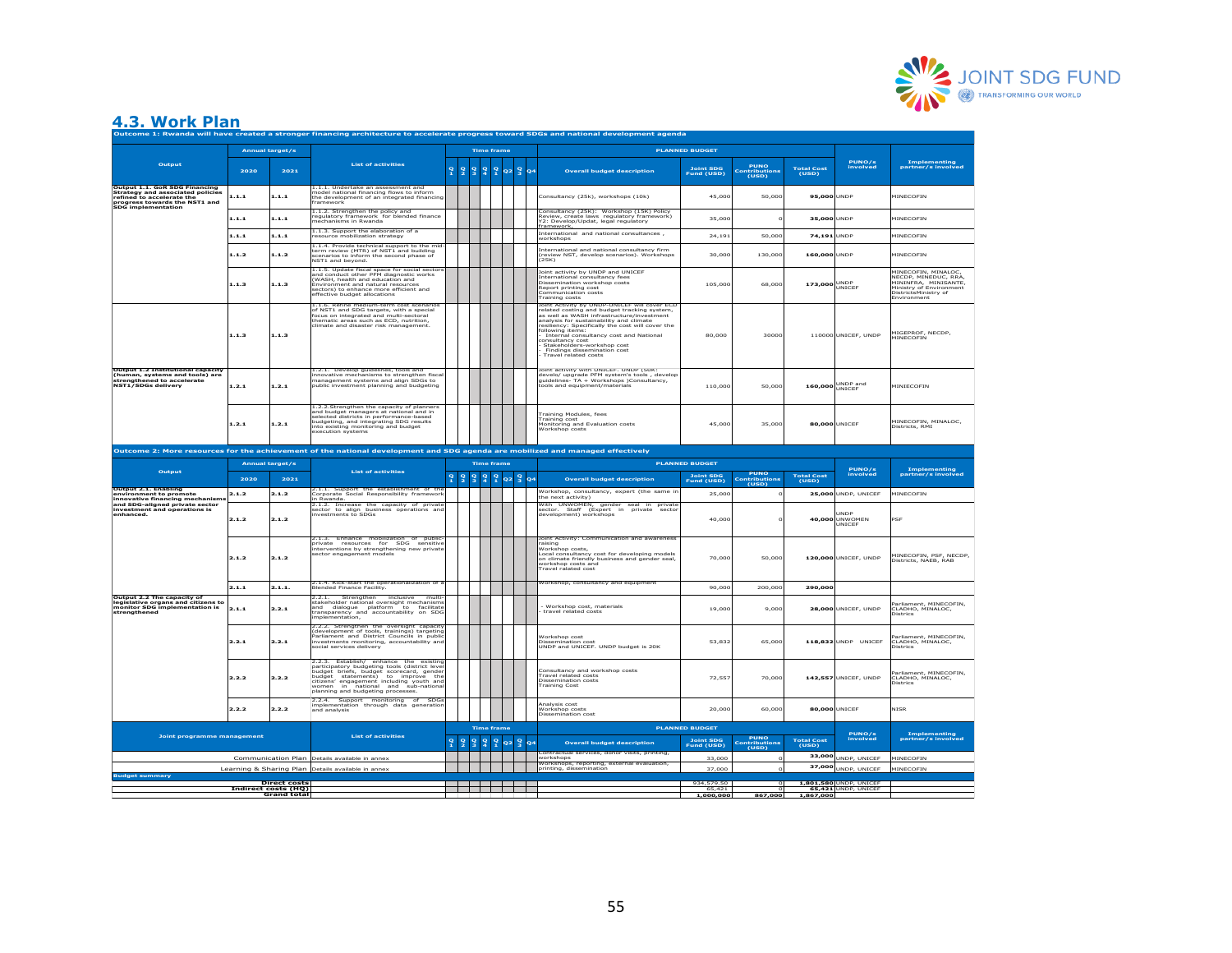

### **Annex 5. Risk Management Plan**

The risk management strategy is based on the risk assessment as shown in the table below. The risk assessment was carried out by the PUNOs to identify specific risks that can influence the planned timeline and programmed interventions. The risk management strategy includes several mitigation measures specifically developed against the risks identified and outlined in the table below.

The risk assessment will be revised during the Mid-term Review of the programme and earlier, based on evolved needs, changes and occurrence of identified risks. This will be documented in the Mid-term Review report.

Risks are categorized as being contextual, programmatic, institutional or fiduciary. The mitigation measures are reliant on strong coordination and involvement of all relevant stakeholders at different levels of implementation. This links directly to section 2.5 and 3.1 where coordination mechanisms and involvement of different stakeholders is covered.

<span id="page-55-0"></span>Part of the risk management strategy is the safeguarding of the UN Charter principles during the implementation of the programme and ensuring that international humanitarian, human rights, and refugee laws are respected. Specific attention will be given to Prevention of Sexual Exploitation and Abuse (PSEA), and the Harmonized Approach to Cash Transfers (HACT) compliance where applicable, as well as application of national Laws and Regulations as appropriate. Specific measures on PSEA include a passing of the PSEA e-course developed by UNICEF in 2018 that will be mandatory for all direct government partners, and NGO implementing partners and potential suppliers involved in the programme. This follows the new UNICEF Strategy to Prevent and Respond to Sexual Exploitation and Abuse and Sexual Harassment (2019)24. All involved implementing partners and potential consultants will fall under the recently enhanced reporting and response mechanism installed by UNICEF.

Furthermore, PUNOs will carry out due diligence including a rigorous reference-check prior to entering into a partnership with an organization or individual for programme implementation. Each will ensure they do not appear on the United Nations Security Council Consolidated List that includes all individuals and entities subject to measures imposed by the Security Council. A Complaint and Feedback Mechanism (CFM) for beneficiaries is included in regular assessment of NGOs/CSOs with whom PUNOs engage in partnership.

<sup>24</sup><https://www.unicef.org/sites/default/files/2019-05/UNICEF-Strategy-Prevent-Respond-Sexual-Exploitation-Abuse-Sexual-Harassment-January-2019.pdf>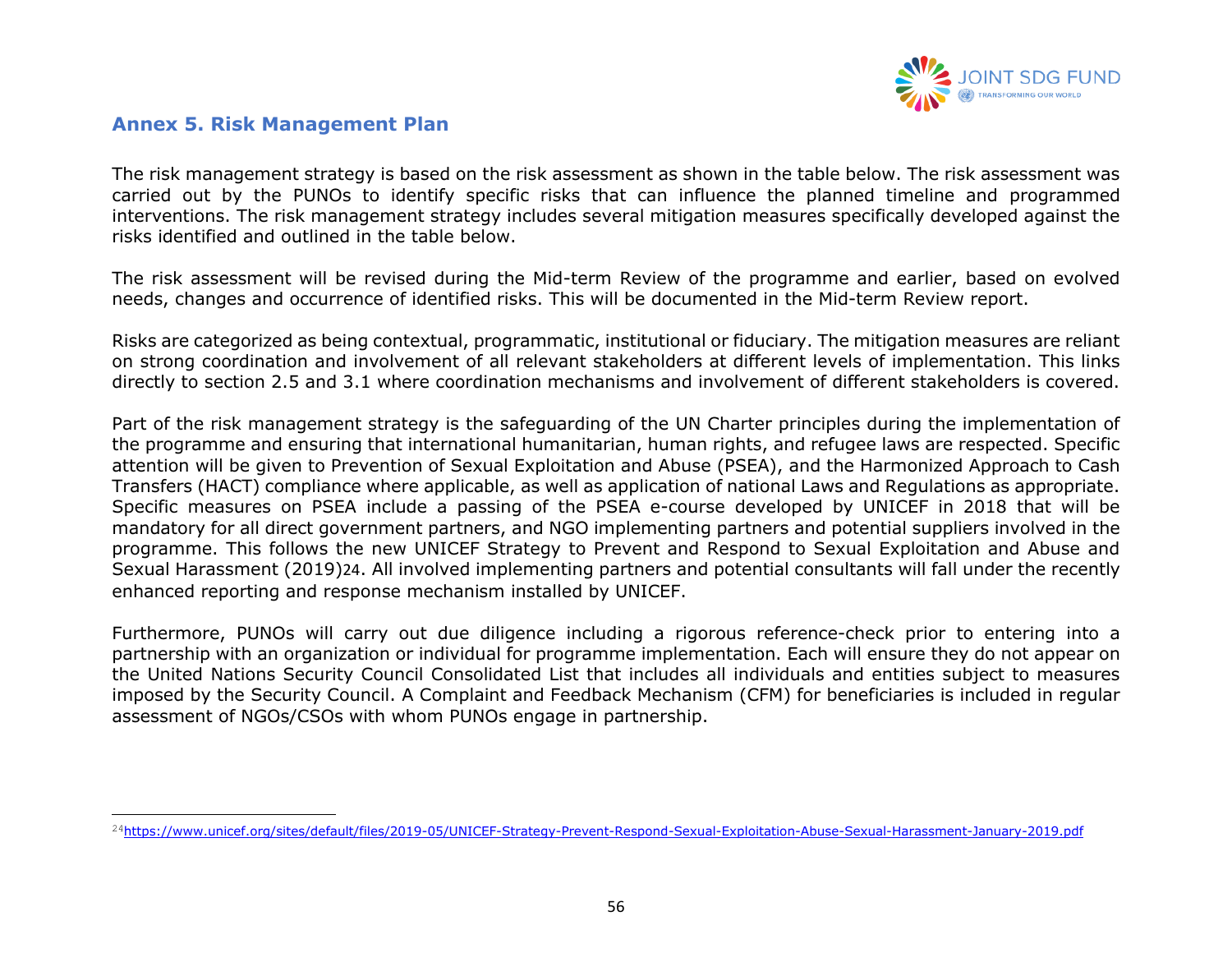

| <b>Risks</b>                                                                                                                                                                                                                                                                                                                                                                                                                                                                                                                                                                                                                                                                       | <b>Risk</b><br><b>Level</b> | <b>Likelihood</b> | Impact | <b>Mitigating measures</b>                                                                                                                                                                                                                                                                                                                                                                                                                                                                                                                                                                                                                                                                                                                                                                                                                                                                            | <b>Responsible</b><br>Org./Person |
|------------------------------------------------------------------------------------------------------------------------------------------------------------------------------------------------------------------------------------------------------------------------------------------------------------------------------------------------------------------------------------------------------------------------------------------------------------------------------------------------------------------------------------------------------------------------------------------------------------------------------------------------------------------------------------|-----------------------------|-------------------|--------|-------------------------------------------------------------------------------------------------------------------------------------------------------------------------------------------------------------------------------------------------------------------------------------------------------------------------------------------------------------------------------------------------------------------------------------------------------------------------------------------------------------------------------------------------------------------------------------------------------------------------------------------------------------------------------------------------------------------------------------------------------------------------------------------------------------------------------------------------------------------------------------------------------|-----------------------------------|
| Contextual risks                                                                                                                                                                                                                                                                                                                                                                                                                                                                                                                                                                                                                                                                   |                             |                   |        |                                                                                                                                                                                                                                                                                                                                                                                                                                                                                                                                                                                                                                                                                                                                                                                                                                                                                                       |                                   |
| Implementation delays may arise<br>due to external, contextual risk<br>factors beyond UN control requiring<br>key stakeholders to shift their focus<br>and capacities away from the<br>programme. Among the potential<br>risks identified include increased<br>prevalence of climate-related<br>shocks and natural disasters<br>(drought, landslides, pestilence<br>outbreak) in Rwanda and public<br>health emergencies. Like other<br>countries, for example, COVID-19<br>pandemic is affecting Rwanda and<br>may have significant socio-<br>economic effects. If not subdued in<br>the short term, this may affect the<br>medium-term financing landscape<br>and outcome areas. | Low                         | 2                 | 2      | Strong coordination and<br>collaboration with all partners<br>will be maintained, having the<br>Steering Committee as a<br>decision-making organ in<br>place, which includes<br>government partners and can<br>act fast on any changes in<br>context.<br>The M&E and reporting<br>systems of the Joint<br>programme are also linked to<br>Government annual targets as<br>much as possible, which will<br>ensure commitment of the<br>Government to the<br>programme, in case of a<br>change in context.<br>UNDP and UNICEF will be<br>involved in an ad hoc<br>Technical Working Group on<br>monitoring the socioeconomic<br>impact related to COVID-19<br>and supporting UN support<br>toward a broader GoR<br>response. The agencies will<br>engage in continuous dialogue<br>with MINECOFIN and line<br>Ministries to ensure essential<br>services and protection of<br>most vulnerable groups is | <b>RCO</b>                        |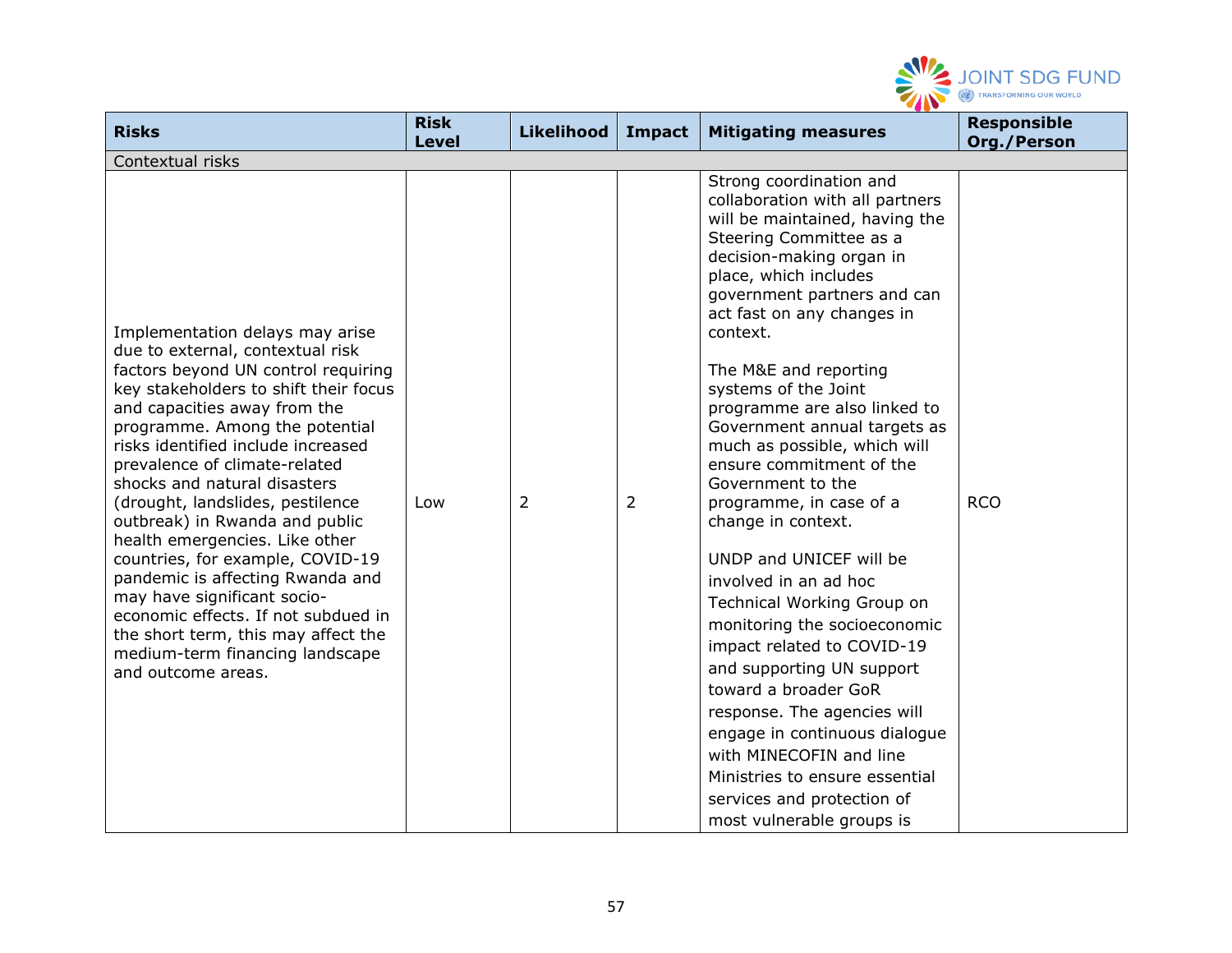

| <b>Risks</b>                                                                                                         | <b>Risk</b><br><b>Level</b> | <b>Likelihood</b> | Impact         | <b>Mitigating measures</b>                                                                                                                                                                                                                                                                                                                                                                                                                                        | <b>Responsible</b><br>Org./Person |
|----------------------------------------------------------------------------------------------------------------------|-----------------------------|-------------------|----------------|-------------------------------------------------------------------------------------------------------------------------------------------------------------------------------------------------------------------------------------------------------------------------------------------------------------------------------------------------------------------------------------------------------------------------------------------------------------------|-----------------------------------|
|                                                                                                                      |                             |                   |                | reflected in budget allocations<br>and potential fiscal support<br>measures in FY 2020/21.                                                                                                                                                                                                                                                                                                                                                                        |                                   |
| Programmatic risks                                                                                                   |                             |                   |                |                                                                                                                                                                                                                                                                                                                                                                                                                                                                   |                                   |
| The timing and the quality of the<br>outputs could be affected by limited<br>engagement by non-core<br>stakeholders. | Medium                      | $\overline{2}$    | 3              | The programme builds as<br>much as possible on synergies<br>and complementarities with<br>other ongoing partnerships<br>and programmes to avoid<br>overlaps and to ensure limited<br>incentives of this particular<br>programme may be obviated<br>by other programmes.                                                                                                                                                                                           | MINECOFIN,<br>UNDP, UNICEF        |
| Institutional risks                                                                                                  |                             |                   |                |                                                                                                                                                                                                                                                                                                                                                                                                                                                                   |                                   |
| Changes in mandate of government<br>ministries and agencies.                                                         | Low                         | 2                 | $\overline{2}$ | The Rwanda UNCT will actively<br>involve government<br>stakeholders from the<br>planning stage through<br>regular meetings, as well as<br>by ensuring the ownership of<br>the lead ministry on<br>coordination around social<br>protection.<br>As indicated in sections 2.4<br>and 3.1 on stakeholders and<br>governance, the DPCG will be<br>used as a platform to keep a<br>large number of affiliated<br>ministries and agencies<br>informed on the programme. | RCO, MINECOFIN                    |
| Fiduciary risks                                                                                                      |                             |                   |                |                                                                                                                                                                                                                                                                                                                                                                                                                                                                   |                                   |
| The co-funding of the programme<br>by the different PUNO's is reliant on                                             | Low                         | $\mathbf{1}$      | 3              | The estimates of co-funding<br>per PUNO in the budget are                                                                                                                                                                                                                                                                                                                                                                                                         | UNDP and UNICEF                   |